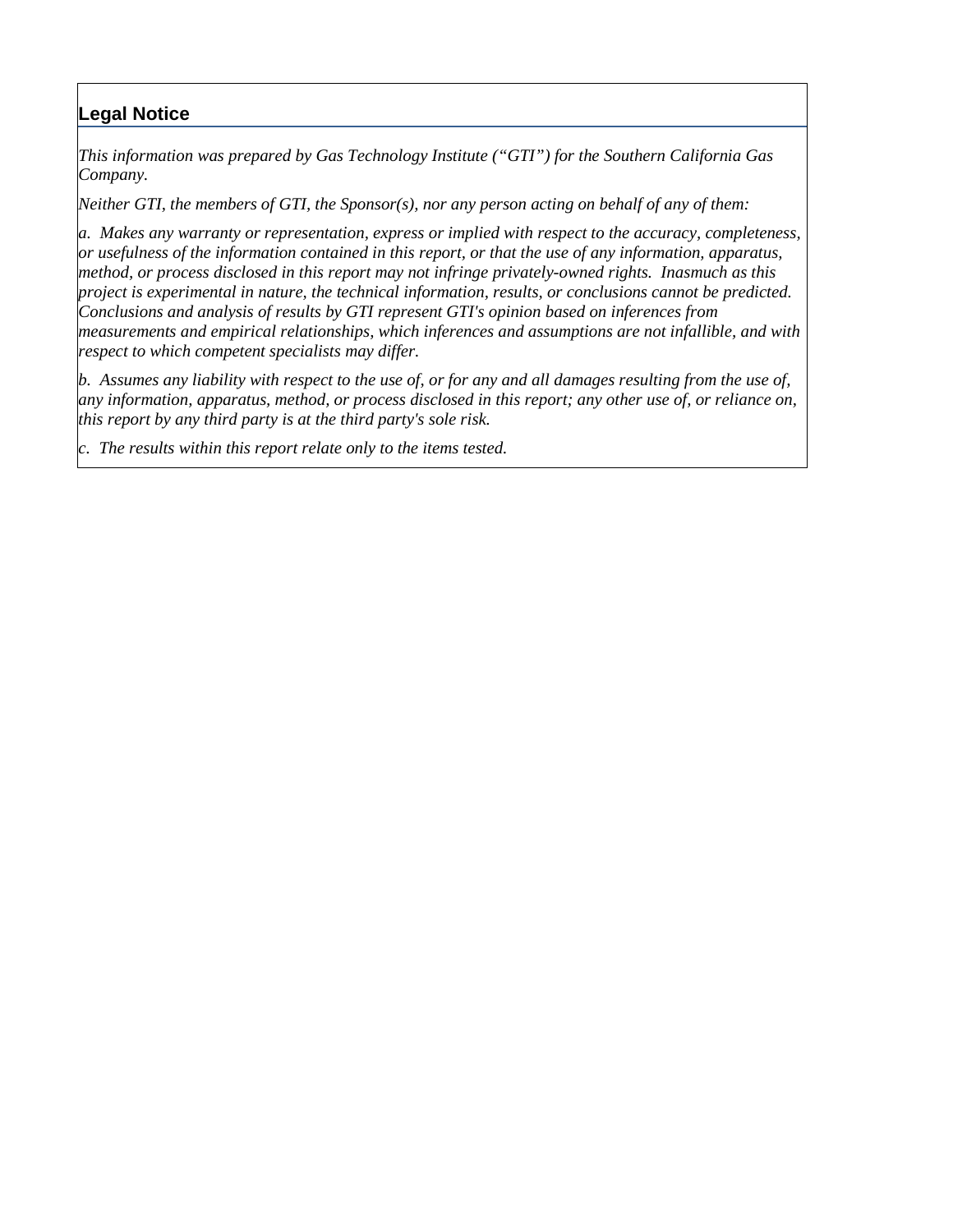

| DRAFT              |                  | 101258-001<br>Raw Gas 01<br>4/12/10 1000<br><b>Scholl Canyon</b> | 101258-002<br>Raw Gas 02<br>4/12/10 1003<br><b>Scholl Canyon</b> | 101258-003<br>Raw Gas 03<br>4/12/10 1007<br><b>Scholl Canyon</b> | 101258-004<br><b>Processed Gas 01</b><br>4/12/10 1022<br><b>Scholl Canyon</b> |
|--------------------|------------------|------------------------------------------------------------------|------------------------------------------------------------------|------------------------------------------------------------------|-------------------------------------------------------------------------------|
|                    | <b>Detection</b> | Landfill                                                         | Landfill                                                         | Landfill                                                         | Landfill                                                                      |
| Component          | Limit            | Mol %                                                            | Mol %                                                            | Mol %                                                            | Mol %                                                                         |
| Helium             | 0.1%             | <b>BDL</b>                                                       | <b>BDL</b>                                                       | <b>BDL</b>                                                       | <b>BDL</b>                                                                    |
| Hydrogen           | 0.1%             | 0.1%                                                             | 0.1%                                                             | 0.1%                                                             | 0.1%                                                                          |
| Carbon Dioxide     | 0.03%            | 32.0%                                                            | 32.1%                                                            | 32.1%                                                            | 31.2%                                                                         |
| Oxygen/Argon       | 0.03%            | 4.34%                                                            | 4.28%                                                            | 4.30%                                                            | 4.31%                                                                         |
| Nitrogen           | 0.03%            | 25.3%                                                            | 25.1%                                                            | 25.2%                                                            | 25.5%                                                                         |
| Carbon Monoxide    | 0.03%            | <b>BDL</b>                                                       | <b>BDL</b>                                                       | <b>BDL</b>                                                       | <b>BDL</b>                                                                    |
| Methane            | 0.002%           | 38.3%                                                            | 38.4%                                                            | 38.3%                                                            | 38.9%                                                                         |
| Ethane             | 0.002%           | <b>BDL</b>                                                       | <b>BDL</b>                                                       | <b>BDL</b>                                                       | <b>BDL</b>                                                                    |
| Ethene             | 0.002%           | <b>BDL</b>                                                       | <b>BDL</b>                                                       | <b>BDL</b>                                                       | <b>BDL</b>                                                                    |
| Ethyne             | 0.002%           | <b>BDL</b>                                                       | <b>BDL</b>                                                       | <b>BDL</b>                                                       | <b>BDL</b>                                                                    |
| Propane            | 0.002%           | 0.002%                                                           | <b>BDL</b>                                                       | 0.002%                                                           | 0.002%                                                                        |
| Propene            | 0.002%           | <b>BDL</b>                                                       | <b>BDL</b>                                                       | <b>BDL</b>                                                       | <b>BDL</b>                                                                    |
| Propadiene         | 0.002%           | <b>BDL</b>                                                       | <b>BDL</b>                                                       | <b>BDL</b>                                                       | <b>BDL</b>                                                                    |
| Propyne            | 0.002%           | <b>BDL</b>                                                       | <b>BDL</b>                                                       | <b>BDL</b>                                                       | <b>BDL</b>                                                                    |
| i-Butane           | 0.002%           | <b>BDL</b>                                                       | <b>BDL</b>                                                       | <b>BDL</b>                                                       | <b>BDL</b>                                                                    |
| n-Butane           | 0.002%           | <b>BDL</b>                                                       | <b>BDL</b>                                                       | <b>BDL</b>                                                       | <b>BDL</b>                                                                    |
| 1-Butene           | 0.002%           | <b>BDL</b>                                                       | <b>BDL</b>                                                       | <b>BDL</b>                                                       | <b>BDL</b>                                                                    |
| i-Butene           | 0.002%           | <b>BDL</b>                                                       | <b>BDL</b>                                                       | <b>BDL</b>                                                       | <b>BDL</b>                                                                    |
| trans-2-Butene     | 0.002%           | <b>BDL</b>                                                       | <b>BDL</b>                                                       | <b>BDL</b>                                                       | <b>BDL</b>                                                                    |
| cis-2-Butene       | 0.002%           | <b>BDL</b>                                                       | <b>BDL</b>                                                       | <b>BDL</b>                                                       | <b>BDL</b>                                                                    |
| 1,3-Butadiene      | 0.002%           | <b>BDL</b>                                                       | <b>BDL</b>                                                       | <b>BDL</b>                                                       | <b>BDL</b>                                                                    |
| i-Pentane          | 0.002%           | <b>BDL</b>                                                       | <b>BDL</b>                                                       | <b>BDL</b>                                                       | <b>BDL</b>                                                                    |
| n-Pentane          | 0.002%           | <b>BDL</b>                                                       | <b>BDL</b>                                                       | <b>BDL</b>                                                       | <b>BDL</b>                                                                    |
| neo-Pentane        | 0.002%           | <b>BDL</b>                                                       | <b>BDL</b>                                                       | <b>BDL</b>                                                       | <b>BDL</b>                                                                    |
| Pentenes           | 0.002%           | <b>BDL</b>                                                       | <b>BDL</b>                                                       | <b>BDL</b>                                                       | <b>BDL</b>                                                                    |
| <b>Hexane Plus</b> | 0.0001%          | 0.0086%                                                          | 0.0096%                                                          | 0.0090%                                                          | 0.0105%                                                                       |
| Ammonia            | 0.001%           | <b>BDL</b>                                                       | <b>BDL</b>                                                       | <b>BDL</b>                                                       | <b>BDL</b>                                                                    |

### **Major Component Analysis by ASTM D1945 / D1946**

| <b>Calculated Real Gas Properties</b>     | per ASTM D3588-98(03), 60°F, 14.73 psia |         |         |         |
|-------------------------------------------|-----------------------------------------|---------|---------|---------|
| Compressibility Factor [z] (Dry)          | 0.99781                                 | 0.99780 | 0.99781 | 0.99784 |
| Compressibility Factor [z] (Sat.)         | 0.99749                                 | 0.99748 | 0.99748 | 0.99752 |
| Relative Density (Specific Gravity) (Dry) | 0.9934                                  | 0.9939  | 0.9941  | 0.9871  |
| Gross HV (Dry) (Btu/ft <sup>3</sup> )     | 389.4                                   | 390.4   | 389.7   | 395.5   |
| Gross HV (Sat.) (Btu/ft <sup>3</sup> )    | 382.8                                   | 383.8   | 383.1   | 388.7   |
| Wobbe Index                               | 390.7                                   | 391.7   | 390.9   | 398.0   |
| Net HV (Dry) (Btu/ft <sup>3</sup> )       | 350.6                                   | 351.6   | 350.9   | 356.1   |
| Net HV (Sat.) (Btu/ft <sup>3</sup> )      | 344.6                                   | 345.6   | 344.9   | 350.0   |
| Real Gas Density (lbs/ft <sup>3</sup> )   | 0.0760                                  | 0.0761  | 0.0761  | 0.0755  |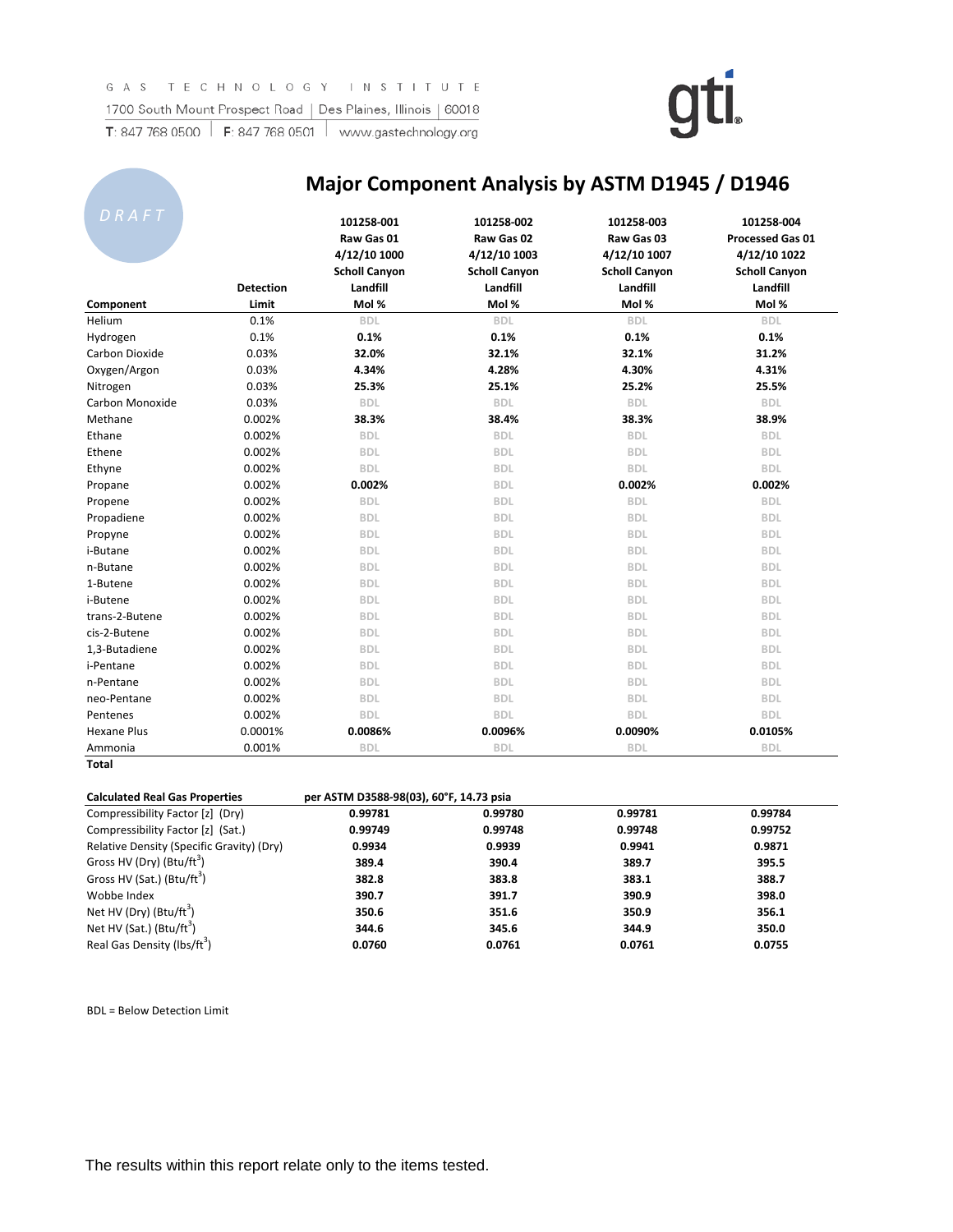| DRAFT              |                  | 101258-005<br><b>Processed Gas 02</b><br>4/12/10 1024<br><b>Scholl Canyon</b> | 101258-006<br><b>Processed Gas 03</b><br>4/12/10 1026<br><b>Scholl Canyon</b> |
|--------------------|------------------|-------------------------------------------------------------------------------|-------------------------------------------------------------------------------|
|                    | <b>Detection</b> | Landfill                                                                      | Landfill                                                                      |
| Component          | Limit            | Mol %                                                                         | Mol %                                                                         |
| Helium             | 0.1%             | <b>BDL</b>                                                                    | <b>BDL</b>                                                                    |
| Hydrogen           | 0.1%             | 0.1%                                                                          | 0.1%                                                                          |
| Carbon Dioxide     | 0.03%            | 32.3%                                                                         | 32.0%                                                                         |
| Oxygen/Argon       | 0.03%            | 4.11%                                                                         | 4.26%                                                                         |
| Nitrogen           | 0.03%            | 25.0%                                                                         | 25.5%                                                                         |
| Carbon Monoxide    | 0.03%            | <b>BDL</b>                                                                    | <b>BDL</b>                                                                    |
| Methane            | 0.002%           | 38.5%                                                                         | 38.2%                                                                         |
| Ethane             | 0.002%           | <b>BDL</b>                                                                    | <b>BDL</b>                                                                    |
| Ethene             | 0.002%           | <b>BDL</b>                                                                    | <b>BDL</b>                                                                    |
| Ethyne             | 0.002%           | <b>BDL</b>                                                                    | <b>BDL</b>                                                                    |
| Propane            | 0.002%           | 0.002%                                                                        | 0.002%                                                                        |
| Propene            | 0.002%           | <b>BDL</b>                                                                    | <b>BDL</b>                                                                    |
| Propadiene         | 0.002%           | <b>BDL</b>                                                                    | <b>BDL</b>                                                                    |
| Propyne            | 0.002%           | <b>BDL</b>                                                                    | <b>BDL</b>                                                                    |
| i-Butane           | 0.002%           | <b>BDL</b>                                                                    | <b>BDL</b>                                                                    |
| n-Butane           | 0.002%           | <b>BDL</b>                                                                    | <b>BDL</b>                                                                    |
| 1-Butene           | 0.002%           | <b>BDL</b>                                                                    | <b>BDL</b>                                                                    |
| i-Butene           | 0.002%           | <b>BDL</b>                                                                    | <b>BDL</b>                                                                    |
| trans-2-Butene     | 0.002%           | <b>BDL</b>                                                                    | <b>BDL</b>                                                                    |
| cis-2-Butene       | 0.002%           | <b>BDL</b>                                                                    | <b>BDL</b>                                                                    |
| 1,3-Butadiene      | 0.002%           | <b>BDL</b>                                                                    | <b>BDL</b>                                                                    |
| i-Pentane          | 0.002%           | <b>BDL</b>                                                                    | <b>BDL</b>                                                                    |
| n-Pentane          | 0.002%           | <b>BDL</b>                                                                    | <b>BDL</b>                                                                    |
| neo-Pentane        | 0.002%           | <b>BDL</b>                                                                    | <b>BDL</b>                                                                    |
| Pentenes           | 0.002%           | <b>BDL</b>                                                                    | <b>BDL</b>                                                                    |
| <b>Hexane Plus</b> | 0.0001%          | 0.0088%                                                                       | 0.0112%                                                                       |
| Ammonia            | 0.001%           | <b>BDL</b>                                                                    | <b>BDL</b>                                                                    |

### **Major Component Analysis by ASTM D1945 / D1946**

| <b>Calculated Real Gas Properties</b>     | per ASTM D3588-98(03), 60°F, 14.73 psia |         |  |
|-------------------------------------------|-----------------------------------------|---------|--|
| Compressibility Factor [z] (Dry)          | 0.99779                                 | 0.99782 |  |
| Compressibility Factor [z] (Sat.)         | 0.99747                                 | 0.99749 |  |
| Relative Density (Specific Gravity) (Dry) | 0.9943                                  | 0.9938  |  |
| Gross HV (Dry) (Btu/ft <sup>3</sup> )     | 391.4                                   | 388.7   |  |
| Gross HV (Sat.) (Btu/ft <sup>3</sup> )    | 384.7                                   | 382.0   |  |
| Wobbe Index                               | 392.5                                   | 389.9   |  |
| Net HV (Dry) $(Btu/ft^3)$                 | 352.4                                   | 350.0   |  |
| Net HV (Sat.) (Btu/ft <sup>3</sup> )      | 346.4                                   | 344.0   |  |
| Real Gas Density (lbs/ft <sup>3</sup> )   | 0.0761                                  | 0.0760  |  |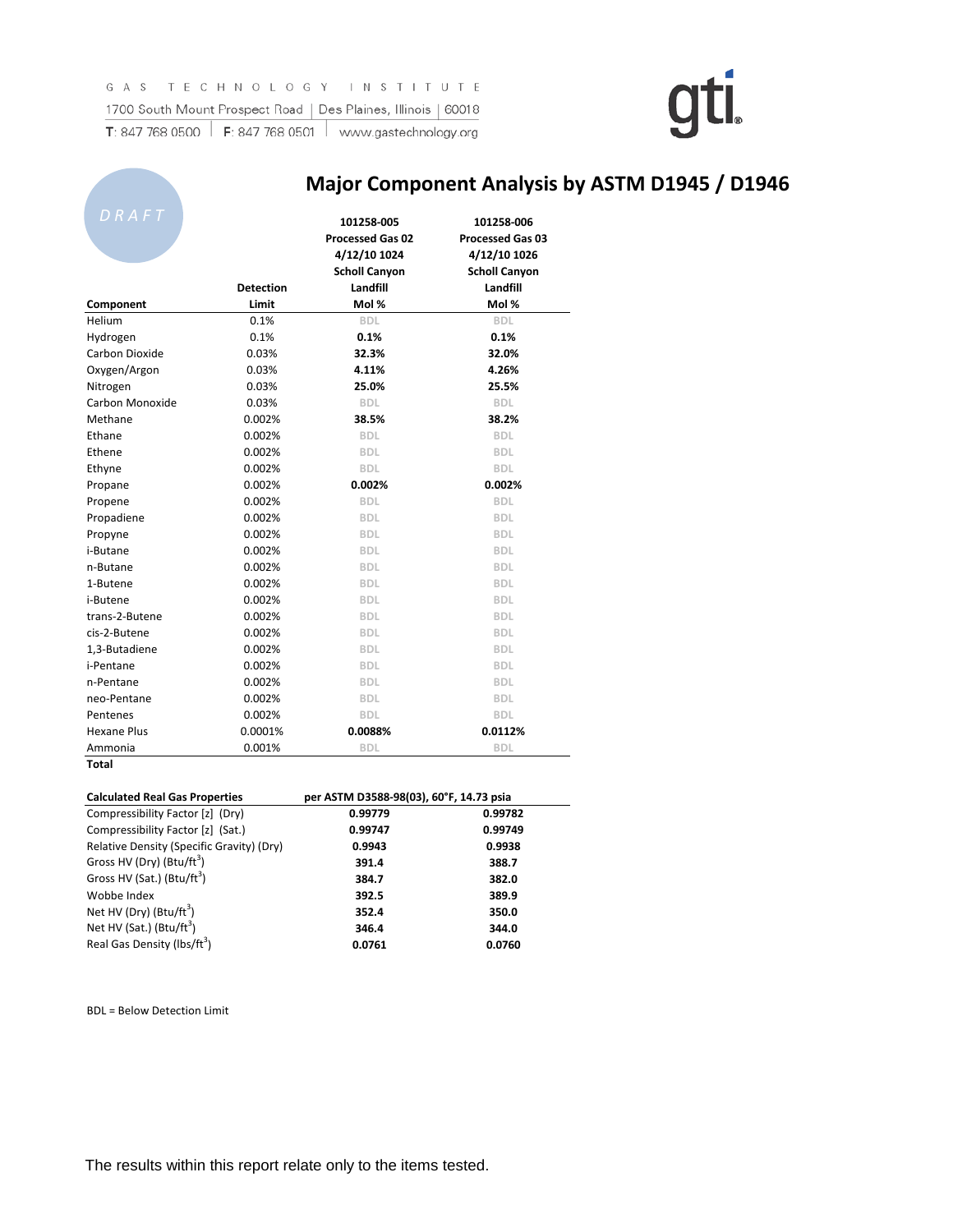

### **Extended Hydrocarbon Analysis by GC/FID**

| DRAFT                          | 101258-001<br>Raw Gas 01<br>4/12/10 1000<br><b>Scholl Canyon</b> | 101258-002<br>Raw Gas 02<br>4/12/10 1003<br><b>Scholl Canyon</b> | 101258-003<br>Raw Gas 03<br>4/12/10 1007<br><b>Scholl Canyon</b> | 101258-004<br><b>Processed Gas 01</b><br>4/12/10 1022<br><b>Scholl Canyon</b> |
|--------------------------------|------------------------------------------------------------------|------------------------------------------------------------------|------------------------------------------------------------------|-------------------------------------------------------------------------------|
|                                | Landfill                                                         | Landfill                                                         | Landfill                                                         | Landfill                                                                      |
| <b>Component Name</b>          | Mol %                                                            | Mol %                                                            | Mol %                                                            | Mol %                                                                         |
| Cycloalkanes                   | 0.0001%                                                          | 0.0001%                                                          | 0.0001%                                                          | 0.0001%                                                                       |
| Cyclopentane                   |                                                                  |                                                                  |                                                                  |                                                                               |
| Methylcyclopentane             | <b>BDL</b>                                                       | <b>BDL</b>                                                       | <b>BDL</b>                                                       | <b>BDL</b>                                                                    |
| Cyclohexane                    | 0.0001%                                                          | 0.0001%                                                          | <b>BDL</b>                                                       | 0.0001%                                                                       |
| Methylcyclohexane              | 0.0001%                                                          | 0.0001%                                                          | 0.0001%                                                          | 0.0001%                                                                       |
| <b>Aromatics</b>               |                                                                  |                                                                  |                                                                  |                                                                               |
| Benzene                        | 0.0001%                                                          | 0.0001%                                                          | 0.0001%                                                          | 0.0001%                                                                       |
| Toluene                        | 0.0006%                                                          | 0.0006%                                                          | 0.0006%                                                          | 0.0006%                                                                       |
| Ethylbenzene                   | 0.0002%                                                          | 0.0002%                                                          | 0.0002%                                                          | 0.0002%                                                                       |
| m,p-Xylene                     | 0.0002%                                                          | 0.0003%                                                          | 0.0002%                                                          | 0.0003%                                                                       |
| Styrene                        | <b>BDL</b>                                                       | <b>BDL</b>                                                       | <b>BDL</b>                                                       | <b>BDL</b>                                                                    |
| o-Xylene                       | 0.0001%                                                          | 0.0001%                                                          | 0.0001%                                                          | 0.0001%                                                                       |
| C3 Benzenes                    | 0.0003%                                                          | 0.0003%                                                          | 0.0003%                                                          | 0.0004%                                                                       |
| Naphthalene                    | <b>BDL</b>                                                       | <b>BDL</b>                                                       | <b>BDL</b>                                                       | <b>BDL</b>                                                                    |
| C1 Naphthalenes                | <b>BDL</b>                                                       | <b>BDL</b>                                                       | <b>BDL</b>                                                       | <b>BDL</b>                                                                    |
| C <sub>2</sub> Naphthalenes    | <b>BDL</b>                                                       | <b>BDL</b>                                                       | <b>BDL</b>                                                       | <b>BDL</b>                                                                    |
| <b>Paraffins</b>               |                                                                  |                                                                  |                                                                  |                                                                               |
| Hexanes                        | 0.0015%                                                          | 0.0016%                                                          | 0.0015%                                                          | 0.0013%                                                                       |
| Heptanes                       | 0.0009%                                                          | 0.0009%                                                          | 0.0010%                                                          | 0.0009%                                                                       |
| 2,2,4-Trimethylpentane         | <b>BDL</b>                                                       | <b>BDL</b>                                                       | <b>BDL</b>                                                       | <b>BDL</b>                                                                    |
| Octanes                        | 0.0007%                                                          | 0.0007%                                                          | 0.0008%                                                          | 0.0008%                                                                       |
| <b>Nonanes</b>                 | 0.0007%                                                          | 0.0008%                                                          | 0.0007%                                                          | 0.0009%                                                                       |
| Decanes                        | 0.0020%                                                          | 0.0023%                                                          | 0.0021%                                                          | 0.0028%                                                                       |
| Undecanes                      | 0.0010%                                                          | 0.0013%                                                          | 0.0011%                                                          | 0.0017%                                                                       |
| Dodecanes                      | <b>BDL</b>                                                       | 0.0001%                                                          | 0.0001%                                                          | 0.0001%                                                                       |
| <b>Tridecanes</b>              | <b>BDL</b>                                                       | <b>BDL</b>                                                       | <b>BDL</b>                                                       | <b>BDL</b>                                                                    |
| Tetradecanes                   | <b>BDL</b>                                                       | <b>BDL</b>                                                       | <b>BDL</b>                                                       | <b>BDL</b>                                                                    |
| Pentadecanes                   | <b>BDL</b>                                                       | <b>BDL</b>                                                       | <b>BDL</b>                                                       | <b>BDL</b>                                                                    |
| Hexadecanes                    | <b>BDL</b>                                                       | <b>BDL</b>                                                       | <b>BDL</b>                                                       | <b>BDL</b>                                                                    |
| Heptadecanes                   | <b>BDL</b>                                                       | <b>BDL</b>                                                       | <b>BDL</b>                                                       | <b>BDL</b>                                                                    |
| Octadecanes                    | <b>BDL</b>                                                       | <b>BDL</b>                                                       | <b>BDL</b>                                                       | <b>BDL</b>                                                                    |
| Nonadecanes                    | <b>BDL</b>                                                       | <b>BDL</b>                                                       | <b>BDL</b>                                                       | <b>BDL</b>                                                                    |
| Eicosanes +                    | <b>BDL</b>                                                       | <b>BDL</b>                                                       | <b>BDL</b>                                                       | <b>BDL</b>                                                                    |
| <b>Total from Cyclopentane</b> | 0.0086%                                                          | 0.0096%                                                          | 0.0090%                                                          | 0.0105%                                                                       |

to Eicosanes +

Detection Limit = 0.0001 mol% (1 ppmv) BDL = Below Detection Limit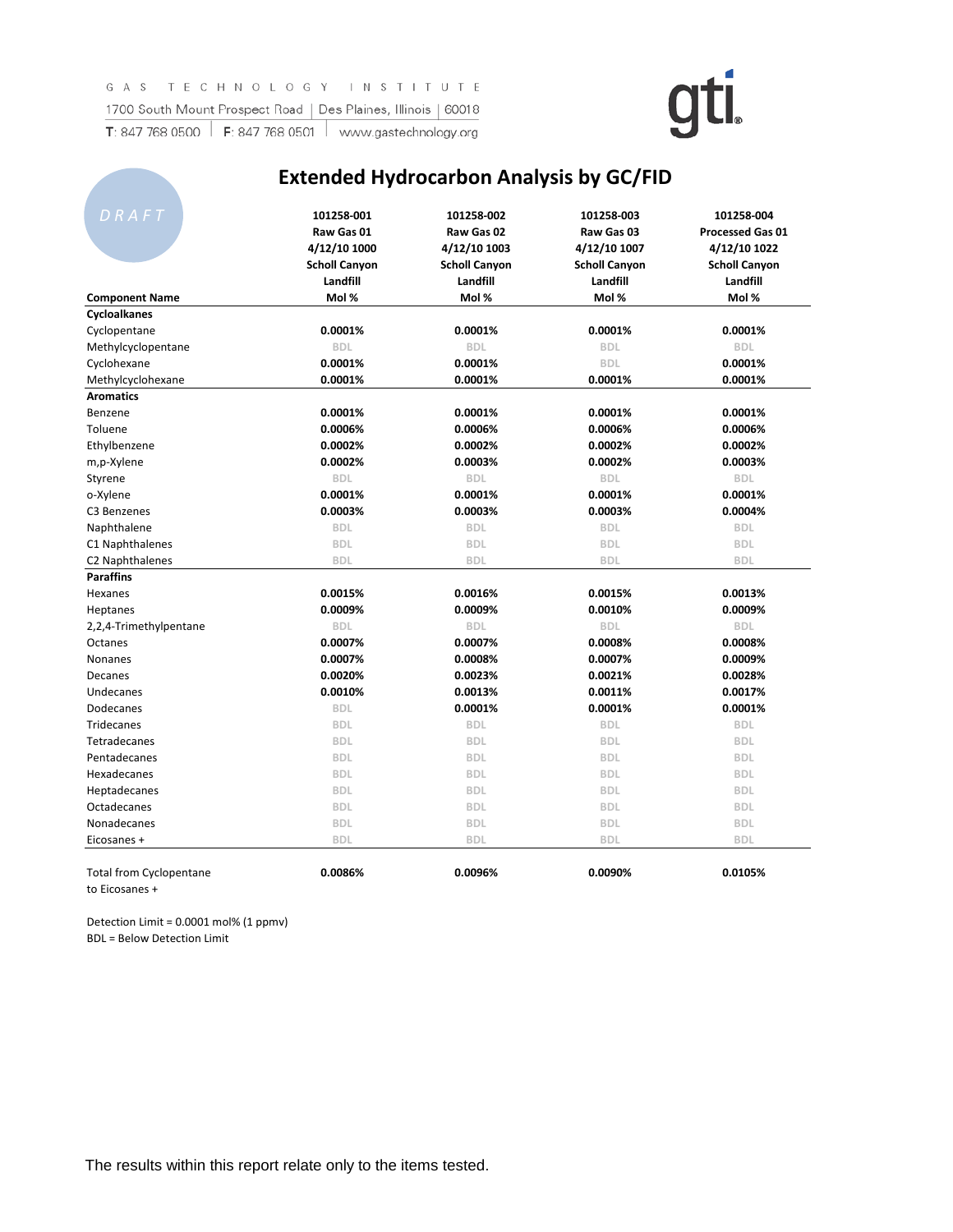### **Extended Hydrocarbon Analysis by GC/FID**

| DRAFT                          | 101258-005              | 101258-006              |
|--------------------------------|-------------------------|-------------------------|
|                                | <b>Processed Gas 02</b> | <b>Processed Gas 03</b> |
|                                | 4/12/10 1024            | 4/12/10 1026            |
|                                | <b>Scholl Canyon</b>    | <b>Scholl Canyon</b>    |
|                                | Landfill                | Landfill                |
| <b>Component Name</b>          | Mol %                   | Mol %                   |
| Cycloalkanes                   |                         |                         |
| Cyclopentane                   | 0.0001%                 | 0.0001%                 |
| Methylcyclopentane             | <b>BDL</b>              | <b>BDL</b>              |
| Cyclohexane                    | 0.0001%                 | 0.0001%                 |
| Methylcyclohexane              | 0.0001%                 | 0.0001%                 |
| <b>Aromatics</b>               |                         |                         |
| Benzene                        | 0.0001%                 | 0.0001%                 |
| Toluene                        | 0.0005%                 | 0.0007%                 |
| Ethylbenzene                   | 0.0002%                 | 0.0002%                 |
| m,p-Xylene                     | 0.0002%                 | 0.0003%                 |
| Styrene                        | <b>BDL</b>              | <b>BDL</b>              |
| o-Xylene                       | 0.0001%                 | 0.0001%                 |
| C <sub>3</sub> Benzenes        | 0.0003%                 | 0.0004%                 |
| Naphthalene                    | <b>BDL</b>              | <b>BDL</b>              |
| C1 Naphthalenes                | <b>BDL</b>              | <b>BDL</b>              |
| C2 Naphthalenes                | <b>BDL</b>              | <b>BDL</b>              |
| <b>Paraffins</b>               |                         |                         |
| Hexanes                        | 0.0013%                 | 0.0015%                 |
| <b>Heptanes</b>                | 0.0009%                 | 0.0010%                 |
| 2,2,4-Trimethylpentane         | <b>BDL</b>              | <b>BDL</b>              |
| Octanes                        | 0.0007%                 | 0.0009%                 |
| Nonanes                        | 0.0007%                 | 0.0009%                 |
| Decanes                        | 0.0021%                 | 0.0030%                 |
| Undecanes                      | 0.0013%                 | 0.0017%                 |
| Dodecanes                      | 0.0001%                 | 0.0001%                 |
| Tridecanes                     | <b>BDL</b>              | <b>BDL</b>              |
| Tetradecanes                   | <b>BDL</b>              | <b>BDL</b>              |
| Pentadecanes                   | <b>BDL</b>              | <b>BDL</b>              |
| Hexadecanes                    | <b>BDL</b>              | <b>BDL</b>              |
| <b>Heptadecanes</b>            | <b>BDL</b>              | <b>BDL</b>              |
| Octadecanes                    | <b>BDL</b>              | <b>BDL</b>              |
| Nonadecanes                    | <b>BDL</b>              | <b>BDL</b>              |
| Eicosanes +                    | <b>BDL</b>              | <b>BDL</b>              |
|                                |                         |                         |
| <b>Total from Cyclopentane</b> | 0.0088%                 | 0.0112%                 |

to Eicosanes +

**CONTRACTOR** 

Detection Limit = 0.0001 mol% (1 ppm BDL = Below Detection Limit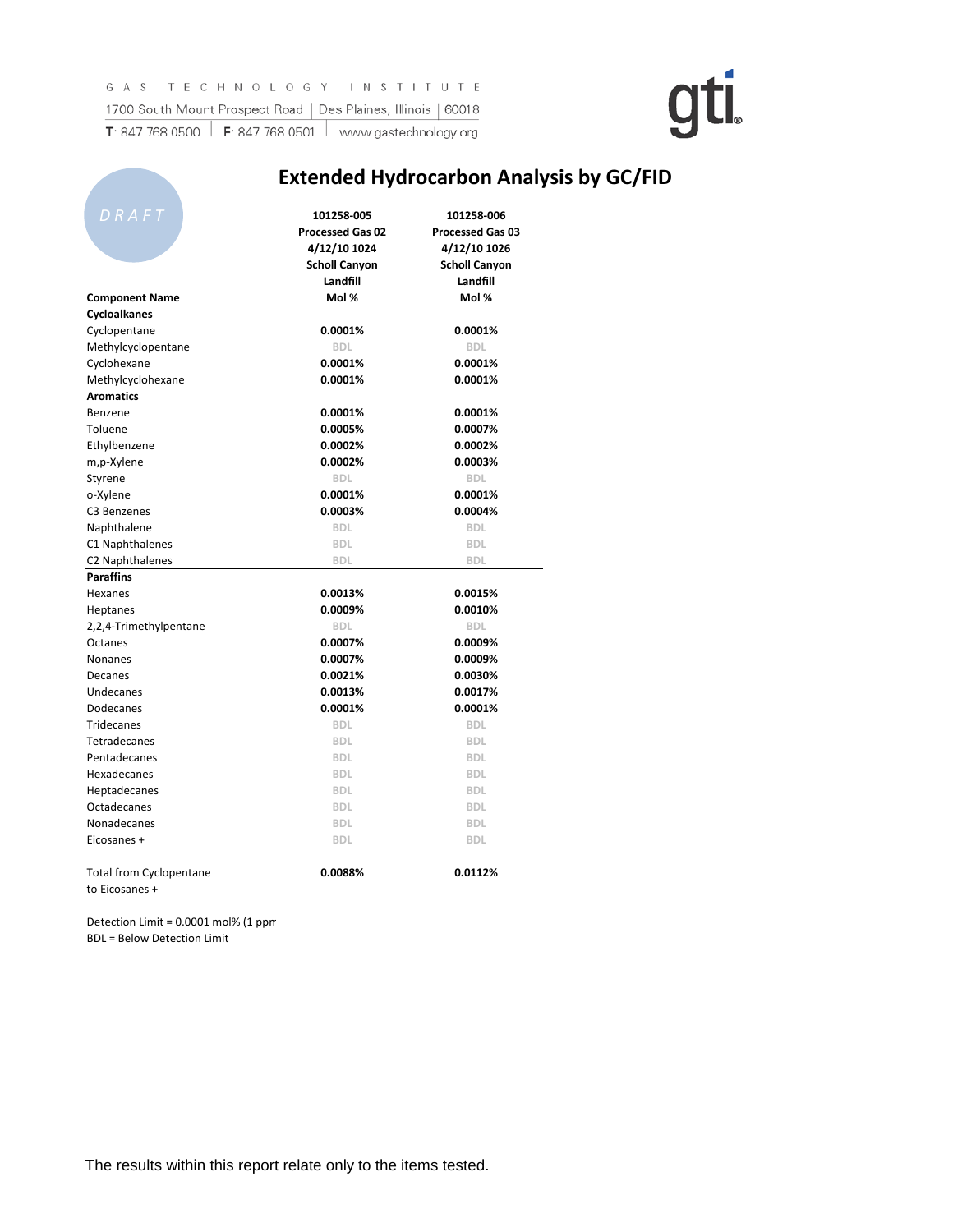

### **Trace Sulfur Analysis by ASTM D6228**

| DRAFT                            | 101258-001<br>Raw Gas 01<br>4/12/10 1000 | 101258-002<br>Raw Gas 02<br>4/12/10 1003 | 101258-003<br>Raw Gas 03<br>4/12/10 1007 | 101258-004<br><b>Processed Gas 01</b><br>4/12/10 1022 |
|----------------------------------|------------------------------------------|------------------------------------------|------------------------------------------|-------------------------------------------------------|
|                                  | <b>Scholl Canyon</b><br>Landfill         | <b>Scholl Canyon</b><br>Landfill         | <b>Scholl Canyon</b><br>Landfill         | <b>Scholl Canyon</b><br>Landfill                      |
| <b>Component Name</b>            | ppmv                                     | ppmv                                     | ppmv                                     | ppmv                                                  |
| Hydrogen Sulfide                 | 28.4                                     | 28.6                                     | 29.2                                     | 11.8                                                  |
| Sulfur Dioxide                   | <b>BDL</b>                               | <b>BDL</b>                               | <b>BDL</b>                               | <b>BDL</b>                                            |
| Carbonyl Sulfide                 | 0.17                                     | 0.15                                     | 0.17                                     | 0.15                                                  |
| Carbon Disulfide                 | <b>BDL</b>                               | <b>BDL</b>                               | <b>BDL</b>                               | 0.03                                                  |
| Methyl Mercaptan                 | 0.85                                     | 1.02                                     | 0.91                                     | 0.88                                                  |
| <b>Ethyl Mercaptan</b>           | <b>BDL</b>                               | <b>BDL</b>                               | <b>BDL</b>                               | <b>BDL</b>                                            |
| i-Propyl Mercaptan               | <b>BDL</b>                               | <b>BDL</b>                               | <b>BDL</b>                               | <b>BDL</b>                                            |
| n-Propyl Mercaptan               | <b>BDL</b>                               | <b>BDL</b>                               | <b>BDL</b>                               | <b>BDL</b>                                            |
| t-Butyl Mercaptan                | <b>BDL</b>                               | <b>BDL</b>                               | <b>BDL</b>                               | <b>BDL</b>                                            |
| Dimethyl Sulfide                 | 1.58                                     | 1.72                                     | 1.49                                     | 1.55                                                  |
| Methyl Ethyl Sulfide             | <b>BDL</b>                               | <b>BDL</b>                               | <b>BDL</b>                               | <b>BDL</b>                                            |
| Diethyl Sulfide                  | <b>BDL</b>                               | <b>BDL</b>                               | <b>BDL</b>                               | <b>BDL</b>                                            |
| Di-t-Butyl Sulfide               | <b>BDL</b>                               | <b>BDL</b>                               | <b>BDL</b>                               | <b>BDL</b>                                            |
| Dimethyl Disulfide               | <b>BDL</b>                               | <b>BDL</b>                               | <b>BDL</b>                               | <b>BDL</b>                                            |
| Methyl Ethyl Disulfide           | <b>BDL</b>                               | <b>BDL</b>                               | <b>BDL</b>                               | <b>BDL</b>                                            |
| Methyl i-Propyl Disulfide        | <b>BDL</b>                               | <b>BDL</b>                               | <b>BDL</b>                               | <b>BDL</b>                                            |
| Diethyl Disulfide                | <b>BDL</b>                               | <b>BDL</b>                               | <b>BDL</b>                               | <b>BDL</b>                                            |
| Methyl n-Propyl Disulfide        | <b>BDL</b>                               | <b>BDL</b>                               | <b>BDL</b>                               | <b>BDL</b>                                            |
| Methyl t-Butyl Disulfide         | <b>BDL</b>                               | <b>BDL</b>                               | <b>BDL</b>                               | <b>BDL</b>                                            |
| Ethyl i-Propyl Disulfide         | <b>BDL</b>                               | <b>BDL</b>                               | <b>BDL</b>                               | <b>BDL</b>                                            |
| Ethyl n-Propyl Disulfide         | <b>BDL</b>                               | <b>BDL</b>                               | <b>BDL</b>                               | <b>BDL</b>                                            |
| Ethyl t-Butyl Disulfide          | <b>BDL</b>                               | <b>BDL</b>                               | <b>BDL</b>                               | <b>BDL</b>                                            |
| Di-i-Propyl Disulfide            | <b>BDL</b>                               | <b>BDL</b>                               | <b>BDL</b>                               | <b>BDL</b>                                            |
| i-Propyl n-Propyl Disulfide      | <b>BDL</b>                               | <b>BDL</b>                               | <b>BDL</b>                               | <b>BDL</b>                                            |
| Di-n-Propyl Disulfide            | <b>BDL</b>                               | <b>BDL</b>                               | <b>BDL</b>                               | <b>BDL</b>                                            |
| i-Propyl t-Butyl Disulfide       | <b>BDL</b>                               | <b>BDL</b>                               | <b>BDL</b>                               | <b>BDL</b>                                            |
| n-Propyl t-Butyl Disulfide       | <b>BDL</b>                               | <b>BDL</b>                               | <b>BDL</b>                               | <b>BDL</b>                                            |
| Di-t-Butyl Disulfide             | <b>BDL</b>                               | <b>BDL</b>                               | <b>BDL</b>                               | <b>BDL</b>                                            |
| Dimethyl Trisulfide              | <b>BDL</b>                               | <b>BDL</b>                               | <b>BDL</b>                               | <b>BDL</b>                                            |
| Diethyl Trisulfide               | <b>BDL</b>                               | <b>BDL</b>                               | <b>BDL</b>                               | <b>BDL</b>                                            |
| Di-t-Butyl Trisulfide            | <b>BDL</b>                               | <b>BDL</b>                               | <b>BDL</b>                               | <b>BDL</b>                                            |
| Thiophene                        | <b>BDL</b>                               | 0.05                                     | <b>BDL</b>                               | <b>BDL</b>                                            |
| C1-Thiophenes                    | <b>BDL</b>                               | <b>BDL</b>                               | <b>BDL</b>                               | <b>BDL</b>                                            |
| C2-Thiophenes                    | <b>BDL</b>                               | <b>BDL</b>                               | <b>BDL</b>                               | <b>BDL</b>                                            |
| C3-Thiophenes                    | <b>BDL</b>                               | <b>BDL</b>                               | <b>BDL</b>                               | <b>BDL</b>                                            |
| Benzothiophene                   | <b>BDL</b>                               | <b>BDL</b>                               | <b>BDL</b>                               | <b>BDL</b>                                            |
| C1-Benzothiophenes               | <b>BDL</b>                               | <b>BDL</b>                               | <b>BDL</b>                               | <b>BDL</b>                                            |
| C2-Benzothiophenes               | BDL                                      | BDL                                      | <b>BDL</b>                               | <b>BDL</b>                                            |
| Thiophane                        | <b>BDL</b>                               | <b>BDL</b>                               | <b>BDL</b>                               | <b>BDL</b>                                            |
| Thiophenol                       | <b>BDL</b>                               | <b>BDL</b>                               | <b>BDL</b>                               | <b>BDL</b>                                            |
| Unidentified Sulfur Compound     |                                          |                                          |                                          |                                                       |
| <b>Calculated Sulfur Content</b> |                                          |                                          |                                          |                                                       |
| <b>Total Sulfur</b>              |                                          |                                          |                                          |                                                       |
| As molar PPM S                   | 31.0                                     | 31.5                                     | 31.8                                     | 14.4                                                  |
| As Grains/100 SCF @ 14.73 psia,  | 1.84                                     | 1.87                                     | 1.88                                     | 0.86                                                  |

Detection Limit = 0.05 ppmv S

BDL = Below Detection Limit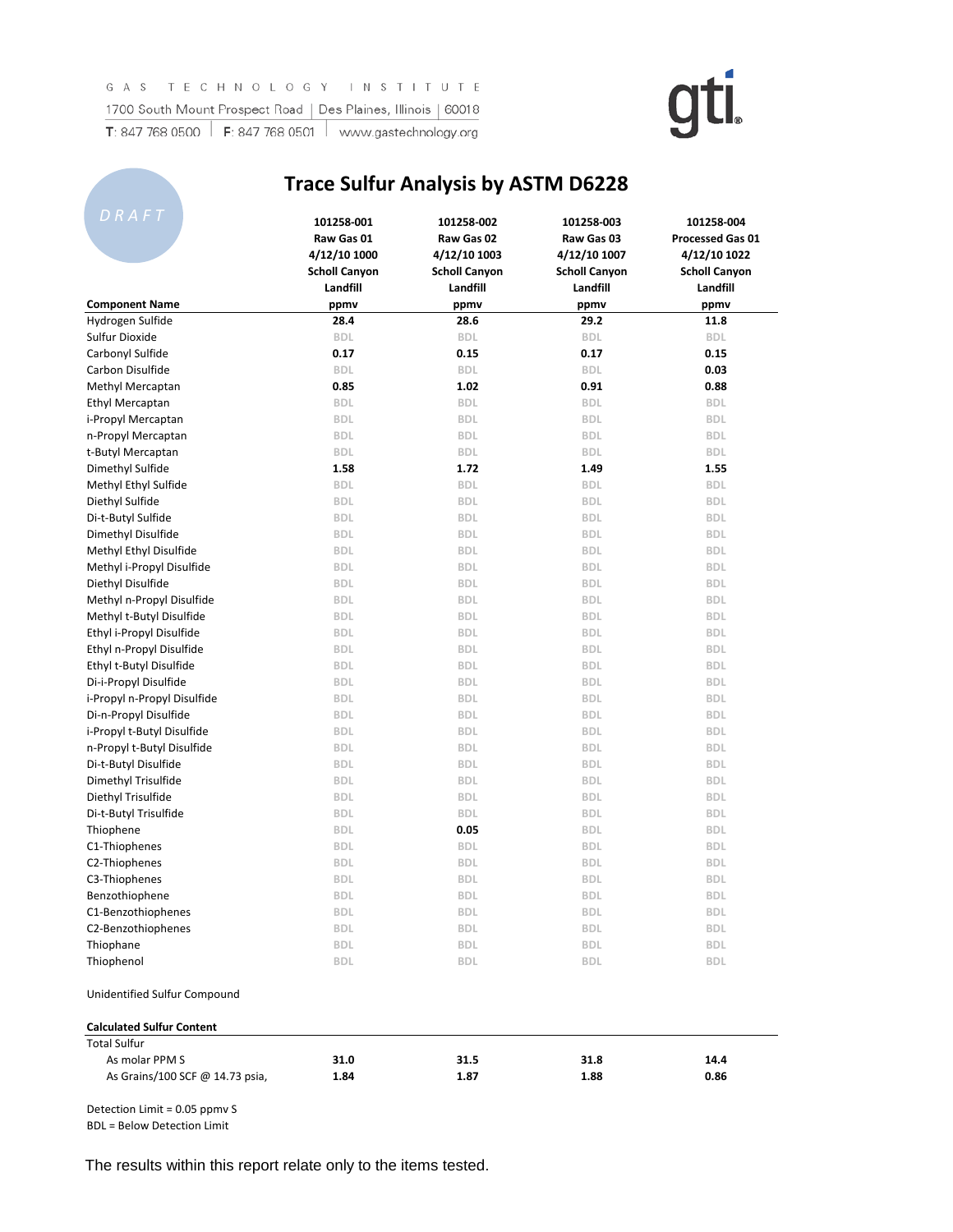**All Dealers** 

**Trace Sulfur Analysis by ASTM D6228**

# gti.

| DRAFT                            | 101258-005<br><b>Processed Gas 02</b> | 101258 006<br><b>Processed Gas 03</b> |  |
|----------------------------------|---------------------------------------|---------------------------------------|--|
|                                  | 4/12/10 1024                          | 4/12/10 1026                          |  |
|                                  | <b>Scholl Canyon</b>                  | <b>Scholl Canyon</b>                  |  |
|                                  | Landfill                              | Landfill                              |  |
| <b>Component Name</b>            | ppmv                                  | ppmv                                  |  |
| Hydrogen Sulfide                 | 12.1                                  | 11.4                                  |  |
| Sulfur Dioxide                   | <b>BDL</b>                            | <b>BDL</b>                            |  |
| Carbonyl Sulfide                 | 0.15                                  | 0.15                                  |  |
| Carbon Disulfide                 | 0.03                                  | 0.03                                  |  |
| Methyl Mercaptan                 | 0.87<br><b>BDL</b>                    | 0.87<br><b>BDL</b>                    |  |
| <b>Ethyl Mercaptan</b>           |                                       | <b>BDL</b>                            |  |
| i-Propyl Mercaptan               | <b>BDL</b>                            |                                       |  |
| n-Propyl Mercaptan               | <b>BDL</b>                            | <b>BDL</b>                            |  |
| t-Butyl Mercaptan                | <b>BDL</b>                            | <b>BDL</b>                            |  |
| Dimethyl Sulfide                 | 1.58                                  | 1.54                                  |  |
| Methyl Ethyl Sulfide             | <b>BDL</b>                            | <b>BDL</b>                            |  |
| Diethyl Sulfide                  | <b>BDL</b>                            | <b>BDL</b>                            |  |
| Di-t-Butyl Sulfide               | <b>BDL</b>                            | <b>BDL</b>                            |  |
| Dimethyl Disulfide               | <b>BDL</b>                            | <b>BDL</b>                            |  |
| Methyl Ethyl Disulfide           | <b>BDL</b>                            | <b>BDL</b>                            |  |
| Methyl i-Propyl Disulfide        | <b>BDL</b>                            | <b>BDL</b>                            |  |
| Diethyl Disulfide                | <b>BDL</b>                            | <b>BDL</b>                            |  |
| Methyl n-Propyl Disulfide        | <b>BDL</b>                            | <b>BDL</b>                            |  |
| Methyl t-Butyl Disulfide         | <b>BDL</b>                            | <b>BDL</b>                            |  |
| Ethyl i-Propyl Disulfide         | <b>BDL</b>                            | <b>BDL</b>                            |  |
| Ethyl n-Propyl Disulfide         | <b>BDL</b>                            | <b>BDL</b>                            |  |
| Ethyl t-Butyl Disulfide          | <b>BDL</b>                            | <b>BDL</b>                            |  |
| Di-i-Propyl Disulfide            | <b>BDL</b>                            | <b>BDL</b>                            |  |
| i-Propyl n-Propyl Disulfide      | <b>BDL</b>                            | <b>BDL</b>                            |  |
| Di-n-Propyl Disulfide            | <b>BDL</b>                            | <b>BDL</b>                            |  |
| i-Propyl t-Butyl Disulfide       | <b>BDL</b>                            | <b>BDL</b>                            |  |
| n-Propyl t-Butyl Disulfide       | <b>BDL</b>                            | <b>BDL</b>                            |  |
| Di-t-Butyl Disulfide             | <b>BDL</b>                            | <b>BDL</b>                            |  |
| Dimethyl Trisulfide              | <b>BDL</b>                            | <b>BDL</b>                            |  |
| Diethyl Trisulfide               | <b>BDL</b>                            | <b>BDL</b>                            |  |
| Di-t-Butyl Trisulfide            | <b>BDL</b>                            | <b>BDL</b>                            |  |
| Thiophene                        | <b>BDL</b>                            | <b>BDL</b>                            |  |
| C1-Thiophenes                    | <b>BDL</b>                            | <b>BDL</b>                            |  |
| C2-Thiophenes                    | <b>BDL</b>                            | <b>BDL</b>                            |  |
| C3-Thiophenes                    | <b>BDL</b>                            | <b>BDL</b>                            |  |
| Benzothiophene                   | <b>BDL</b>                            | <b>BDL</b>                            |  |
| C1-Benzothiophenes               | <b>BDL</b>                            | BDL                                   |  |
| C2-Benzothiophenes               | <b>BDL</b>                            | <b>BDL</b>                            |  |
| Thiophane                        | <b>BDL</b>                            | <b>BDL</b>                            |  |
| Thiophenol                       | <b>BDL</b>                            | <b>BDL</b>                            |  |
| Unidentified Sulfur Compound     |                                       |                                       |  |
| <b>Calculated Sulfur Content</b> |                                       |                                       |  |
| <b>Total Sulfur</b>              |                                       |                                       |  |
| As molar PPM S                   | 14.8                                  | 14.0                                  |  |
| As Grains/100 SCF @ 14.73 psia,  | 0.87                                  | 0.83                                  |  |

Detection Limit = 0.05 ppmv S

BDL = Below Detection Limit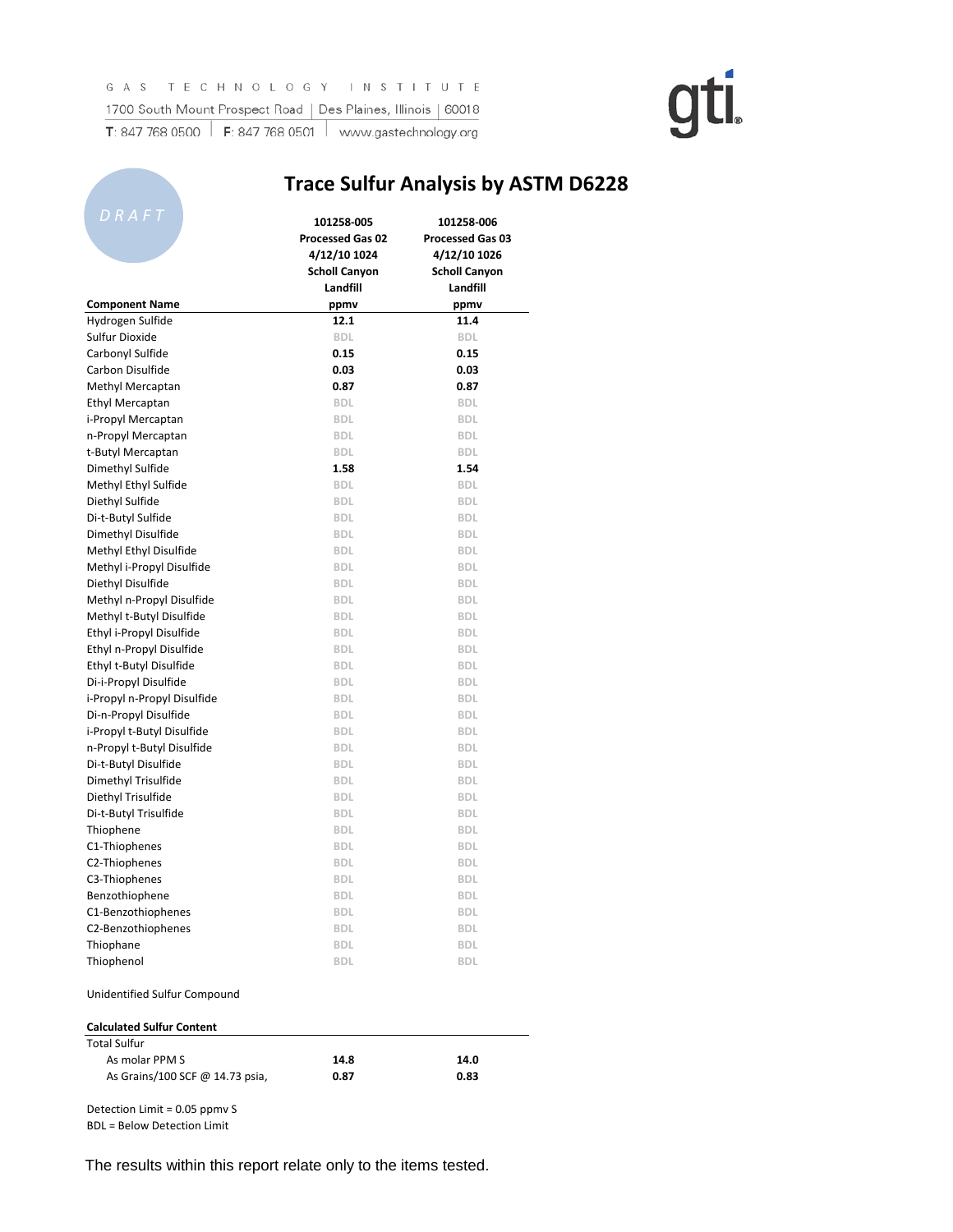#### GAS TECHNOLOGY INSTITUTE

1700 South Mount Prospect Road | Des Plaines, Illinois | 60018 T: 847 768 0500  $\parallel$  F: 847 768 0501  $\parallel$  www.gastechnology.org

# gti.

**101258-001 101258-002 101258-003 101258-004**

|                                                 | <b>Detection</b> | Raw Gas 01<br>4/12/10 1000<br><b>Scholl Canyon</b><br>Landfill | Raw Gas 02<br>4/12/10 1003<br><b>Scholl Canyon</b><br>Landfill | Raw Gas 03<br>4/12/10 1007<br><b>Scholl Canyon</b><br>Landfill | Processed Gas 01<br>4/12/10 1022<br><b>Scholl Canyon</b><br>Landfill |
|-------------------------------------------------|------------------|----------------------------------------------------------------|----------------------------------------------------------------|----------------------------------------------------------------|----------------------------------------------------------------------|
| <b>Component Name</b>                           | Limit            | ppmv                                                           | ppmv                                                           | ppmv                                                           | ppmv                                                                 |
| Dichlorodifluoromethane (CFC-12)                | 0.10             | 1.15                                                           | 1.14                                                           | 1.18                                                           | 1.95                                                                 |
| 1,2-Dichlorotetrafluoroethane (CFC-114)         | 0.10             | <b>BDL</b>                                                     | <b>BDL</b>                                                     | <b>BDL</b>                                                     | <b>BDL</b>                                                           |
| 1,1,2-Trichloro-1,2,2-trifluoroethane (CFC-113) | 0.10             | <b>BDL</b>                                                     | <b>BDL</b>                                                     | <b>BDL</b>                                                     | <b>BDL</b>                                                           |
| Trichlorofluoromethane (CFC-11)                 | 0.10             | <b>BDL</b>                                                     | <b>BDL</b>                                                     | <b>BDL</b>                                                     | 0.10                                                                 |
| Chloromethane                                   | 0.10             | <b>BDL</b>                                                     | <b>BDL</b>                                                     | <b>BDL</b>                                                     | <b>BDL</b>                                                           |
| Dichloromethane (Methylene Chloride)            | 0.10             | 0.14                                                           | 0.15                                                           | 0.16                                                           | 0.16                                                                 |
| Chloroform                                      | 0.10             | <b>BDL</b>                                                     | <b>BDL</b>                                                     | <b>BDL</b>                                                     | <b>BDL</b>                                                           |
| Carbon Tetrachloride                            | 0.10             | <b>BDL</b>                                                     | <b>BDL</b>                                                     | <b>BDL</b>                                                     | <b>BDL</b>                                                           |
| Chloroethane                                    | 0.10             | 0.47                                                           | 0.45                                                           | 0.47                                                           | 0.47                                                                 |
| 1,1-Dichloroethane                              | 0.10             | <b>BDL</b>                                                     | <b>BDL</b>                                                     | <b>BDL</b>                                                     | <b>BDL</b>                                                           |
| 1,2-Dichloroethane                              | 0.10             | <b>BDL</b>                                                     | <b>BDL</b>                                                     | <b>BDL</b>                                                     | <b>BDL</b>                                                           |
| 1,1,1-Trichloroethane                           | 0.10             | <b>BDL</b>                                                     | <b>BDL</b>                                                     | <b>BDL</b>                                                     | <b>BDL</b>                                                           |
| 1,1,2-Trichloroethane                           | 0.10             | <b>BDL</b>                                                     | <b>BDL</b>                                                     | <b>BDL</b>                                                     | <b>BDL</b>                                                           |
| 1,1,2,2-Tetrachloroethane                       | 0.10             | <b>BDL</b>                                                     | <b>BDL</b>                                                     | <b>BDL</b>                                                     | <b>BDL</b>                                                           |
| Chloroethene (Vinyl Chloride)                   | 0.10             | 0.18                                                           | 0.17                                                           | 0.19                                                           | 0.22                                                                 |
| 1,1-Dichloroethene                              | 0.10             | <b>BDL</b>                                                     | <b>BDL</b>                                                     | <b>BDL</b>                                                     | <b>BDL</b>                                                           |
| cis-1,2-Dichloroethene                          | 0.10             | 0.38                                                           | 0.39                                                           | 0.40                                                           | 0.40                                                                 |
| Trichloroethene                                 | 0.10             | 0.11                                                           | 0.11                                                           | 0.12                                                           | 0.13                                                                 |
| Tetrachloroethene                               | 0.10             | 0.15                                                           | 0.18                                                           | 0.16                                                           | 0.19                                                                 |
| 1,2-Dichloropropane                             | 0.10             | <b>BDL</b>                                                     | <b>BDL</b>                                                     | <b>BDL</b>                                                     | <b>BDL</b>                                                           |
| 3-Chloropropene                                 | 0.10             | <b>BDL</b>                                                     | <b>BDL</b>                                                     | <b>BDL</b>                                                     | <b>BDL</b>                                                           |
| cis-1,3-Dichloropropene                         | 0.10             | <b>BDL</b>                                                     | <b>BDL</b>                                                     | <b>BDL</b>                                                     | <b>BDL</b>                                                           |
| trans-1,3-Dichloropropene                       | 0.10             | <b>BDL</b>                                                     | <b>BDL</b>                                                     | <b>BDL</b>                                                     | <b>BDL</b>                                                           |
| Bromomethane                                    | 0.10             | <b>BDL</b>                                                     | <b>BDL</b>                                                     | <b>BDL</b>                                                     | <b>BDL</b>                                                           |
| 1,2-Dibromoethane                               | 0.10             | <b>BDL</b>                                                     | <b>BDL</b>                                                     | <b>BDL</b>                                                     | <b>BDL</b>                                                           |
| Chlorobenzene                                   | 0.10             | <b>BDL</b>                                                     | <b>BDL</b>                                                     | <b>BDL</b>                                                     | <b>BDL</b>                                                           |
| 1,2-Dichlorobenzene                             | 0.10             | <b>BDL</b>                                                     | <b>BDL</b>                                                     | <b>BDL</b>                                                     | <b>BDL</b>                                                           |
| 1,3-Dichlorobenzene                             | 0.10             | <b>BDL</b>                                                     | <b>BDL</b>                                                     | <b>BDL</b>                                                     | <b>BDL</b>                                                           |
| 1,4-Dichlorobenzene                             | 0.10             | <b>BDL</b>                                                     | <b>BDL</b>                                                     | <b>BDL</b>                                                     | <b>BDL</b>                                                           |
| 1,2,4-Trichlorobenzene                          | 0.10             | <b>BDL</b>                                                     | <b>BDL</b>                                                     | <b>BDL</b>                                                     | <b>BDL</b>                                                           |
| Hexachloro-1,3-butadiene                        | 0.10             | <b>BDL</b>                                                     | <b>BDL</b>                                                     | <b>BDL</b>                                                     | <b>BDL</b>                                                           |
|                                                 |                  |                                                                |                                                                |                                                                |                                                                      |
| <b>Total TO-14 Halocarbon Components:</b>       |                  | 2.58                                                           | 2.59                                                           | 2.68                                                           | 3.62                                                                 |

**TO-14 Halocarbon Analysis**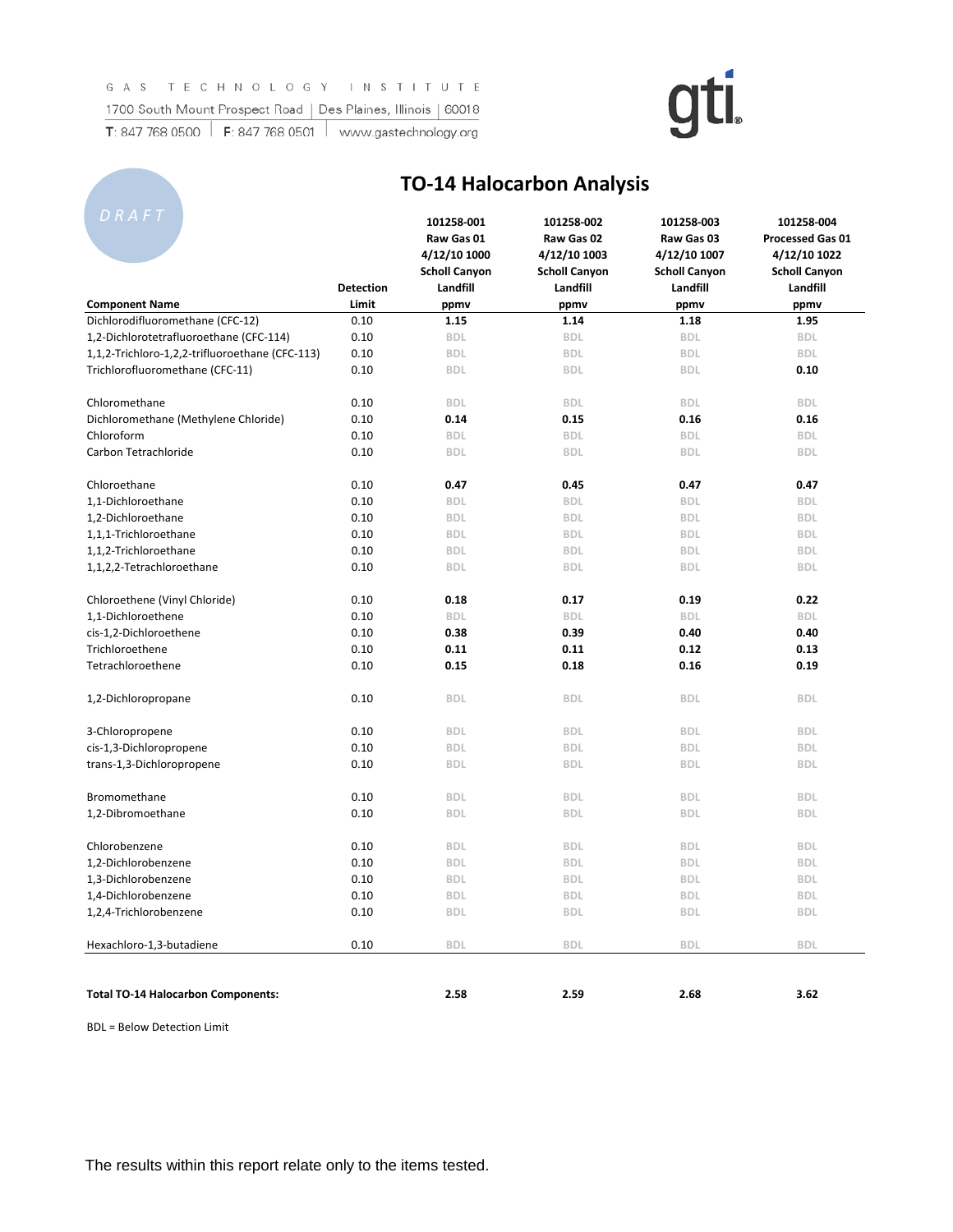### GAS TECHNOLOGY INSTITUTE 1700 South Mount Prospect Road | Des Plaines, Illinois | 60018

**T**: 847 768 0500 **F**: 847 768 0501 www.gastechnology.org

# gti.

**TO-14 Halocarbon Analysis**

| D R A F T                                       |                           | 101258-005<br><b>Processed Gas 02</b><br>4/12/10 1024<br><b>Scholl Canyon</b> | 101258-006<br><b>Processed Gas 03</b><br>4/12/10 1026<br><b>Scholl Canyon</b> |
|-------------------------------------------------|---------------------------|-------------------------------------------------------------------------------|-------------------------------------------------------------------------------|
| <b>Component Name</b>                           | <b>Detection</b><br>Limit | Landfill<br>ppmv                                                              | Landfill<br>ppmv                                                              |
| Dichlorodifluoromethane (CFC-12)                | 0.10                      | 1.95                                                                          | 1.71                                                                          |
| 1,2-Dichlorotetrafluoroethane (CFC-114)         | 0.10                      | <b>BDL</b>                                                                    | <b>BDL</b>                                                                    |
| 1,1,2-Trichloro-1,2,2-trifluoroethane (CFC-113) | 0.10                      | <b>BDL</b>                                                                    | <b>BDL</b>                                                                    |
| Trichlorofluoromethane (CFC-11)                 | 0.10                      | 0.10                                                                          | 0.10                                                                          |
| Chloromethane                                   | 0.10                      | <b>BDL</b>                                                                    | <b>BDL</b>                                                                    |
| Dichloromethane (Methylene Chloride)            | 0.10                      | 0.18                                                                          | 0.20                                                                          |
| Chloroform                                      | 0.10                      | <b>BDL</b>                                                                    | <b>BDL</b>                                                                    |
| Carbon Tetrachloride                            | 0.10                      | <b>BDL</b>                                                                    | <b>BDL</b>                                                                    |
| Chloroethane                                    | 0.10                      | 0.49                                                                          | 0.47                                                                          |
| 1,1-Dichloroethane                              | 0.10                      | <b>BDL</b>                                                                    | <b>BDL</b>                                                                    |
| 1,2-Dichloroethane                              | 0.10                      | <b>BDL</b>                                                                    | <b>BDL</b>                                                                    |
| 1,1,1-Trichloroethane                           | 0.10                      | <b>BDL</b>                                                                    | <b>BDL</b>                                                                    |
| 1,1,2-Trichloroethane                           | 0.10                      | <b>BDL</b>                                                                    | <b>BDL</b>                                                                    |
| 1,1,2,2-Tetrachloroethane                       | 0.10                      | <b>BDL</b>                                                                    | <b>BDL</b>                                                                    |
| Chloroethene (Vinyl Chloride)                   | 0.10                      | 0.24                                                                          | 0.23                                                                          |
| 1,1-Dichloroethene                              | 0.10                      | <b>BDL</b>                                                                    | <b>BDL</b>                                                                    |
| cis-1,2-Dichloroethene                          | 0.10                      | 0.44                                                                          | 0.45                                                                          |
| Trichloroethene                                 | 0.10                      | 0.13                                                                          | 0.14                                                                          |
| Tetrachloroethene                               | 0.10                      | 0.20                                                                          | 0.20                                                                          |
| 1,2-Dichloropropane                             | 0.10                      | <b>BDL</b>                                                                    | <b>BDL</b>                                                                    |
| 3-Chloropropene                                 | 0.10                      | <b>BDL</b>                                                                    | <b>BDL</b>                                                                    |
| cis-1,3-Dichloropropene                         | 0.10                      | <b>BDL</b>                                                                    | <b>BDL</b>                                                                    |
| trans-1,3-Dichloropropene                       | 0.10                      | <b>BDL</b>                                                                    | <b>BDL</b>                                                                    |
| Bromomethane                                    | 0.10                      | <b>BDL</b>                                                                    | <b>BDL</b>                                                                    |
| 1,2-Dibromoethane                               | 0.10                      | <b>BDL</b>                                                                    | <b>BDL</b>                                                                    |
| Chlorobenzene                                   | 0.10                      | <b>BDL</b>                                                                    | <b>BDL</b>                                                                    |
| 1,2-Dichlorobenzene                             | 0.10                      | <b>BDL</b>                                                                    | <b>BDL</b>                                                                    |
| 1.3-Dichlorobenzene                             | 0.10                      | <b>BDL</b>                                                                    | <b>BDL</b>                                                                    |
| 1,4-Dichlorobenzene                             | 0.10                      | <b>BDL</b>                                                                    | <b>BDL</b>                                                                    |
| 1,2,4-Trichlorobenzene                          | 0.10                      | <b>BDL</b>                                                                    | <b>BDL</b>                                                                    |
| Hexachloro-1,3-butadiene                        | 0.10                      | <b>BDL</b>                                                                    | <b>BDL</b>                                                                    |
| <b>Total TO-14 Halocarbon Components:</b>       |                           | 3.73                                                                          | 3.50                                                                          |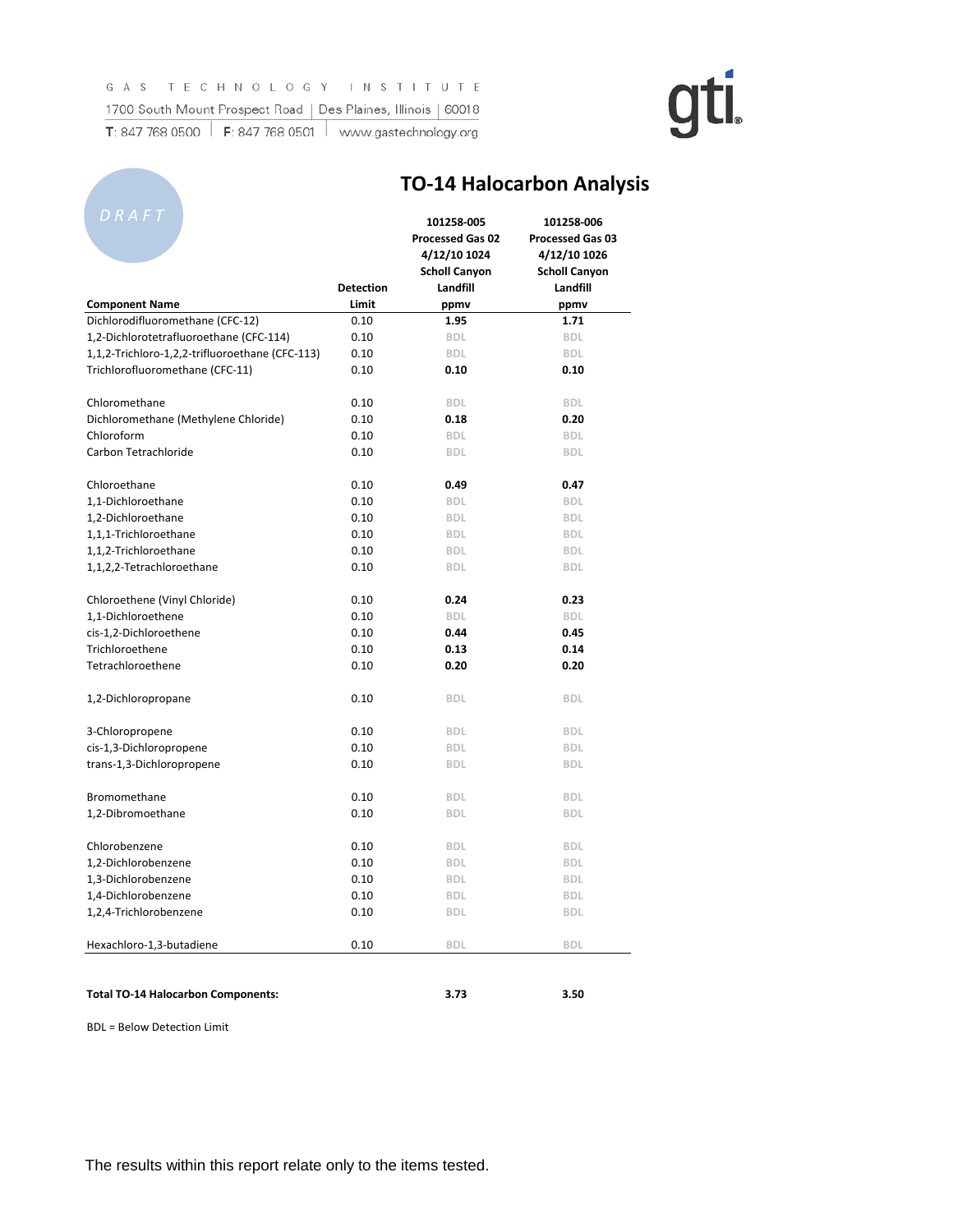

| T: 847 768 0500 | F: 847 768 0501 | www.gastechnology.org |
|-----------------|-----------------|-----------------------|
|-----------------|-----------------|-----------------------|

|                                      | <b>Total Organic Silicon, including Siloxanes</b> |                                                                                          |                                                                                          |                                                                                          |  |  |  |
|--------------------------------------|---------------------------------------------------|------------------------------------------------------------------------------------------|------------------------------------------------------------------------------------------|------------------------------------------------------------------------------------------|--|--|--|
| DRAFT                                | <b>Detection</b><br>Limit<br>$mg/M^3$             | 101258-001<br>Raw Gas 01<br>4/12/10 1000<br><b>Scholl Canyon</b><br>Landfill<br>$mg/M^3$ | 101258-002<br>Raw Gas 02<br>4/12/10 1003<br><b>Scholl Canyon</b><br>Landfill<br>$mg/M^3$ | 101258-003<br>Raw Gas 03<br>4/12/10 1007<br><b>Scholl Canyon</b><br>Landfill<br>$mg/M^3$ |  |  |  |
| 1,1,3,3-Tetramethyldisiloxane        | 0.3                                               | 1.2                                                                                      | 1.5                                                                                      | 1.2                                                                                      |  |  |  |
| Pentamethyldisiloxane                | 0.3                                               | <b>BDL</b>                                                                               | <b>BDL</b>                                                                               | <b>BDL</b>                                                                               |  |  |  |
| Hexamethyldisilane                   | 0.3                                               | 0.7                                                                                      | 0.7                                                                                      | 0.7                                                                                      |  |  |  |
| Hexamethyldisiloxane (L2, MM)        | 0.4                                               | <b>BDL</b>                                                                               | <b>BDL</b>                                                                               | <b>BDL</b>                                                                               |  |  |  |
| Octamethyltrisiloxane (L3, MDM)      | 0.4                                               | 0.4                                                                                      | <b>BDL</b>                                                                               | <b>BDL</b>                                                                               |  |  |  |
| Octamethylcyclotetrasiloxane (D4)    | 0.3                                               | 3.3                                                                                      | 6.0                                                                                      | 5.0                                                                                      |  |  |  |
| Decamethyltetrasiloxane (L4, MD2M)   | 0.4                                               | <b>BDL</b>                                                                               | <b>BDL</b>                                                                               | <b>BDL</b>                                                                               |  |  |  |
| Decamethylcyclopentasiloxane (D5)    | 0.3                                               | <b>BDL</b>                                                                               | <b>BDL</b>                                                                               | <b>BDL</b>                                                                               |  |  |  |
| Dodecamethylpentasiloxane (L5, MD3M) | 0.3                                               | <b>BDL</b>                                                                               | <b>BDL</b>                                                                               | <b>BDL</b>                                                                               |  |  |  |

#### BDL = Below Detection Limit

|                                      |     | 101258-004<br><b>Processed Gas 01</b><br>4/12/10 1022<br><b>Scholl Canyon</b><br>Landfill<br>$mg/M^3$ | 101258-005<br><b>Processed Gas 02</b><br>4/12/10 1024<br><b>Scholl Canyon</b><br>Landfill<br>$mg/M^3$ | 101258-006<br><b>Processed Gas 03</b><br>4/12/10 1026<br><b>Scholl Canyon</b><br>Landfill<br>$mg/M^3$ |
|--------------------------------------|-----|-------------------------------------------------------------------------------------------------------|-------------------------------------------------------------------------------------------------------|-------------------------------------------------------------------------------------------------------|
| 1,1,3,3-Tetramethyldisiloxane        | 0.3 | 1.2                                                                                                   | 1.2                                                                                                   | 1.2                                                                                                   |
| Pentamethyldisiloxane                | 0.3 | <b>BDL</b>                                                                                            | <b>BDL</b>                                                                                            | <b>BDL</b>                                                                                            |
| Hexamethyldisilane                   | 0.3 | 0.7                                                                                                   | 0.7                                                                                                   | 0.7                                                                                                   |
| Hexamethyldisiloxane (L2, MM)        | 0.4 | <b>BDL</b>                                                                                            | <b>BDL</b>                                                                                            | <b>BDL</b>                                                                                            |
| Octamethyltrisiloxane (L3, MDM)      | 0.4 | <b>BDL</b>                                                                                            | <b>BDL</b>                                                                                            | <b>BDL</b>                                                                                            |
| Octamethylcyclotetrasiloxane (D4)    | 0.3 | 3.6                                                                                                   | 5.6                                                                                                   | 5.0                                                                                                   |
| Decamethyltetrasiloxane (L4, MD2M)   | 0.4 | <b>BDL</b>                                                                                            | <b>BDL</b>                                                                                            | <b>BDL</b>                                                                                            |
| Decamethylcyclopentasiloxane (D5)    | 0.3 | <b>BDL</b>                                                                                            | <b>BDL</b>                                                                                            | <b>BDL</b>                                                                                            |
| Dodecamethylpentasiloxane (L5, MD3M) | 0.3 | <b>BDL</b>                                                                                            | <b>BDL</b>                                                                                            | <b>BDL</b>                                                                                            |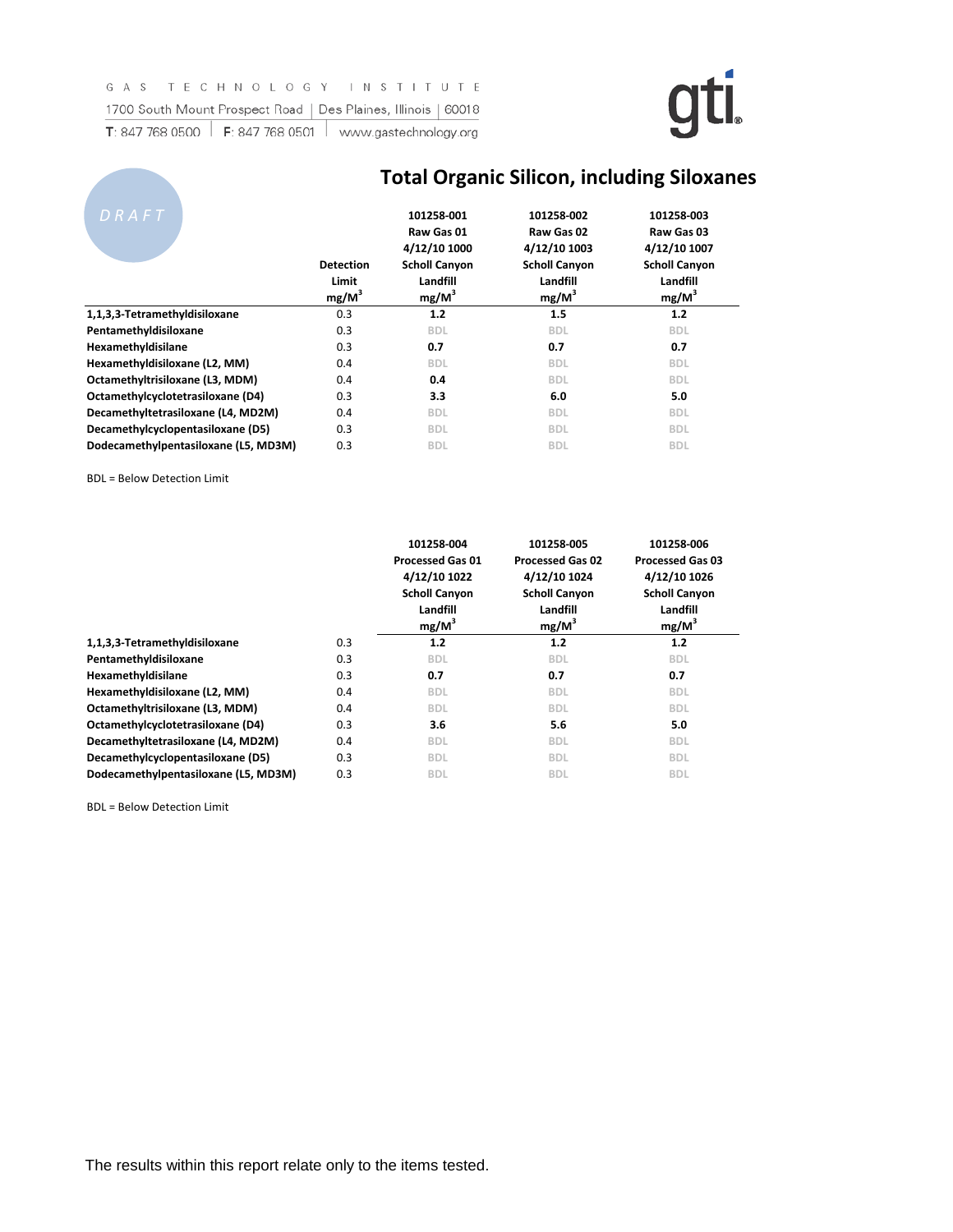GAS TECHNOLOGY INSTITUTE 1700 South Mount Prospect Road | Des Plaines, Illinois | 60018 T: 847 768 0500  $\vert$  F: 847 768 0501  $\vert$  www.gastechnology.org

**Contract Contract** 

## gti.

### **Volatile Metals Analysis**

| DRAFT          |                               | 101285-001<br>Raw Gas 01<br>04/12/10 1413-1424 | 101285-002<br>Raw Gas 02<br>04/12/10 1425-1439 | 101285-003<br>Raw Gas 03<br>04/12/10 1440-1456 | 101285-004<br><b>Processed Gas 01</b><br>04/12/10 1417-1508 | 101285-005<br><b>Processed Gas 02</b><br>04/12/10 1510-1555 |
|----------------|-------------------------------|------------------------------------------------|------------------------------------------------|------------------------------------------------|-------------------------------------------------------------|-------------------------------------------------------------|
|                |                               | <b>Scholl Canyon</b>                           | <b>Scholl Canyon</b>                           | <b>Scholl Canyon</b>                           | <b>Scholl Canyon</b>                                        | <b>Scholl Canyon</b>                                        |
|                | <b>Detection</b>              | Landfill                                       | Landfill                                       | Landfill                                       | Landfill                                                    | Landfill                                                    |
| Component      | Limit, $\mu$ g/M <sup>3</sup> | $\mu$ g/M <sup>3</sup>                         | $\mu$ g/M <sup>3</sup>                         | $\mu$ g/M <sup>3</sup>                         | $\mu$ g/M <sup>3</sup>                                      | $\mu$ g/M <sup>3</sup>                                      |
| <b>Mercury</b> | 0.02                          | 0.16                                           | 0.35                                           | 0.08                                           | 0.21                                                        | 0.21                                                        |

| Component        | <b>Detection</b><br>Limit, $\mu$ g/M <sup>3</sup> | 101258-007<br>Raw Gas 01<br>04/12/10 0905-1305<br><b>Scholl Canyon</b><br>Landfill<br>$\mu$ g/M $^3$ | 101258-008<br>Raw Gas 02<br>04/12/10 1325-1630<br><b>Scholl Canyon</b><br>Landfill<br>$\mu$ g/M $^3$ | 101258-012<br>Raw Gas 03<br>04/13/10 0826-1134<br><b>Scholl Canyon</b><br>Landfill<br>$\mu$ g/M <sup>3</sup> | 101258-009<br><b>Processed Gas 01</b><br>04/12/10 0932-1327<br><b>Scholl Canyon</b><br>Landfill<br>$\mu$ g/M <sup>3</sup> | 101258-010<br><b>Processed Gas 02</b><br>04/12/10 1343-1648<br><b>Scholl Canyon</b><br>Landfill<br>$\mu$ g/M <sup>3</sup> |
|------------------|---------------------------------------------------|------------------------------------------------------------------------------------------------------|------------------------------------------------------------------------------------------------------|--------------------------------------------------------------------------------------------------------------|---------------------------------------------------------------------------------------------------------------------------|---------------------------------------------------------------------------------------------------------------------------|
| <b>Arsenic</b>   | 30                                                | 30                                                                                                   | 19                                                                                                   | 14                                                                                                           | 13                                                                                                                        | 10                                                                                                                        |
| <b>Barium</b>    | 30                                                | <b>BDL</b>                                                                                           | <b>BDL</b>                                                                                           | <b>BDL</b>                                                                                                   | <b>BDL</b>                                                                                                                | <b>BDL</b>                                                                                                                |
| <b>Beryllium</b> | 30                                                | <b>BDL</b>                                                                                           | <b>BDL</b>                                                                                           | <b>BDL</b>                                                                                                   | <b>BDL</b>                                                                                                                | <b>BDL</b>                                                                                                                |
| Cadmium          | 30                                                | <b>BDL</b>                                                                                           | <b>BDL</b>                                                                                           | <b>BDL</b>                                                                                                   | <b>BDL</b>                                                                                                                | <b>BDL</b>                                                                                                                |
| Cobalt           | 30                                                | <b>BDL</b>                                                                                           | <b>BDL</b>                                                                                           | <b>BDL</b>                                                                                                   | <b>BDL</b>                                                                                                                | <b>BDL</b>                                                                                                                |
| Chromium         | 30                                                | <b>BDL</b>                                                                                           | <b>BDL</b>                                                                                           | <b>BDL</b>                                                                                                   | <b>BDL</b>                                                                                                                | <b>BDL</b>                                                                                                                |
| Copper*          | 30                                                | 378                                                                                                  | 150                                                                                                  | <b>BDL</b>                                                                                                   | 156                                                                                                                       | 24                                                                                                                        |
| Molybdenum       | 30                                                | <b>BDL</b>                                                                                           | <b>BDL</b>                                                                                           | <b>BDL</b>                                                                                                   | <b>BDL</b>                                                                                                                | 27                                                                                                                        |
| <b>Nickel</b>    | 30                                                | <b>BDL</b>                                                                                           | <b>BDL</b>                                                                                           | <b>BDL</b>                                                                                                   | <b>BDL</b>                                                                                                                | <b>BDL</b>                                                                                                                |
| Lead             | 30                                                | <b>BDL</b>                                                                                           | <b>BDL</b>                                                                                           | <b>BDL</b>                                                                                                   | <b>BDL</b>                                                                                                                | <b>BDL</b>                                                                                                                |
| Antimony         | 30                                                | 38                                                                                                   | 25                                                                                                   | 24                                                                                                           | 25                                                                                                                        | 12                                                                                                                        |
| Selenium         | 30                                                | <b>BDL</b>                                                                                           | <b>BDL</b>                                                                                           | <b>BDL</b>                                                                                                   | <b>BDL</b>                                                                                                                | <b>BDL</b>                                                                                                                |
| <b>Strontium</b> | 30                                                | <b>BDL</b>                                                                                           | <b>BDL</b>                                                                                           | <b>BDL</b>                                                                                                   | <b>BDL</b>                                                                                                                | <b>BDL</b>                                                                                                                |
| <b>Thallium</b>  | 30                                                | <b>BDL</b>                                                                                           | <b>BDL</b>                                                                                           | <b>BDL</b>                                                                                                   | <b>BDL</b>                                                                                                                | <b>BDL</b>                                                                                                                |
| Zinc*            | 30                                                | 231                                                                                                  | 38                                                                                                   | <b>BDL</b>                                                                                                   | 75                                                                                                                        | 2540                                                                                                                      |

sample appears contaminated

Zinc and copper found in field blanks.

Some metals data reported at levels below the DL due to larger volumes sampled, or for informational purposes.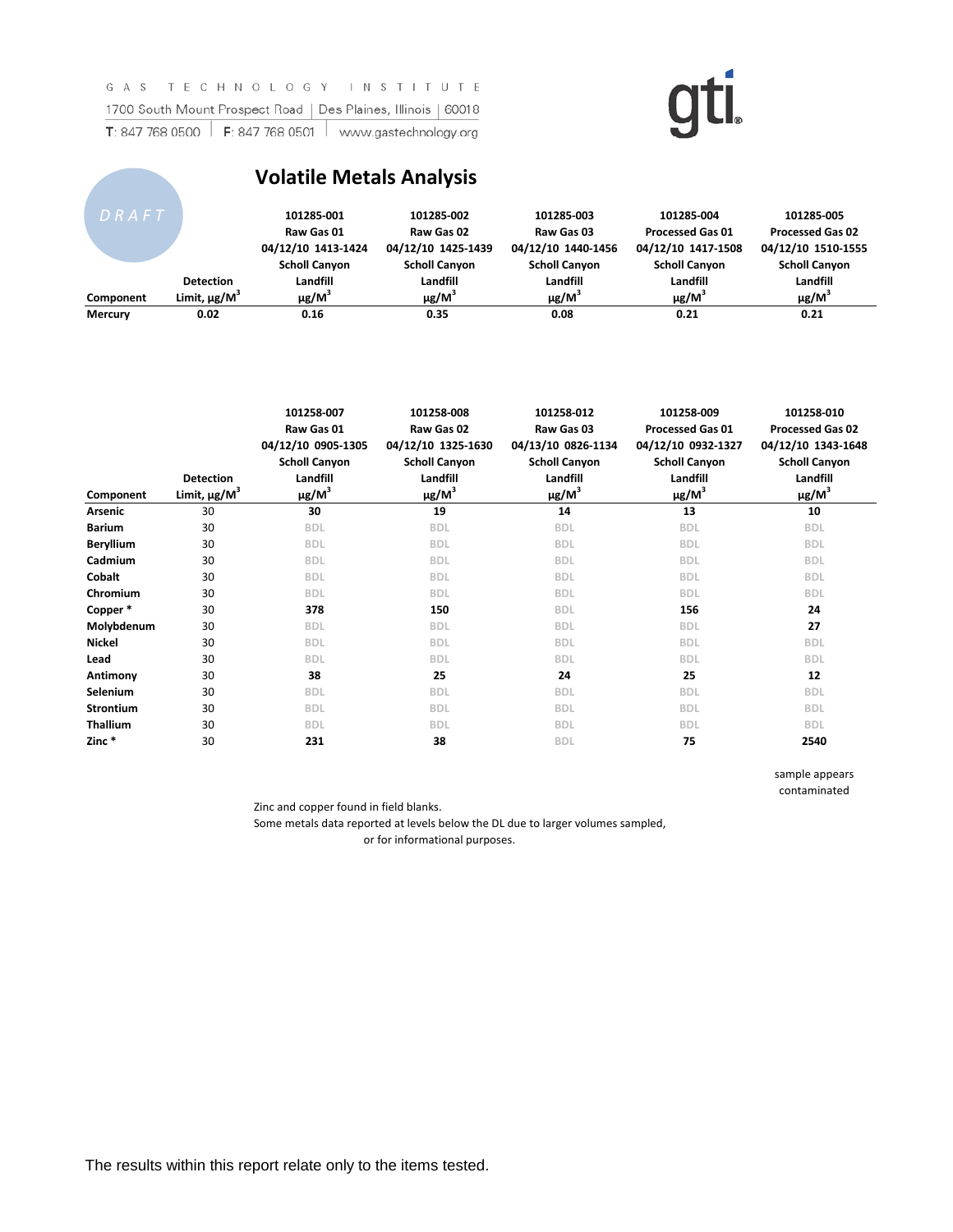|                                                                                               |                                                                | GAS TECHNOLOGY INSTITUTE |  |  |  |  |  |  |  |  |  |  |  |  |  |  |  |
|-----------------------------------------------------------------------------------------------|----------------------------------------------------------------|--------------------------|--|--|--|--|--|--|--|--|--|--|--|--|--|--|--|
|                                                                                               | 1700 South Mount Prospect Road   Des Plaines, Illinois   60018 |                          |  |  |  |  |  |  |  |  |  |  |  |  |  |  |  |
| <b>T</b> : 847 768 0500 $\parallel$ <b>F</b> : 847 768 0501 $\parallel$ www.gastechnology.org |                                                                |                          |  |  |  |  |  |  |  |  |  |  |  |  |  |  |  |

|                |                               | <b>Volatile Metals Analysis</b> |  |
|----------------|-------------------------------|---------------------------------|--|
| DRAFT          |                               | 101285-006                      |  |
|                |                               | <b>Processed Gas 03</b>         |  |
|                |                               | 04/13/10 0845-0915              |  |
|                |                               | <b>Scholl Canyon</b>            |  |
|                | <b>Detection</b>              | Landfill                        |  |
| Component      | Limit, $\mu$ g/M <sup>3</sup> | $\mu$ g/M <sup>3</sup>          |  |
| <b>Mercury</b> | 0.02                          | 0.30                            |  |

|                  |                               | 101258-013<br><b>Processed Gas 03</b><br>04/13/10 0836-1156<br><b>Scholl Canyon</b> |
|------------------|-------------------------------|-------------------------------------------------------------------------------------|
|                  | <b>Detection</b>              | Landfill                                                                            |
| Component        | Limit, $\mu$ g/M <sup>3</sup> | $\mu$ g/M <sup>3</sup>                                                              |
| <b>Arsenic</b>   | 30                            | 11                                                                                  |
| <b>Barium</b>    | 30                            | <b>BDL</b>                                                                          |
| <b>Beryllium</b> | 30                            | <b>BDL</b>                                                                          |
| Cadmium          | 30                            | <b>BDL</b>                                                                          |
| Cobalt           | 30                            | <b>BDL</b>                                                                          |
| Chromium         | 30                            | <b>BDL</b>                                                                          |
| Copper*          | 30                            | <b>BDL</b>                                                                          |
| Molybdenum       | 30                            | <b>BDL</b>                                                                          |
| <b>Nickel</b>    | 30                            | <b>BDL</b>                                                                          |
| Lead             | 30                            | <b>BDL</b>                                                                          |
| Antimony         | 30                            | 24                                                                                  |
| Selenium         | 30                            | <b>BDL</b>                                                                          |
| <b>Strontium</b> | 30                            | <b>BDL</b>                                                                          |
| <b>Thallium</b>  | 30                            | <b>BDL</b>                                                                          |
| Zinc *           | 30                            | BDL                                                                                 |
|                  |                               |                                                                                     |

Zinc and copper found in field blanks.

Some metals data reported at levels below the DL due to larger volumes sampled,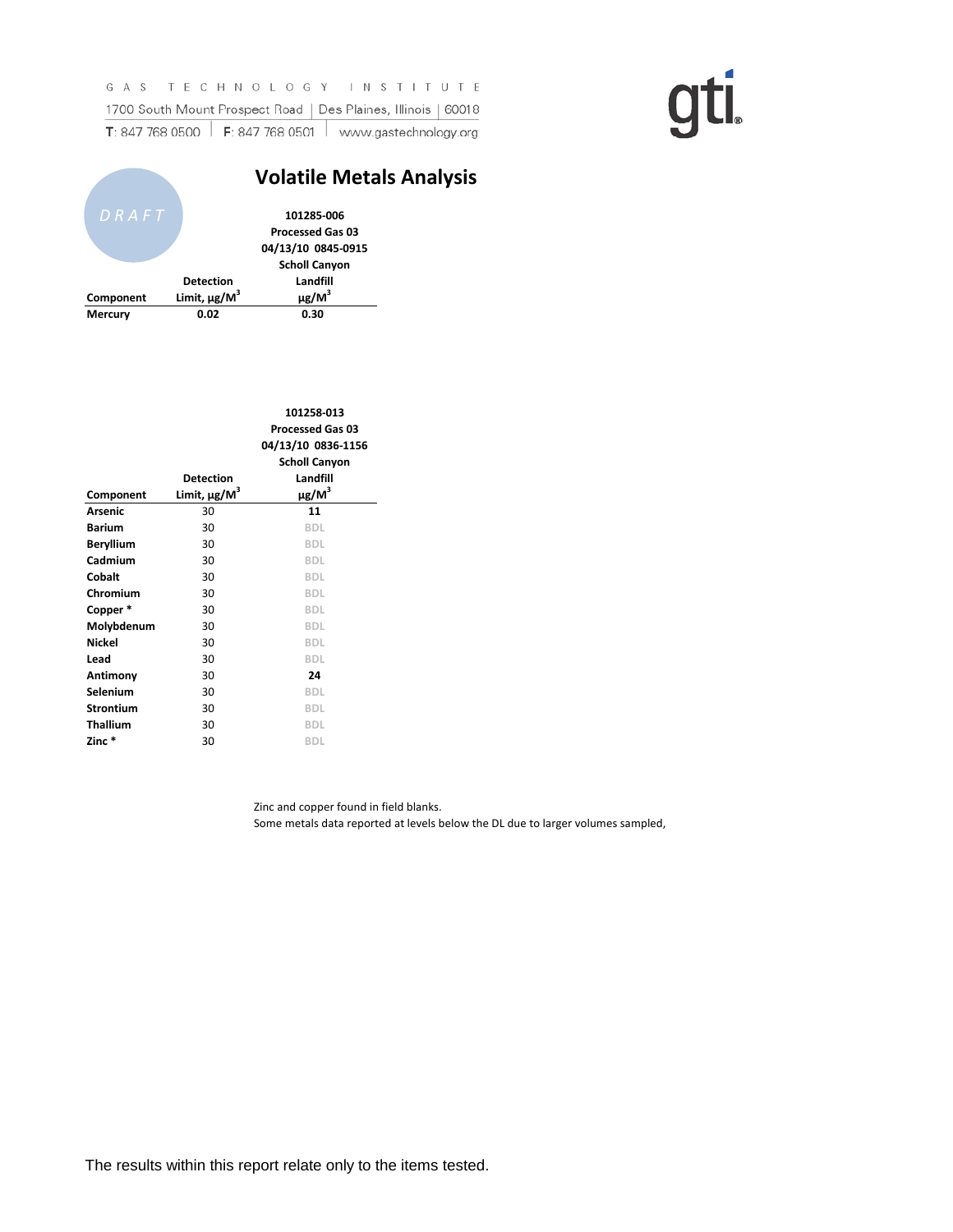| 1700 South Mount Prospect Road        | Des Plaines, Illinois                                                                              | 60018                                                                                              |                                                                                                    |                                                                                                                 |                                                                                                                 |
|---------------------------------------|----------------------------------------------------------------------------------------------------|----------------------------------------------------------------------------------------------------|----------------------------------------------------------------------------------------------------|-----------------------------------------------------------------------------------------------------------------|-----------------------------------------------------------------------------------------------------------------|
| F: 847 768 0501<br>T: 847 768 0500    | www.gastechnology.org                                                                              |                                                                                                    |                                                                                                    |                                                                                                                 |                                                                                                                 |
|                                       |                                                                                                    | <b>qPCR Biological Analysis</b>                                                                    |                                                                                                    |                                                                                                                 |                                                                                                                 |
| DRAFT                                 | 101258-015<br>Raw Gas 01<br>4/12/10 0915-0946<br><b>Scholl Canyon</b><br>Landfill<br># per 100 scf | 101258-016<br>Raw Gas 02<br>4/12/10 1017-1052<br><b>Scholl Canyon</b><br>Landfill<br># per 100 scf | 101258-017<br>Raw Gas 03<br>4/12/10 1053-1128<br><b>Scholl Canyon</b><br>Landfill<br># per 100 scf | 101258-018<br><b>Processed Gas 01</b><br>4/12/10 0925-1001<br><b>Scholl Canyon</b><br>Landfill<br># per 100 scf | 101258-019<br><b>Processed Gas 02</b><br>4/12/10 1109-1143<br><b>Scholl Canyon</b><br>Landfill<br># per 100 scf |
| qPCR Biological Analysis              |                                                                                                    |                                                                                                    |                                                                                                    |                                                                                                                 |                                                                                                                 |
| <b>Total Bacteria</b>                 | $2.11E + 05$                                                                                       | <b>ND</b>                                                                                          | $1.42E + 05$                                                                                       | $9.83E + 04$                                                                                                    | $1.91E + 05$                                                                                                    |
| Total acid-producing bacteria (APB)   | $5.52E + 04$                                                                                       | <b>ND</b>                                                                                          | $2.34E + 04$                                                                                       | <b>ND</b>                                                                                                       | $6.86E + 04$                                                                                                    |
| Total iron-oxidizing bacteria (IOB)   | $1.90E + 04$                                                                                       | <b>ND</b>                                                                                          | $3.02E + 04$                                                                                       | <b>ND</b>                                                                                                       | <b>ND</b>                                                                                                       |
| Total sulfate-reducing bacteria (SRB) | 8.07E+03                                                                                           | <b>ND</b>                                                                                          | $6.38E + 03$                                                                                       | <b>ND</b>                                                                                                       | $6.14E + 03$                                                                                                    |
| Live Bacteria                         |                                                                                                    |                                                                                                    |                                                                                                    |                                                                                                                 |                                                                                                                 |

 $\sim$ +.

| Total sulfate-reducing bacteria (SRB) | 8.07E+03  | <b>ND</b> | $6.38E + 03$ | <b>ND</b> | $6.14E+$  |
|---------------------------------------|-----------|-----------|--------------|-----------|-----------|
| Live Bacteria                         |           |           |              |           |           |
| Anaerobic                             | < 163     | < 156     | < 163        | $153$     | < 116     |
| Aerobic                               | < 163     | < 156     | < 163        | $153$     | < 116     |
| Total                                 | $<$ 326   | $312$     | < 326        | < 306     | $232$     |
| <b>Spores</b>                         |           |           |              |           |           |
| Anaerobic                             | <b>ND</b> | <b>ND</b> | 271          | 255       | <b>ND</b> |
| Aerobic                               | <b>ND</b> | 260       | <b>ND</b>    | 255       | <b>ND</b> |

Total **ND 260 271 510 ND**

ND=Not Detected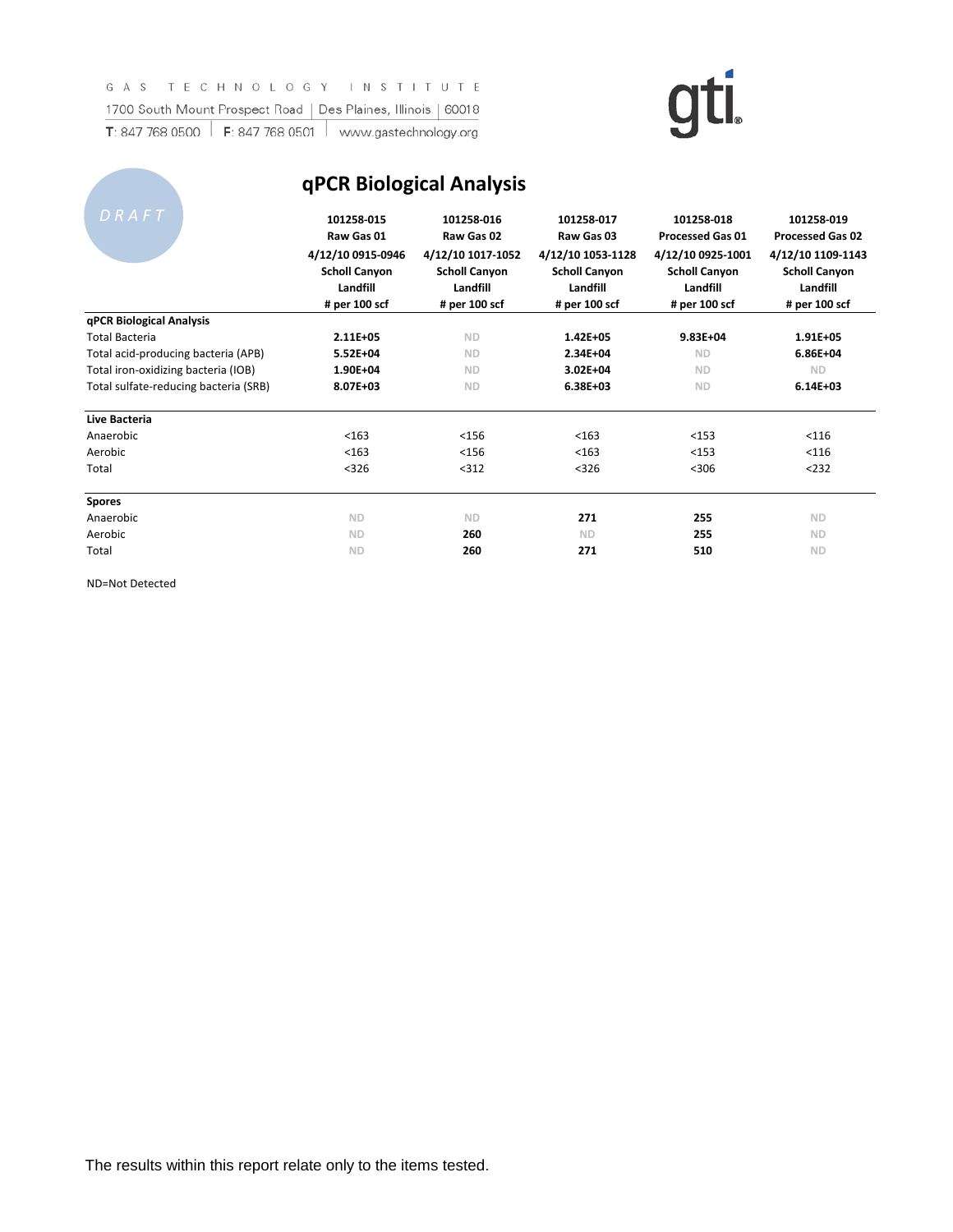|                                                                                               |  | GAS TECHNOLOGY INSTITUTE                                       |  |  |  |  |  |  |  |  |  |  |  |  |  |
|-----------------------------------------------------------------------------------------------|--|----------------------------------------------------------------|--|--|--|--|--|--|--|--|--|--|--|--|--|
|                                                                                               |  | 1700 South Mount Prospect Road   Des Plaines, Illinois   60018 |  |  |  |  |  |  |  |  |  |  |  |  |  |
| <b>T</b> : 847 768 0500 $\parallel$ <b>F</b> : 847 768 0501 $\parallel$ www.gastechnology.org |  |                                                                |  |  |  |  |  |  |  |  |  |  |  |  |  |

|                                       | qPCR Biological Analysis                                                           |  |
|---------------------------------------|------------------------------------------------------------------------------------|--|
| DRAFT                                 | 101258-020<br><b>Processed Gas 03</b><br>4/12/10 1153-1219<br><b>Scholl Canyon</b> |  |
|                                       | Landfill                                                                           |  |
|                                       | # per 100 scf                                                                      |  |
| qPCR Biological Analysis              |                                                                                    |  |
| <b>Total Bacteria</b>                 | $9.84E + 04$                                                                       |  |
| Total acid-producing bacteria (APB)   | <b>ND</b>                                                                          |  |
| Total iron-oxidizing bacteria (IOB)   | $1.29E + 04$                                                                       |  |
| Total sulfate-reducing bacteria (SRB) | <b>ND</b>                                                                          |  |
| Live Bacteria                         |                                                                                    |  |
| Anaerobic                             | $131$                                                                              |  |
| Aerobic                               | < 131                                                                              |  |
| Total                                 | $262$                                                                              |  |
| <b>Spores</b>                         |                                                                                    |  |
| Anaerobic                             | <b>ND</b>                                                                          |  |
| Aerobic                               | <b>ND</b>                                                                          |  |
| Total                                 | <b>ND</b>                                                                          |  |
| ND=Not Detected                       |                                                                                    |  |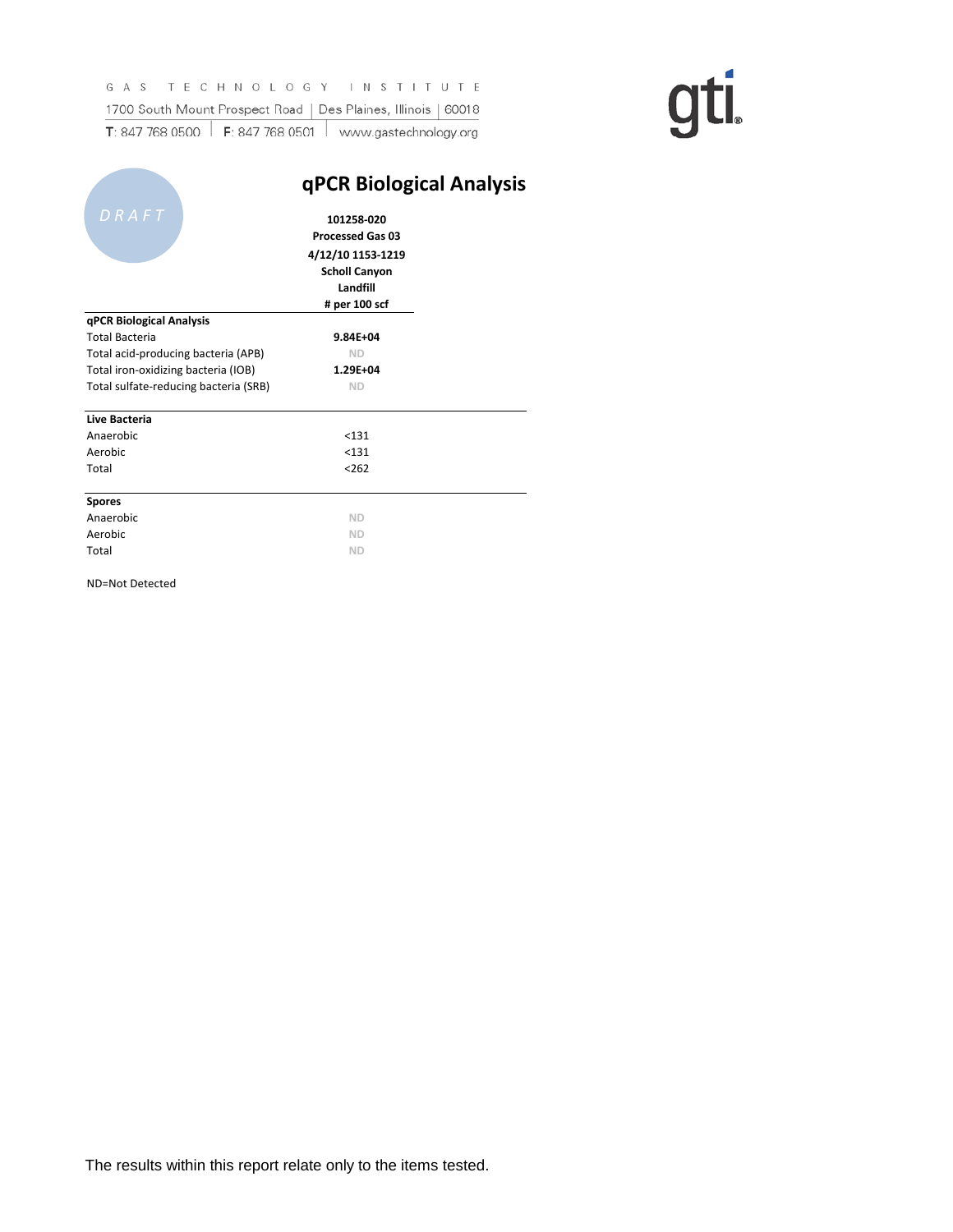

### **Volatiles and Semi-Volatiles by EPA 3540 (performed by Meta Environmental)**

| DRAFT                         |       | XA100412-01A/B<br>04/12/10 0831-1228<br>Raw Gas 01<br><b>Scholl Canyon Landfill</b> |       | XA100412-02A/B<br>04/12/10 1244-1615<br>Raw Gas 02<br><b>Scholl Canyon Landfill</b> |       | XA100413-03A/B<br>04/13/10 0800-1205<br>Raw Gas 03<br><b>Scholl Canyon Landfill</b> | XA100412-01A/B<br>04/12/10 0845-1248<br>Processed Gas 01<br><b>Scholl Canyon Landfill</b> |     |  |  |
|-------------------------------|-------|-------------------------------------------------------------------------------------|-------|-------------------------------------------------------------------------------------|-------|-------------------------------------------------------------------------------------|-------------------------------------------------------------------------------------------|-----|--|--|
| Analyte                       | ppby  | EDL                                                                                 | ppby  | <b>EDL</b>                                                                          | ppby  | EDL                                                                                 | ppby                                                                                      | EDL |  |  |
| 2,2-Dichloropropane           |       | U                                                                                   |       | U                                                                                   |       | U                                                                                   |                                                                                           | U   |  |  |
| Chloroform                    | 10.77 | B                                                                                   | 12.59 | B                                                                                   | 7.11  | B                                                                                   | 10.10                                                                                     | B   |  |  |
| 1,1,1-Trichloroethane         |       | U                                                                                   |       | U                                                                                   |       | U                                                                                   |                                                                                           | U   |  |  |
| 1,2-Dichloroethane            |       | U                                                                                   |       | U                                                                                   |       | U                                                                                   |                                                                                           | U   |  |  |
| 1,1-Dichloropropene           |       | U                                                                                   |       | U                                                                                   |       | U                                                                                   |                                                                                           | U   |  |  |
| Benzene                       |       | U                                                                                   |       | U                                                                                   |       | U                                                                                   | 0.62                                                                                      | J   |  |  |
| Carbon Tetrachloride          |       | U                                                                                   |       | U                                                                                   |       | U                                                                                   |                                                                                           | U   |  |  |
| 1,2-Dichloropropane           |       | U                                                                                   |       | U                                                                                   |       | U                                                                                   |                                                                                           | U   |  |  |
| Dibromomethane                |       | U                                                                                   |       | U                                                                                   |       | U                                                                                   |                                                                                           | U   |  |  |
| Bromodichloromethane          |       | U                                                                                   |       | U                                                                                   |       | U                                                                                   |                                                                                           | U   |  |  |
| Pyridine                      |       | U                                                                                   |       | U                                                                                   |       | U                                                                                   |                                                                                           | U   |  |  |
| cis-1,3-Dichloropropene       |       | U                                                                                   |       | U                                                                                   |       | U                                                                                   |                                                                                           | U   |  |  |
| N-nitrosodimethylamine        |       | U                                                                                   |       | U                                                                                   |       | U                                                                                   |                                                                                           | U   |  |  |
| Toluene                       | 16.29 |                                                                                     | 7.90  |                                                                                     | 20.18 |                                                                                     | 32.09                                                                                     |     |  |  |
| trans-1,3-Dichloropropene     |       | U                                                                                   |       | U                                                                                   |       | U                                                                                   |                                                                                           | U   |  |  |
| 1,1,2-Trichloroethane         |       | U                                                                                   |       | U                                                                                   |       | U                                                                                   | 0.781                                                                                     |     |  |  |
| 1,3-Dichloropropane           |       | U                                                                                   |       | U                                                                                   |       | U                                                                                   |                                                                                           | U   |  |  |
| Dibromochloromethane          |       | U                                                                                   |       | U                                                                                   |       | U                                                                                   |                                                                                           | U   |  |  |
| 1.2-Dibromoethane             |       | U                                                                                   |       | U                                                                                   |       | U                                                                                   |                                                                                           | U   |  |  |
| Tetrachloroethene             | 0.94  |                                                                                     | 0.49  | J                                                                                   | 0.99  |                                                                                     | 1.50                                                                                      |     |  |  |
| Chlorobenzene                 | 1.75  |                                                                                     | 1.52  |                                                                                     | 1.75  |                                                                                     | 2.59                                                                                      |     |  |  |
| 1,1,1,2-Tetrachloroethane     |       | U                                                                                   |       | U                                                                                   |       | U                                                                                   |                                                                                           | U   |  |  |
| Ethylbenzene                  | 37.35 |                                                                                     | 33.97 |                                                                                     | 36.08 |                                                                                     | 50.64                                                                                     |     |  |  |
| m/p-Xylenes                   | 45.79 |                                                                                     | 44.31 |                                                                                     | 41.36 |                                                                                     | 56.34                                                                                     |     |  |  |
| Bromoform                     |       | U                                                                                   |       | U                                                                                   |       | U                                                                                   |                                                                                           | U   |  |  |
| Styrene                       | 4.30  |                                                                                     | 4.47  |                                                                                     | 3.81  |                                                                                     | 5.16                                                                                      |     |  |  |
| o-Xylene                      | 35.03 |                                                                                     | 33.97 |                                                                                     | 31.86 |                                                                                     | 43.25                                                                                     |     |  |  |
| 1,1,2,2-Tetrachloroethane     |       | U                                                                                   |       | U                                                                                   |       | U                                                                                   |                                                                                           | U   |  |  |
| 1,2,3-Trichloropropane        |       | U                                                                                   |       | U                                                                                   |       | U                                                                                   |                                                                                           | U   |  |  |
| Isopropylbenzene              | 10.64 |                                                                                     | 11.83 |                                                                                     | 9.67  |                                                                                     | 13.42                                                                                     |     |  |  |
| Bromobenzene                  |       | U                                                                                   |       | U                                                                                   |       | U                                                                                   |                                                                                           | U   |  |  |
| 2-Chlorotoluene               | 3.33  |                                                                                     | 3.73  |                                                                                     | 2.85  |                                                                                     | 3.70                                                                                      |     |  |  |
| n-Propylbenzene               | 12.56 |                                                                                     | 13.49 |                                                                                     | 10.53 |                                                                                     | 14.15                                                                                     |     |  |  |
| 4-Chlorotoluene               |       | U                                                                                   |       | U                                                                                   |       | U                                                                                   |                                                                                           | U   |  |  |
| 1,3,5-Trimethylbenzene        | 36.16 |                                                                                     | 38.95 |                                                                                     | 30.38 |                                                                                     | 39.70                                                                                     |     |  |  |
| tert-Butylbenzene             | 14.40 |                                                                                     | 15.99 |                                                                                     | 12.27 |                                                                                     | 15.72                                                                                     |     |  |  |
| 1,2,4-Trimethylbenzene        | 105.5 |                                                                                     | 115.0 |                                                                                     | 87.79 |                                                                                     | 114.4                                                                                     |     |  |  |
| sec-Butylbenzene              |       | U                                                                                   |       | U                                                                                   |       | U                                                                                   |                                                                                           | U   |  |  |
| Phenol                        |       | U                                                                                   |       | U                                                                                   |       | U                                                                                   |                                                                                           | U   |  |  |
| bis(2-Chloroethyl)ether       |       | U                                                                                   |       | U                                                                                   |       | U                                                                                   |                                                                                           | U   |  |  |
| Aniline                       |       | U                                                                                   |       | U                                                                                   |       | U                                                                                   |                                                                                           | U   |  |  |
| 2-Chlorophenol                |       | U                                                                                   |       | U                                                                                   |       | U                                                                                   |                                                                                           | U   |  |  |
| 1,3-Dichlorobenzene           |       | U                                                                                   |       | U                                                                                   |       | U                                                                                   |                                                                                           | U   |  |  |
| 1,4-Dichlorobenzene           | 73.91 |                                                                                     | 76.35 |                                                                                     | 58.98 |                                                                                     | 83.05                                                                                     |     |  |  |
| p-Isopropyltoluene            | 469.0 | D                                                                                   | 435.6 | D                                                                                   | 353.8 | D                                                                                   | 459.0                                                                                     | D   |  |  |
| <b>Benzyl Alcohol</b>         |       | U                                                                                   |       | U                                                                                   |       | U                                                                                   |                                                                                           | U   |  |  |
| 2-Methylphenol (m-cresol)     |       | U                                                                                   |       | U                                                                                   |       | U                                                                                   |                                                                                           | U   |  |  |
| 1,2-Dichlorobenzene           |       | U                                                                                   |       | U                                                                                   |       | U                                                                                   |                                                                                           | U   |  |  |
| 3,4-Methylphenol (o,p-cresol) |       | U                                                                                   |       | U                                                                                   |       | U                                                                                   |                                                                                           | U   |  |  |
| bis(2-chloroisopropyl)ether   |       | U                                                                                   |       | U                                                                                   |       | U                                                                                   |                                                                                           | U   |  |  |
| n-Butylbenzene                | 10.48 |                                                                                     |       | U                                                                                   | 8.06  |                                                                                     | 11.37                                                                                     |     |  |  |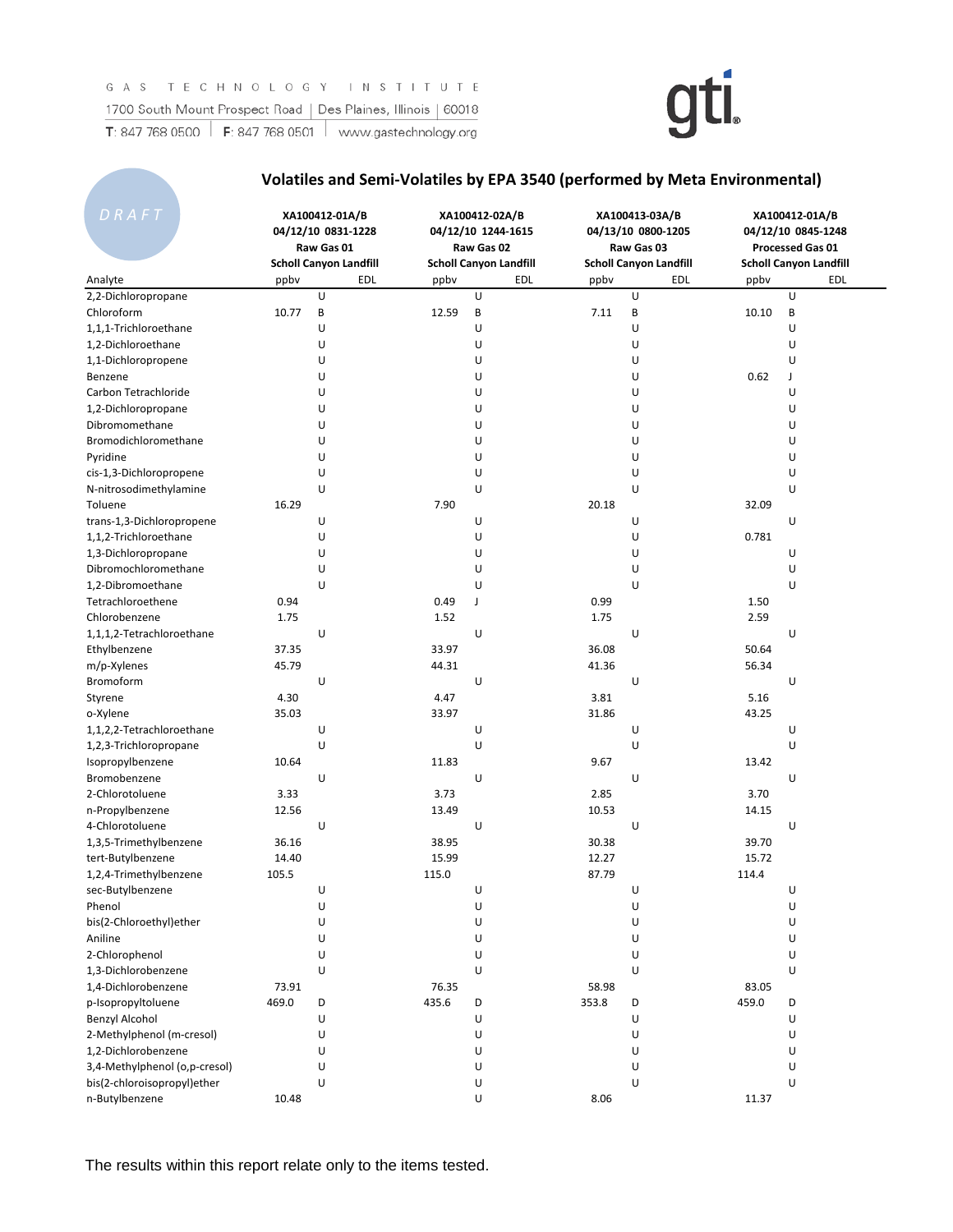

### **Volatiles and Semi-Volatiles by EPA 3540 (performed by Meta Environmental)**

| DRAFT                                 | XA100412-01A/B<br>04/12/10 0831-1228<br>Raw Gas 01<br><b>Scholl Canyon Landfill</b> |        | XA100412-02A/B<br>04/12/10 1244-1615<br>Raw Gas 02<br><b>Scholl Canyon Landfill</b><br>EDL<br>EDL<br>ppbv<br>ppby |   |       |   |             | XA100413-03A/B<br>04/13/10 0800-1205<br>Raw Gas 03<br><b>Scholl Canyon Landfill</b> |  | XA100412-01A/B<br>04/12/10 0845-1248<br>Processed Gas 01<br><b>Scholl Canyon Landfill</b> |  |  |  |
|---------------------------------------|-------------------------------------------------------------------------------------|--------|-------------------------------------------------------------------------------------------------------------------|---|-------|---|-------------|-------------------------------------------------------------------------------------|--|-------------------------------------------------------------------------------------------|--|--|--|
| Analyte                               |                                                                                     |        |                                                                                                                   |   | ppbv  |   | EDL<br>ppbv | EDL                                                                                 |  |                                                                                           |  |  |  |
| N-nitroso-di-n-propylamine            |                                                                                     | U      |                                                                                                                   | U |       | U |             | U                                                                                   |  |                                                                                           |  |  |  |
| Hexachloroethane                      |                                                                                     | U      |                                                                                                                   | U |       | U |             | U                                                                                   |  |                                                                                           |  |  |  |
| 1,2-Dibromo-3-Chloropropane           |                                                                                     | U      |                                                                                                                   | U |       | U |             | U                                                                                   |  |                                                                                           |  |  |  |
| Nitrobenzene                          |                                                                                     | U      |                                                                                                                   | U |       | U |             | U                                                                                   |  |                                                                                           |  |  |  |
| Isophorone                            |                                                                                     | U      |                                                                                                                   | U |       | U |             | U                                                                                   |  |                                                                                           |  |  |  |
| 2-Nitrophenol                         |                                                                                     | U      |                                                                                                                   | U |       | U |             | U                                                                                   |  |                                                                                           |  |  |  |
| 2,4-Dimethylphenol                    |                                                                                     | U      |                                                                                                                   | U |       | U |             | U                                                                                   |  |                                                                                           |  |  |  |
| bis(2-Chloroethoxy)methane            |                                                                                     | U      |                                                                                                                   | U |       | U |             | U                                                                                   |  |                                                                                           |  |  |  |
| 1,2,4-Trichlorobenzene                | 1.47                                                                                |        | 1.46                                                                                                              |   | 1.36  |   | 1.33        |                                                                                     |  |                                                                                           |  |  |  |
| Naphthalene                           | 86.69                                                                               |        | 85.64                                                                                                             |   | 81.80 |   | 94.38       |                                                                                     |  |                                                                                           |  |  |  |
| 2,4-Dichlorophenol                    |                                                                                     | U      |                                                                                                                   | U |       | U |             | U                                                                                   |  |                                                                                           |  |  |  |
| 4-Chloroaniline                       |                                                                                     | U      |                                                                                                                   | U |       | U |             | U                                                                                   |  |                                                                                           |  |  |  |
| Hexachlorobutadiene                   |                                                                                     | U      |                                                                                                                   | U |       | U |             | U                                                                                   |  |                                                                                           |  |  |  |
| 1,2,3-Trichlorobenzene                | 0.454                                                                               | J      | 0.532                                                                                                             | J | 0.505 | J | 0.411       | J                                                                                   |  |                                                                                           |  |  |  |
| 4-Chloro-3-methylphenol               |                                                                                     | U      |                                                                                                                   | U |       | U |             | U                                                                                   |  |                                                                                           |  |  |  |
| 2-Methylnaphthalene                   | 12.49                                                                               |        | 13.06                                                                                                             |   | 12.71 |   | 10.81       |                                                                                     |  |                                                                                           |  |  |  |
| 1-Methylnaphthalene                   | 7.88                                                                                |        | 8.29                                                                                                              |   | 7.66  |   | 5.01        |                                                                                     |  |                                                                                           |  |  |  |
| Hexachlorocyclopentadiene             |                                                                                     | U      |                                                                                                                   | U |       | U |             | U                                                                                   |  |                                                                                           |  |  |  |
| 2,4,6-Trichlorophenol                 |                                                                                     | U      |                                                                                                                   | U |       | U |             | U                                                                                   |  |                                                                                           |  |  |  |
| 2,4,5-Trichlorophenol                 |                                                                                     | U      |                                                                                                                   | U |       | U |             | U                                                                                   |  |                                                                                           |  |  |  |
|                                       |                                                                                     | U      |                                                                                                                   | U |       | U |             | U                                                                                   |  |                                                                                           |  |  |  |
| Diphenylamine                         |                                                                                     | U      |                                                                                                                   | U |       | U |             | U                                                                                   |  |                                                                                           |  |  |  |
| Azobenzene                            |                                                                                     |        |                                                                                                                   | U |       | U |             | U                                                                                   |  |                                                                                           |  |  |  |
| 2-Chloronaphthalene<br>2-Nitroaniline | 0.512                                                                               | J<br>U |                                                                                                                   | U |       | U |             | U                                                                                   |  |                                                                                           |  |  |  |
|                                       |                                                                                     |        |                                                                                                                   | U |       |   |             | U                                                                                   |  |                                                                                           |  |  |  |
| 1,4-Dinitrobenzene                    |                                                                                     | U      |                                                                                                                   |   |       | U |             |                                                                                     |  |                                                                                           |  |  |  |
| Dimethylphthalate                     |                                                                                     | U      |                                                                                                                   | U |       | U |             | U                                                                                   |  |                                                                                           |  |  |  |
| 1,3-Dinitrobenzene                    |                                                                                     | U      |                                                                                                                   | U |       | U |             | U                                                                                   |  |                                                                                           |  |  |  |
| Acenaphthylene                        |                                                                                     | U      |                                                                                                                   | U |       | U |             | U                                                                                   |  |                                                                                           |  |  |  |
| 2,6-dinitrotoluene                    |                                                                                     | U      |                                                                                                                   | U |       | U |             | U                                                                                   |  |                                                                                           |  |  |  |
| 1,2-Dinitrobenzene                    |                                                                                     | U      |                                                                                                                   | U |       | U |             | U                                                                                   |  |                                                                                           |  |  |  |
| 3-Nitroaniline                        |                                                                                     | U      |                                                                                                                   | U |       | U |             | U                                                                                   |  |                                                                                           |  |  |  |
| Acenaphthene                          | 2.41                                                                                |        | 2.32                                                                                                              |   | 2.12  |   | 0.56        | J                                                                                   |  |                                                                                           |  |  |  |
| 2,4-Dinitrophenol                     |                                                                                     | U      |                                                                                                                   | U |       | U |             | U                                                                                   |  |                                                                                           |  |  |  |
| 4-Nitrophenol                         |                                                                                     | U      |                                                                                                                   | U |       | U |             | U                                                                                   |  |                                                                                           |  |  |  |
| Dibenzofuran                          | 0.90                                                                                |        | 1.00                                                                                                              |   | 0.84  |   |             | U                                                                                   |  |                                                                                           |  |  |  |
| 2,4-dinitrotoluene                    |                                                                                     | U      |                                                                                                                   | U |       | U |             | U                                                                                   |  |                                                                                           |  |  |  |
| 2,3,4,6-Tetrachlorophenol             |                                                                                     | U      |                                                                                                                   | U |       | U |             | U                                                                                   |  |                                                                                           |  |  |  |
| 2,3,5,6-Tetrachlorophenol             |                                                                                     | U      |                                                                                                                   | U |       | U |             | U                                                                                   |  |                                                                                           |  |  |  |
| Diethylphthalate                      |                                                                                     | U      |                                                                                                                   | U |       | U |             | U                                                                                   |  |                                                                                           |  |  |  |
| 4-Chlorophenyl-phenylether            |                                                                                     | U      |                                                                                                                   | U |       | U |             | U                                                                                   |  |                                                                                           |  |  |  |
| Fluorene                              | 0.60                                                                                |        | 0.66                                                                                                              |   | 0.54  | J |             | U                                                                                   |  |                                                                                           |  |  |  |
| 4-Nitroaniline                        |                                                                                     | U      |                                                                                                                   | U |       | U |             | U                                                                                   |  |                                                                                           |  |  |  |
| 4,6-Dinitro-2-methylphenol            |                                                                                     | U      |                                                                                                                   | U |       | U |             | U                                                                                   |  |                                                                                           |  |  |  |
| n-Nitrosodiphenylamine                |                                                                                     | U      |                                                                                                                   | U |       | U |             | U                                                                                   |  |                                                                                           |  |  |  |
| 4-Bromophenyl phenyl ether            |                                                                                     | U      |                                                                                                                   | U |       | U |             | U                                                                                   |  |                                                                                           |  |  |  |
| Hexachlorobenzene                     |                                                                                     | U      |                                                                                                                   | U |       | U |             | U                                                                                   |  |                                                                                           |  |  |  |
| Pentachlorophenol                     |                                                                                     | U      |                                                                                                                   | U |       | U |             | U                                                                                   |  |                                                                                           |  |  |  |
| Phenanthrene                          |                                                                                     | U      | 0.31                                                                                                              | J |       | U |             | U                                                                                   |  |                                                                                           |  |  |  |
| Anthracene                            |                                                                                     | U      |                                                                                                                   | U |       | U |             | U                                                                                   |  |                                                                                           |  |  |  |
| Carbazole                             |                                                                                     | U      |                                                                                                                   | U |       | U |             | U                                                                                   |  |                                                                                           |  |  |  |
| Di-n-butylphthalate                   |                                                                                     | U      |                                                                                                                   | U |       | U |             | U                                                                                   |  |                                                                                           |  |  |  |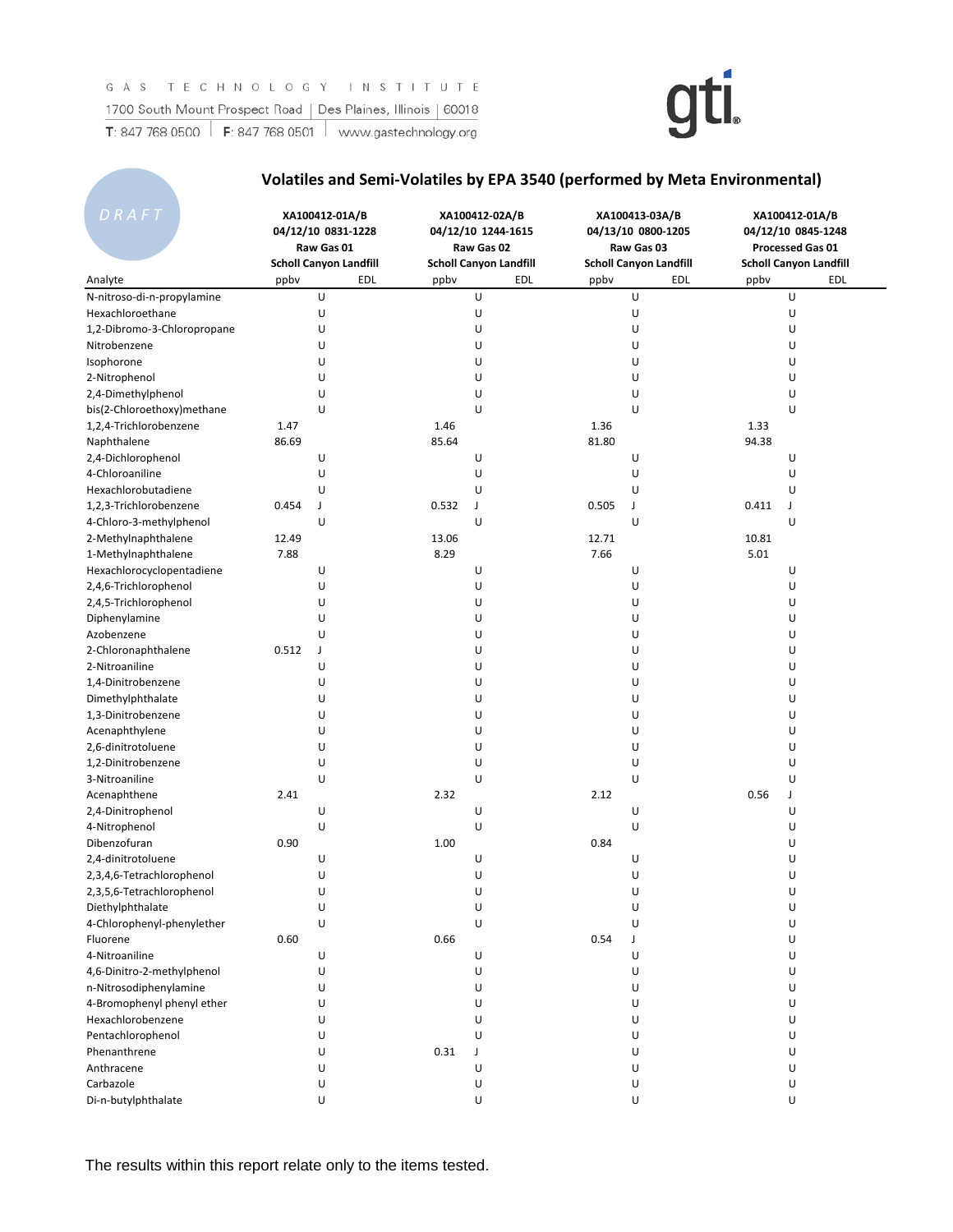#### **Volatiles and Semi-Volatiles by EPA 3540 (performed by Meta Environmental)**

| DRAFT                      |      | XA100412-01A/B<br>04/12/10 0831-1228<br>Raw Gas 01<br><b>Scholl Canyon Landfill</b> | XA100412-02A/B<br>04/12/10 1244-1615<br>Raw Gas 02<br><b>Scholl Canyon Landfill</b> |     |      | XA100413-03A/B<br>04/13/10 0800-1205<br>Raw Gas 03<br><b>Scholl Canyon Landfill</b> |      | XA100412-01A/B<br>04/12/10 0845-1248<br><b>Processed Gas 01</b><br><b>Scholl Canyon Landfill</b> |
|----------------------------|------|-------------------------------------------------------------------------------------|-------------------------------------------------------------------------------------|-----|------|-------------------------------------------------------------------------------------|------|--------------------------------------------------------------------------------------------------|
| Analyte                    | ppby | <b>EDL</b>                                                                          | ppby                                                                                | EDL | ppby | EDL                                                                                 | ppby | EDL                                                                                              |
| Bis(2-ethylhexyl) adipate  |      |                                                                                     | U                                                                                   |     |      |                                                                                     |      | U                                                                                                |
| Fluoranthene               |      |                                                                                     | U                                                                                   |     |      |                                                                                     |      |                                                                                                  |
| Pyrene                     |      | U                                                                                   | U                                                                                   |     |      | U                                                                                   |      |                                                                                                  |
| Butylbenzylphthalate       |      | <b>BU</b>                                                                           | <b>BU</b>                                                                           |     |      | BU                                                                                  |      | <b>BU</b>                                                                                        |
| Benz[a]anthracene          |      |                                                                                     | U                                                                                   |     |      |                                                                                     |      |                                                                                                  |
| Chrysene                   |      |                                                                                     | U                                                                                   |     |      |                                                                                     |      |                                                                                                  |
| bis(2-Ethylhexyl)phthalate | 0.20 | JB                                                                                  | BU                                                                                  |     | 0.21 | JB                                                                                  | 0.20 | <b>JB</b>                                                                                        |
| Di-n-octylphthalate        |      |                                                                                     | U                                                                                   |     |      |                                                                                     |      |                                                                                                  |
| Benzo[b]fluoranthene       |      |                                                                                     | U                                                                                   |     |      |                                                                                     |      |                                                                                                  |
| Benzo[k]fluoranthene       |      |                                                                                     | U                                                                                   |     |      |                                                                                     |      |                                                                                                  |
| Benzo[a]pyrene             |      |                                                                                     | U                                                                                   |     |      |                                                                                     |      |                                                                                                  |
| Indeno[1,2,3-cd]pyrene     |      |                                                                                     | U                                                                                   |     |      |                                                                                     |      |                                                                                                  |
| Dibenz[a,h]anthracene      |      |                                                                                     | U                                                                                   |     |      |                                                                                     |      |                                                                                                  |
| Benzo[g,h,i]perylene       |      |                                                                                     | U                                                                                   |     |      |                                                                                     |      |                                                                                                  |

NA - Not applicable.

B - Analyte detected in the Blank.

J - Estimated value; detected between the RL and DL.

U - Analyte not detected above DL. Detection limits vary based on gas sample volume.

D - Analyte reported from a diluted extract.

E - Estimate, result detected above calibration range.

I - Concentration/Peak ID uncertain due to potential interference.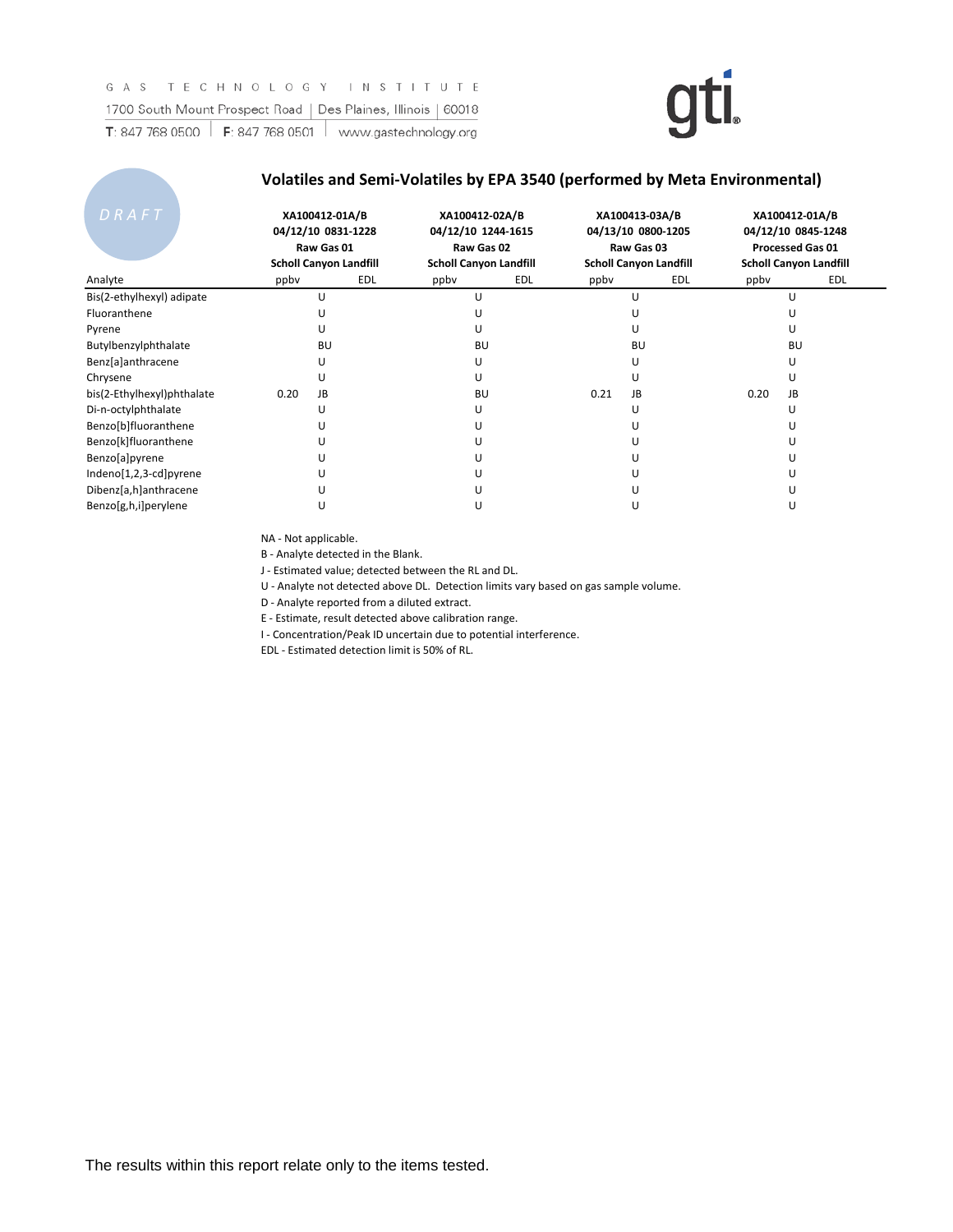### **Volatiles and Semi-Volatiles by EPA 3540 (performed by Meta Environmental)**

| <u>D</u> R A F T<br>Analyte                 | XA100412-02A/B<br>04/12/10 1300-1625<br>Processed Gas 02<br><b>Scholl Canyon Landfill</b><br><b>EDL</b> |        | ppbv           | XA100413-03A/B<br>04/13/10 0820-1215<br>Processed Gas 03<br><b>Scholl Canyon Landfill</b><br>EDL |
|---------------------------------------------|---------------------------------------------------------------------------------------------------------|--------|----------------|--------------------------------------------------------------------------------------------------|
| 2,2-Dichloropropane                         | ppby                                                                                                    | U      |                | U                                                                                                |
| Chloroform                                  | 10.98                                                                                                   | В      | 6.79           | В                                                                                                |
| 1,1,1-Trichloroethane                       |                                                                                                         | U      |                | U                                                                                                |
| 1,2-Dichloroethane                          |                                                                                                         | U      |                | U                                                                                                |
| 1,1-Dichloropropene                         |                                                                                                         | U      |                | U                                                                                                |
| Benzene                                     |                                                                                                         | U      |                | U                                                                                                |
| Carbon Tetrachloride                        |                                                                                                         | U      |                | U                                                                                                |
| 1,2-Dichloropropane                         |                                                                                                         | U      |                | U                                                                                                |
| Dibromomethane                              |                                                                                                         | U      |                | U                                                                                                |
| Bromodichloromethane                        |                                                                                                         | U      |                | U                                                                                                |
| Pyridine                                    |                                                                                                         | U      |                | U                                                                                                |
| cis-1,3-Dichloropropene                     |                                                                                                         | U      |                | U                                                                                                |
| N-nitrosodimethylamine                      |                                                                                                         | U      |                | U                                                                                                |
| Toluene                                     | 37.44                                                                                                   |        | 31.61          |                                                                                                  |
| trans-1,3-Dichloropropene                   |                                                                                                         | U      |                | U                                                                                                |
| 1,1,2-Trichloroethane                       |                                                                                                         | U      |                | U                                                                                                |
| 1,3-Dichloropropane                         |                                                                                                         | U      |                | U                                                                                                |
| Dibromochloromethane                        |                                                                                                         | U      |                | U                                                                                                |
| 1,2-Dibromoethane                           |                                                                                                         | U      |                | U                                                                                                |
| Tetrachloroethene                           | 1.69                                                                                                    |        | 1.30           |                                                                                                  |
| Chlorobenzene                               | 3.20                                                                                                    |        | 2.29           |                                                                                                  |
| 1,1,1,2-Tetrachloroethane                   |                                                                                                         | U      |                | U                                                                                                |
| Ethylbenzene                                | 64.14                                                                                                   |        | 47.69          |                                                                                                  |
| m/p-Xylenes                                 | 72.37                                                                                                   |        | 51.69          |                                                                                                  |
| <b>Bromoform</b>                            |                                                                                                         | U      |                | U                                                                                                |
| Styrene                                     | 6.75                                                                                                    |        | 4.80           |                                                                                                  |
| o-Xylene                                    | 55.49                                                                                                   |        | 39.88          |                                                                                                  |
| 1,1,2,2-Tetrachloroethane                   |                                                                                                         | U      | 0.314          | J                                                                                                |
| 1,2,3-Trichloropropane                      |                                                                                                         | U      |                | U                                                                                                |
| Isopropylbenzene                            | 17.48                                                                                                   |        | 12.30          |                                                                                                  |
| Bromobenzene                                |                                                                                                         | U      |                | U                                                                                                |
| 2-Chlorotoluene                             | 4.69                                                                                                    |        | 3.29           |                                                                                                  |
|                                             | 19.57                                                                                                   |        | 12.82          |                                                                                                  |
| n-Propylbenzene<br>4-Chlorotoluene          |                                                                                                         | U      |                | U                                                                                                |
|                                             | 52.19                                                                                                   |        | 34.48          |                                                                                                  |
| 1,3,5-Trimethylbenzene<br>tert-Butylbenzene | 20.70                                                                                                   |        | 13.69          |                                                                                                  |
| 1,2,4-Trimethylbenzene                      | 151.9                                                                                                   |        | 99.90          |                                                                                                  |
| sec-Butylbenzene                            |                                                                                                         | U      |                |                                                                                                  |
|                                             |                                                                                                         |        |                | U                                                                                                |
| Phenol                                      |                                                                                                         | U      |                | U                                                                                                |
| bis(2-Chloroethyl)ether<br>Aniline          |                                                                                                         | U<br>U |                | U                                                                                                |
|                                             |                                                                                                         | U      |                | U<br>U                                                                                           |
| 2-Chlorophenol<br>1,3-Dichlorobenzene       |                                                                                                         |        |                |                                                                                                  |
|                                             |                                                                                                         | U      |                | U                                                                                                |
| 1,4-Dichlorobenzene                         | 109.6<br>565.8                                                                                          |        | 71.78<br>405.6 |                                                                                                  |
| p-Isopropyltoluene                          |                                                                                                         | D      |                | D                                                                                                |
| <b>Benzyl Alcohol</b>                       |                                                                                                         | U      |                | U                                                                                                |
| 2-Methylphenol (m-cresol)                   |                                                                                                         | U      |                | U                                                                                                |
| 1,2-Dichlorobenzene                         |                                                                                                         | U      |                | U                                                                                                |
| 3,4-Methylphenol (o,p-cresol)               |                                                                                                         | U      |                | U                                                                                                |
| bis(2-chloroisopropyl)ether                 |                                                                                                         | U      |                | U                                                                                                |
| n-Butylbenzene                              | 14.09                                                                                                   |        | 9.85           |                                                                                                  |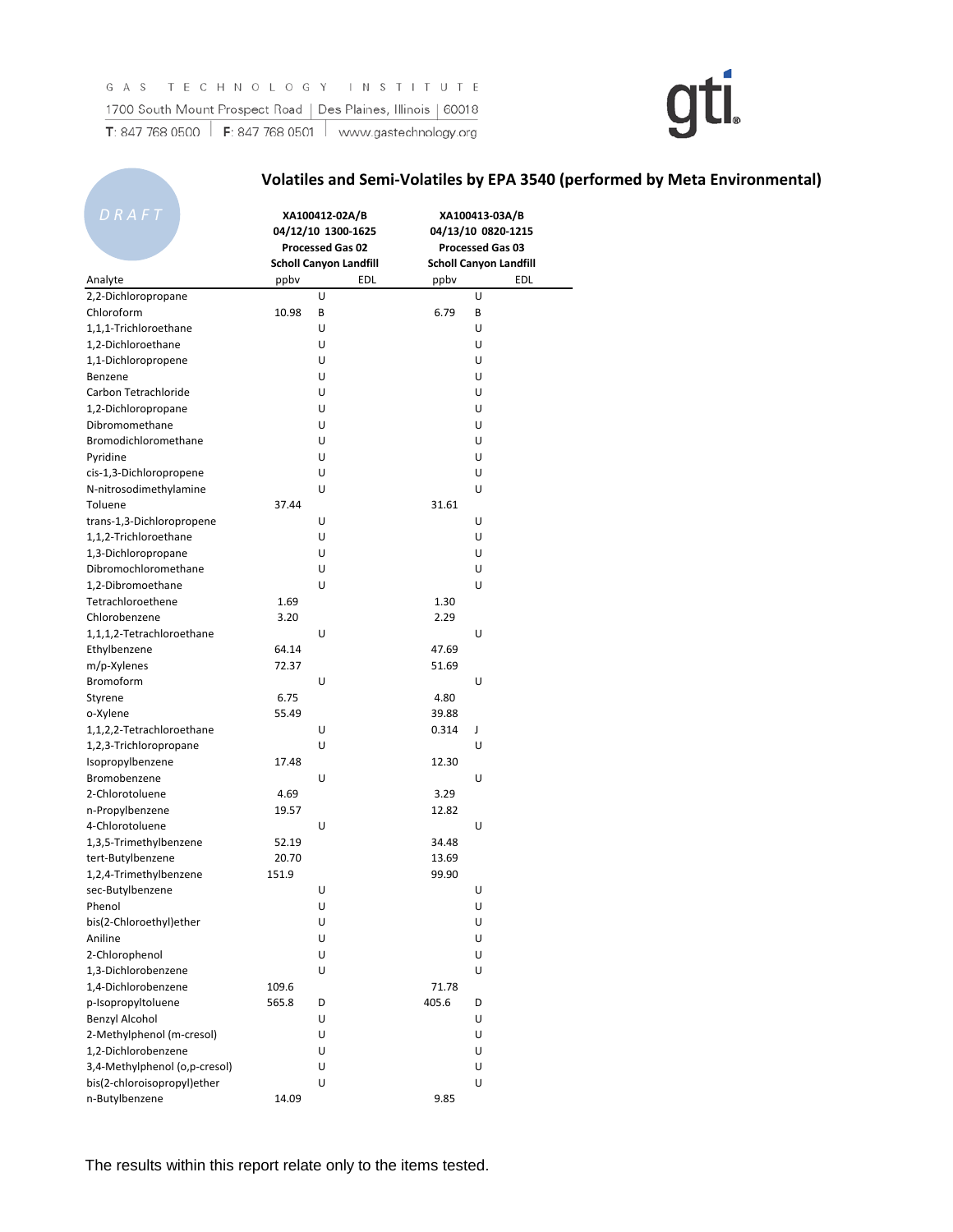### **Volatiles and Semi-Volatiles by EPA 3540 (performed by Meta Environmental)**

| DRAFT<br>Analyte            | XA100412-02A/B<br>04/12/10 1300-1625<br>Processed Gas 02<br><b>Scholl Canyon Landfill</b><br>edl<br>ppby |   | ppbv  | XA100413-03A/B<br>04/13/10 0820-1215<br>Processed Gas 03<br><b>Scholl Canyon Landfill</b><br>EDL |
|-----------------------------|----------------------------------------------------------------------------------------------------------|---|-------|--------------------------------------------------------------------------------------------------|
| N-nitroso-di-n-propylamine  |                                                                                                          | U |       | U                                                                                                |
| Hexachloroethane            |                                                                                                          | U |       | U                                                                                                |
| 1,2-Dibromo-3-Chloropropane |                                                                                                          | U |       | U                                                                                                |
| Nitrobenzene                |                                                                                                          | U |       | U                                                                                                |
| Isophorone                  | 3.01                                                                                                     |   |       | U                                                                                                |
| 2-Nitrophenol               |                                                                                                          | U |       | U                                                                                                |
| 2,4-Dimethylphenol          |                                                                                                          | U |       | U                                                                                                |
| bis(2-Chloroethoxy)methane  |                                                                                                          | U |       | U                                                                                                |
| 1,2,4-Trichlorobenzene      | 1.59                                                                                                     |   | 1.40  |                                                                                                  |
| Naphthalene                 | 114.1                                                                                                    |   | 95.78 |                                                                                                  |
| 2,4-Dichlorophenol          |                                                                                                          | U |       | U                                                                                                |
| 4-Chloroaniline             |                                                                                                          | U |       | U                                                                                                |
| Hexachlorobutadiene         |                                                                                                          | U |       | U                                                                                                |
| 1,2,3-Trichlorobenzene      | 0.48                                                                                                     | ſ | 0.42  | J                                                                                                |
| 4-Chloro-3-methylphenol     |                                                                                                          | U |       | U                                                                                                |
| 2-Methylnaphthalene         | 14.30                                                                                                    |   | 10.70 |                                                                                                  |
| 1-Methylnaphthalene         | 6.81                                                                                                     |   | 5.66  |                                                                                                  |
| Hexachlorocyclopentadiene   |                                                                                                          | U |       | U                                                                                                |
| 2,4,6-Trichlorophenol       |                                                                                                          | U |       | U                                                                                                |
| 2,4,5-Trichlorophenol       |                                                                                                          | U |       | U                                                                                                |
| Diphenylamine               |                                                                                                          | U |       | U                                                                                                |
| Azobenzene                  |                                                                                                          | U |       | U                                                                                                |
| 2-Chloronaphthalene         |                                                                                                          | U |       | U                                                                                                |
| 2-Nitroaniline              |                                                                                                          | U |       | U                                                                                                |
| 1,4-Dinitrobenzene          |                                                                                                          | U |       | U                                                                                                |
| Dimethylphthalate           |                                                                                                          | U |       | U                                                                                                |
| 1,3-Dinitrobenzene          |                                                                                                          | U |       | U                                                                                                |
| Acenaphthylene              |                                                                                                          | U |       | U                                                                                                |
| 2,6-dinitrotoluene          |                                                                                                          | U |       | U                                                                                                |
| 1,2-Dinitrobenzene          |                                                                                                          | U |       | U                                                                                                |
| 3-Nitroaniline              |                                                                                                          | U |       | U                                                                                                |
| Acenaphthene                | 0.73                                                                                                     | J | 0.57  | J                                                                                                |
| 2,4-Dinitrophenol           |                                                                                                          | U |       | U                                                                                                |
| 4-Nitrophenol               |                                                                                                          | U |       | U                                                                                                |
| Dibenzofuran                |                                                                                                          | U |       | U                                                                                                |
| 2.4-dinitrotoluene          |                                                                                                          | U |       | U                                                                                                |
| 2,3,4,6-Tetrachlorophenol   |                                                                                                          | U |       | U                                                                                                |
| 2,3,5,6-Tetrachlorophenol   |                                                                                                          | U |       | U                                                                                                |
| Diethylphthalate            |                                                                                                          | U |       | U                                                                                                |
| 4-Chlorophenyl-phenylether  |                                                                                                          | U |       | U                                                                                                |
| Fluorene                    |                                                                                                          | U |       | U                                                                                                |
| 4-Nitroaniline              |                                                                                                          | U |       | U                                                                                                |
| 4,6-Dinitro-2-methylphenol  |                                                                                                          | U |       | U                                                                                                |
| n-Nitrosodiphenylamine      |                                                                                                          | U |       | U                                                                                                |
| 4-Bromophenyl phenyl ether  |                                                                                                          | U |       | U                                                                                                |
| Hexachlorobenzene           |                                                                                                          | U |       | U                                                                                                |
| Pentachlorophenol           |                                                                                                          | U |       | U                                                                                                |
| Phenanthrene                |                                                                                                          | U |       | U                                                                                                |
| Anthracene                  |                                                                                                          | U |       | U                                                                                                |
| Carbazole                   |                                                                                                          | U |       | U                                                                                                |
| Di-n-butylphthalate         |                                                                                                          | U |       | U                                                                                                |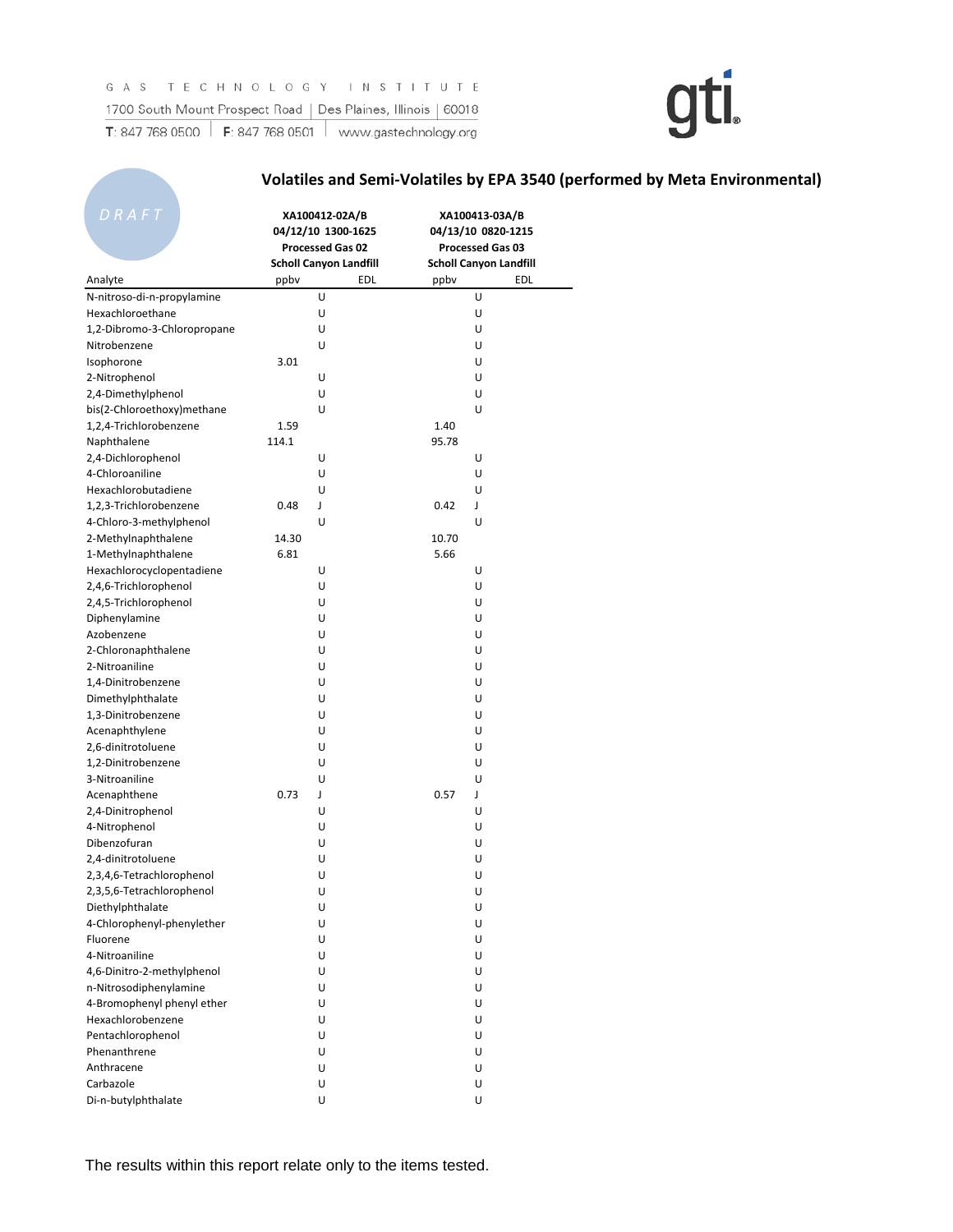#### **Volatiles and Semi-Volatiles by EPA 3540 (performed by Meta Environmental)**

| DRAFT                      | XA100412-02A/B<br>04/12/10 1300-1625<br><b>Processed Gas 02</b><br><b>Scholl Canyon Landfill</b> |     |      | XA100413-03A/B<br>04/13/10 0820-1215<br><b>Processed Gas 03</b><br><b>Scholl Canyon Landfill</b> |
|----------------------------|--------------------------------------------------------------------------------------------------|-----|------|--------------------------------------------------------------------------------------------------|
| Analyte                    | ppby                                                                                             | EDL | ppby | EDL                                                                                              |
| Bis(2-ethylhexyl) adipate  | U                                                                                                |     |      | U                                                                                                |
| Fluoranthene               | U                                                                                                |     |      | U                                                                                                |
| Pyrene                     | U                                                                                                |     |      | U                                                                                                |
| Butylbenzylphthalate       |                                                                                                  | BU  |      | BU                                                                                               |
| Benz[a]anthracene          | U                                                                                                |     |      | U                                                                                                |
| Chrysene                   | U                                                                                                |     |      | U                                                                                                |
| bis(2-Ethylhexyl)phthalate | JB<br>0.24                                                                                       |     | 0.19 | JB                                                                                               |
| Di-n-octylphthalate        | U                                                                                                |     |      | U                                                                                                |
| Benzo[b]fluoranthene       | U                                                                                                |     |      | U                                                                                                |
| Benzo[k]fluoranthene       | U                                                                                                |     |      | U                                                                                                |
| Benzo[a]pyrene             | U                                                                                                |     |      | U                                                                                                |
| Indeno[1,2,3-cd]pyrene     | U                                                                                                |     |      | U                                                                                                |
| Dibenz[a,h]anthracene      | U                                                                                                |     |      | U                                                                                                |
| Benzo[g,h,i]perylene       | U                                                                                                |     |      | U                                                                                                |

NA - Not applicable.

B - Analyte detected in the Blank.

J - Estimated value; detected between the RL and DL.

U - Analyte not detected above DL. Detection limits vary based on gas sample volume.

D - Analyte reported from a diluted extract.

E - Estimate, result detected above calibration range.

I - Concentration/Peak ID uncertain due to potential interference.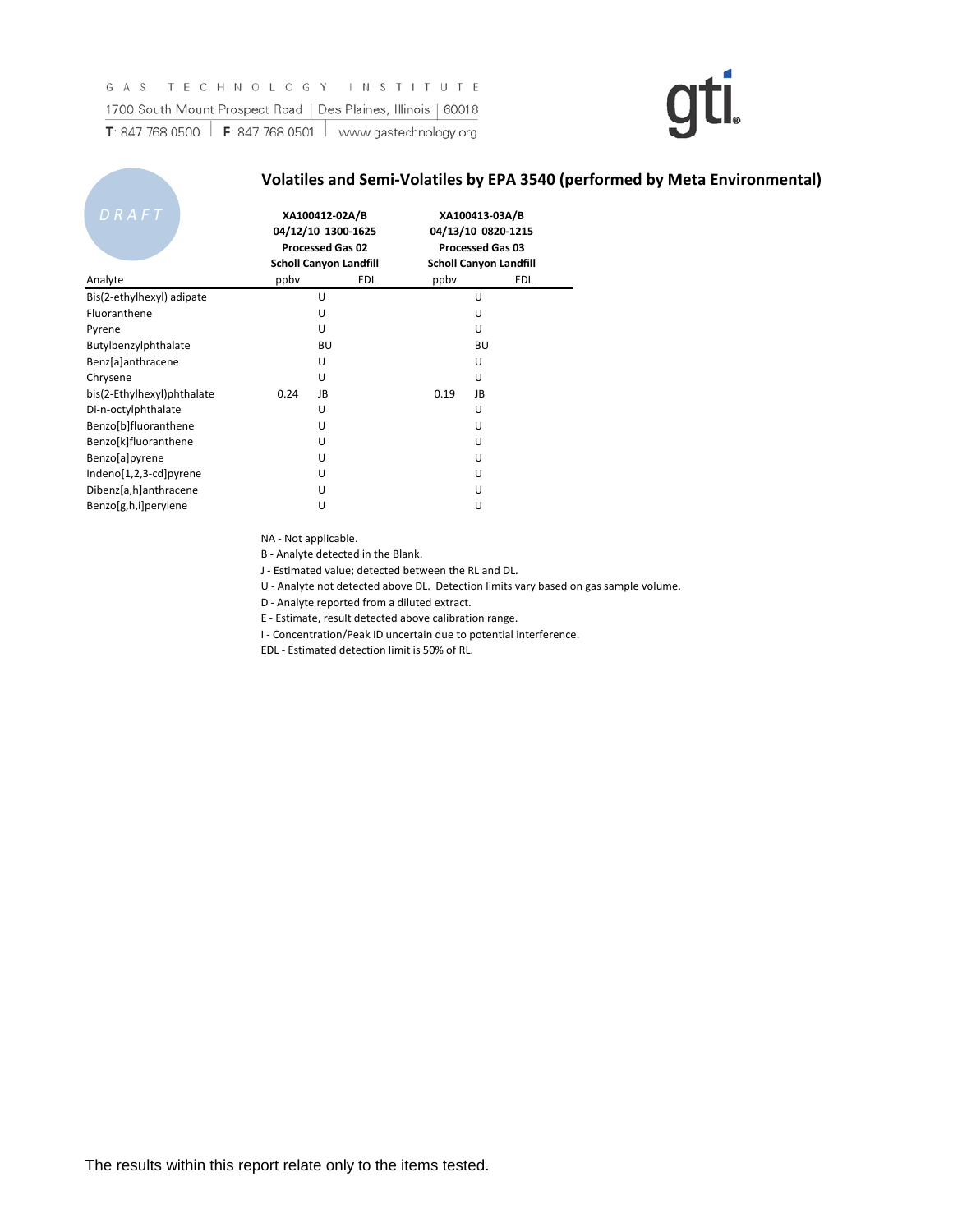### **PCB Cogeners by EPA 3540 (performed by Meta Environmental)**

| DRAFT             | XA100412-01A/B<br>04/12/10 0831-1228<br>Raw Gas 01 |       | XA100412-02A/B<br>04/12/10 1244-1615<br>Raw Gas 02 |       | XA100413-03A/B<br>04/13/10 0800-1205<br>Raw Gas 03 |            | XA100412-01A/B<br>04/12/10 0845-1248<br><b>Processed Gas 01</b> |       |
|-------------------|----------------------------------------------------|-------|----------------------------------------------------|-------|----------------------------------------------------|------------|-----------------------------------------------------------------|-------|
|                   | <b>Scholl Canyon Landfill</b>                      |       | <b>Scholl Canyon Landfill</b>                      |       | <b>Scholl Canyon Landfill</b>                      |            | <b>Scholl Canyon Landfill</b>                                   |       |
| Analyte           | ppby                                               | EDL   | ppby                                               | EDL   | ppby                                               | <b>EDL</b> | ppby                                                            | EDL   |
| PCB <sub>1</sub>  | U                                                  | 0.003 | U                                                  | 0.003 | U                                                  | 0.003      | U                                                               | 0.003 |
| PCB <sub>2</sub>  | U                                                  | 0.003 | U                                                  | 0.003 | U                                                  | 0.003      | U                                                               | 0.003 |
| PCB <sub>3</sub>  | U                                                  | 0.003 | U                                                  | 0.003 | U                                                  | 0.003      | U                                                               | 0.003 |
| PCB 4/10          | U                                                  | 0.003 | U                                                  | 0.003 | U                                                  | 0.003      | U                                                               | 0.003 |
| <b>PCB 7/9</b>    | U                                                  | 0.003 | U                                                  | 0.003 | U                                                  | 0.003      | U                                                               | 0.003 |
| PCB <sub>6</sub>  | U                                                  | 0.003 | U                                                  | 0.003 | U                                                  | 0.003      | U                                                               | 0.003 |
| PCB <sub>8</sub>  | U                                                  | 0.003 | U                                                  | 0.003 | U                                                  | 0.003      | U                                                               | 0.003 |
| PCB <sub>5</sub>  | U                                                  | 0.003 | U                                                  | 0.003 | U                                                  | 0.003      | U                                                               | 0.003 |
| <b>PCB 19</b>     | U                                                  | 0.003 | U                                                  | 0.003 | U                                                  | 0.003      | U                                                               | 0.003 |
| PCB 12/13         | U                                                  | 0.003 | U                                                  | 0.003 | U                                                  | 0.003      | U                                                               | 0.003 |
| PCB <sub>18</sub> | U                                                  | 0.003 | U                                                  | 0.003 | U                                                  | 0.003      | U                                                               | 0.003 |
| <b>PCB 17</b>     | U                                                  | 0.003 | U                                                  | 0.003 | U                                                  | 0.003      | U                                                               | 0.003 |
| <b>PCB 15</b>     | U                                                  | 0.003 | U                                                  | 0.003 | U                                                  | 0.003      | U                                                               | 0.003 |
| PCB 24/27         | U                                                  | 0.003 | U                                                  | 0.003 | U                                                  | 0.003      | U                                                               | 0.003 |
| PCB 16/32         | U                                                  | 0.003 | U                                                  | 0.003 | U                                                  | 0.003      | U                                                               | 0.003 |
| <b>PCB 34</b>     | U                                                  | 0.003 | U                                                  | 0.003 | U                                                  | 0.003      | U                                                               | 0.003 |
| <b>PCB 29</b>     | U                                                  | 0.003 | U                                                  | 0.003 | U                                                  | 0.003      | U                                                               | 0.003 |
| <b>PCB 54</b>     | U                                                  | 0.003 | U                                                  | 0.003 | U                                                  | 0.003      | U                                                               | 0.003 |
| <b>PCB 26</b>     | U                                                  | 0.003 | U                                                  | 0.003 | U                                                  | 0.003      | U                                                               | 0.003 |
| PCB <sub>25</sub> | U                                                  | 0.003 | U                                                  | 0.003 | U                                                  | 0.003      | U                                                               | 0.003 |
| PCB <sub>31</sub> | U                                                  | 0.003 | U                                                  | 0.003 | U                                                  | 0.003      | U                                                               | 0.003 |
| <b>PCB 50</b>     | U                                                  | 0.003 | U                                                  | 0.003 | U                                                  | 0.003      | U                                                               | 0.003 |
| PCB <sub>28</sub> | U                                                  | 0.003 | U                                                  | 0.003 | U                                                  | 0.003      | U                                                               | 0.003 |
| PCB 20/33         | U                                                  | 0.003 | U                                                  | 0.003 | U                                                  | 0.003      | U                                                               | 0.003 |
| <b>PCB 53</b>     | U                                                  | 0.003 | U                                                  | 0.003 | U                                                  | 0.003      | U                                                               | 0.003 |
| <b>PCB 51</b>     | U                                                  | 0.003 | U                                                  | 0.003 | U                                                  | 0.003      | U                                                               | 0.003 |
| <b>PCB 22</b>     | U                                                  | 0.003 | U                                                  | 0.003 | U                                                  | 0.003      | U                                                               | 0.003 |
| <b>PCB 45</b>     | U                                                  | 0.003 | U                                                  | 0.003 | U                                                  | 0.003      | U                                                               | 0.003 |
| <b>PCB 46</b>     | U                                                  | 0.003 | U                                                  | 0.003 | U                                                  | 0.003      | U                                                               | 0.003 |
| <b>PCB 69</b>     | U                                                  | 0.003 | U                                                  | 0.003 | U                                                  | 0.003      | U                                                               | 0.003 |
| PCB 52/73         | U                                                  | 0.003 | U                                                  | 0.003 | U                                                  | 0.003      | U                                                               | 0.003 |
| <b>PCB 49</b>     | U                                                  | 0.003 | U                                                  | 0.003 | U                                                  | 0.003      | U                                                               | 0.003 |
| PCB 47/48/75      | U                                                  | 0.003 | U                                                  | 0.003 | U                                                  | 0.003      | U                                                               | 0.003 |
| <b>PCB 104</b>    | U                                                  | 0.003 | U                                                  | 0.003 | U                                                  | 0.003      | U                                                               | 0.003 |
| <b>PCB 35</b>     | U                                                  | 0.003 | U                                                  | 0.003 | U                                                  | 0.003      | U                                                               | 0.003 |
| <b>PCB 44</b>     | U                                                  | 0.003 | U                                                  | 0.003 | U                                                  | 0.003      | U                                                               | 0.003 |
| <b>PCB 59</b>     | U                                                  | 0.003 | U                                                  | 0.003 | U                                                  | 0.003      | U                                                               | 0.003 |
| PCB 37            | U                                                  | 0.003 | U                                                  | 0.003 | U                                                  | 0.003      | U                                                               | 0.003 |
| <b>PCB 42</b>     | U                                                  | 0.003 | U                                                  | 0.003 | U                                                  | 0.003      | U                                                               | 0.003 |
| <b>PCB 71</b>     | U                                                  | 0.003 | U                                                  | 0.003 | U                                                  | 0.003      | U                                                               | 0.003 |
| PCB 41/64         | U                                                  | 0.003 | U                                                  | 0.003 | U                                                  | 0.003      | U                                                               | 0.003 |
| <b>PCB 40</b>     | U                                                  | 0.003 | U                                                  | 0.003 | U                                                  | 0.003      | U                                                               | 0.003 |
| <b>PCB 103</b>    | U                                                  | 0.003 | U                                                  | 0.003 | U                                                  | 0.003      | U                                                               | 0.003 |
| <b>PCB 67</b>     | U                                                  | 0.003 | U                                                  | 0.003 | U                                                  | 0.003      | U                                                               | 0.003 |
| <b>PCB 100</b>    | U                                                  | 0.003 | U                                                  | 0.003 | U                                                  | 0.003      | U                                                               | 0.003 |
| PCB <sub>63</sub> | U                                                  | 0.003 | U                                                  | 0.003 | U                                                  | 0.003      | U                                                               | 0.003 |
| <b>PCB 74</b>     | U                                                  | 0.003 | U                                                  | 0.003 | U                                                  | 0.003      | U                                                               | 0.003 |
| <b>PCB 70</b>     | U                                                  | 0.003 | U                                                  | 0.003 | U                                                  | 0.003      | U                                                               | 0.003 |
| <b>PCB 66</b>     | U                                                  | 0.003 | U                                                  | 0.003 | U                                                  | 0.003      | U                                                               | 0.003 |
| PCB 93/95         | U                                                  | 0.003 | U                                                  | 0.003 | U                                                  | 0.003      | U                                                               | 0.003 |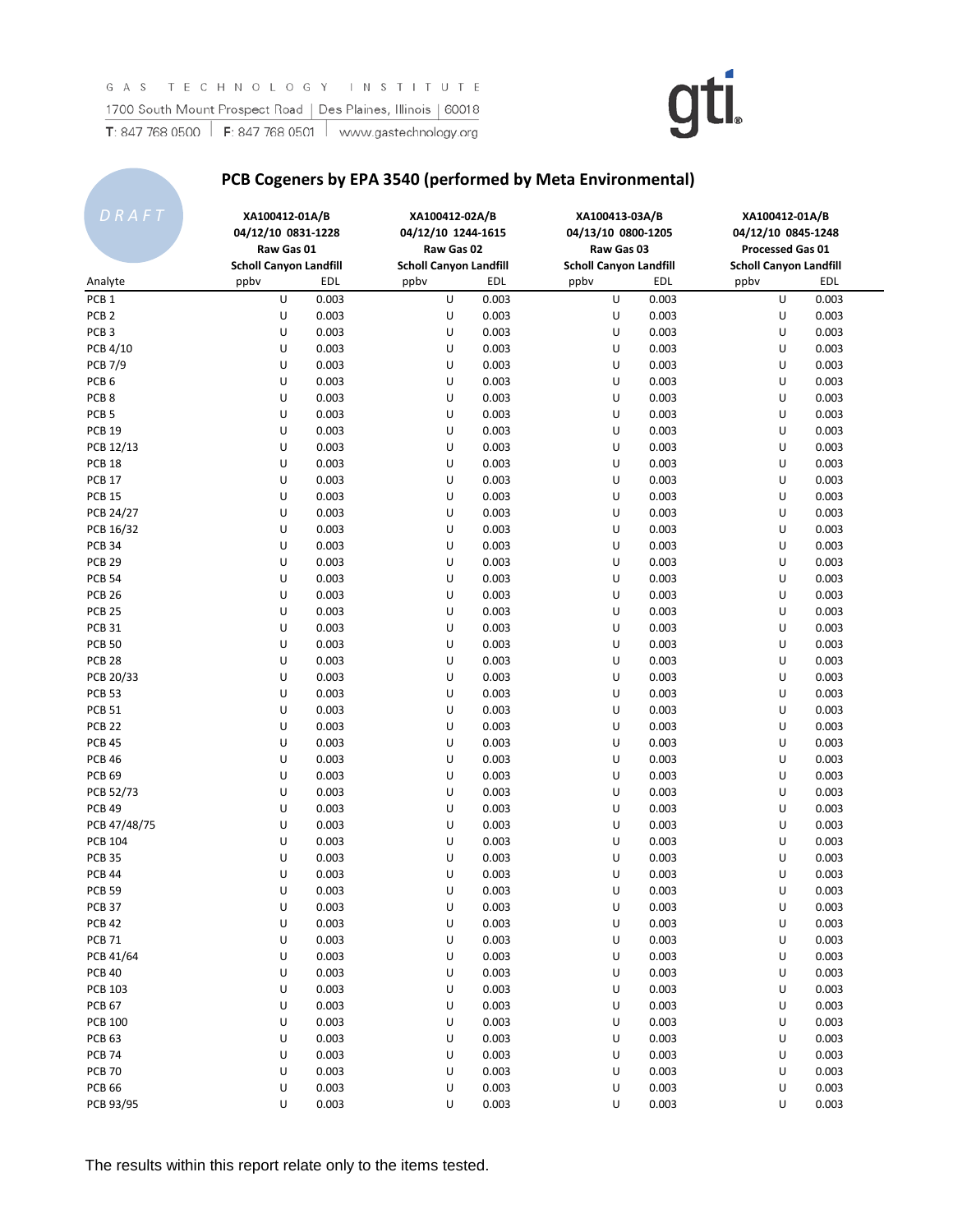### **PCB Cogeners by EPA 3540 (performed by Meta Environmental)**

| DRAFT             | XA100412-01A/B<br>04/12/10 0831-1228<br>Raw Gas 01 |       |      | XA100412-02A/B<br>04/12/10 1244-1615<br>Raw Gas 02 | XA100413-03A/B<br>04/13/10 0800-1205<br>Raw Gas 03 |            | XA100412-01A/B<br>04/12/10 0845-1248<br>Processed Gas 01 |            |
|-------------------|----------------------------------------------------|-------|------|----------------------------------------------------|----------------------------------------------------|------------|----------------------------------------------------------|------------|
|                   | <b>Scholl Canyon Landfill</b>                      |       |      | <b>Scholl Canyon Landfill</b>                      | <b>Scholl Canyon Landfill</b>                      |            | <b>Scholl Canyon Landfill</b>                            |            |
| Analyte           | ppbv                                               | EDL   | ppby | <b>EDL</b>                                         | ppby                                               | <b>EDL</b> | ppby                                                     | <b>EDL</b> |
| <b>PCB 91</b>     | U                                                  | 0.003 | U    | 0.003                                              | U                                                  | 0.003      | U                                                        | 0.003      |
| PCB 56/60         | U                                                  | 0.003 | U    | 0.003                                              | U                                                  | 0.003      | U                                                        | 0.003      |
| <b>PCB 92</b>     | U                                                  | 0.003 | U    | 0.003                                              | U                                                  | 0.003      | U                                                        | 0.003      |
| <b>PCB 84</b>     | U                                                  | 0.003 | U    | 0.003                                              | U                                                  | 0.003      | U                                                        | 0.003      |
| PCB 90/101        | U                                                  | 0.003 | U    | 0.003                                              | U                                                  | 0.003      | U                                                        | 0.003      |
| PCB <sub>99</sub> | U                                                  | 0.003 | U    | 0.003                                              | U                                                  | 0.003      | U                                                        | 0.003      |
| <b>PCB 119</b>    | U                                                  | 0.003 | U    | 0.003                                              | U                                                  | 0.003      | U                                                        | 0.003      |
| PCB <sub>83</sub> | U                                                  | 0.003 | U    | 0.003                                              | U                                                  | 0.003      | U                                                        | 0.003      |
| <b>PCB 97</b>     | U                                                  | 0.003 | U    | 0.003                                              | U                                                  | 0.003      | U                                                        | 0.003      |
| <b>PCB 117</b>    | U                                                  | 0.003 | U    | 0.003                                              | U                                                  | 0.003      | U                                                        | 0.003      |
| <b>PCB 81</b>     | U                                                  | 0.003 | U    | 0.003                                              | U                                                  | 0.003      | U                                                        | 0.003      |
| PCB 87/115        | U                                                  | 0.003 | U    | 0.003                                              | U                                                  | 0.003      | U                                                        | 0.003      |
| <b>PCB 85</b>     | U                                                  | 0.003 | U    | 0.003                                              | U                                                  | 0.003      | U                                                        | 0.003      |
| <b>PCB 136</b>    | U                                                  | 0.003 | U    | 0.003                                              | U                                                  | 0.003      | U                                                        | 0.003      |
| <b>PCB 77</b>     | U                                                  | 0.003 | U    | 0.003                                              | U                                                  | 0.003      | U                                                        | 0.003      |
| <b>PCB 110</b>    | U                                                  | 0.003 | U    | 0.003                                              | U                                                  | 0.003      | U                                                        | 0.003      |
| <b>PCB 154</b>    | U                                                  | 0.003 | U    | 0.003                                              | U                                                  | 0.003      | U                                                        | 0.003      |
| <b>PCB 82</b>     | U                                                  | 0.003 | U    | 0.003                                              | U                                                  | 0.003      | U                                                        | 0.003      |
| <b>PCB 151</b>    | U                                                  | 0.003 | U    | 0.003                                              | U                                                  | 0.003      | U                                                        | 0.003      |
| PCB 135/144       | U                                                  | 0.003 | U    | 0.003                                              | U                                                  | 0.003      | U                                                        | 0.003      |
| <b>PCB 124</b>    | U                                                  | 0.003 | U    | 0.003                                              | U                                                  | 0.003      | U                                                        | 0.003      |
| <b>PCB 147</b>    | U                                                  | 0.003 | U    | 0.003                                              | U                                                  | 0.003      | U                                                        | 0.003      |
| <b>PCB 107</b>    | U                                                  | 0.003 | U    | 0.003                                              | U                                                  | 0.003      | U                                                        | 0.003      |
| <b>PCB 123</b>    | U                                                  | 0.003 | U    | 0.003                                              | U                                                  | 0.003      | U                                                        | 0.003      |
| <b>PCB 149</b>    | U                                                  | 0.003 | U    | 0.003                                              | U                                                  | 0.003      | U                                                        | 0.003      |
| <b>PCB 118</b>    | U                                                  | 0.003 | U    | 0.003                                              | U                                                  | 0.003      | U                                                        | 0.003      |
| <b>PCB 134</b>    | U                                                  | 0.003 | U    | 0.003                                              | U                                                  | 0.003      | U                                                        | 0.003      |
| <b>PCB 114</b>    | U                                                  | 0.003 | U    | 0.003                                              | U                                                  | 0.003      | U                                                        | 0.003      |
| <b>PCB 131</b>    | U                                                  | 0.003 | U    | 0.003                                              | U                                                  | 0.003      | U                                                        | 0.003      |
| <b>PCB 122</b>    | U                                                  | 0.003 | U    | 0.003                                              | U                                                  | 0.003      | U                                                        | 0.003      |
| <b>PCB 165</b>    | U                                                  | 0.003 | U    | 0.003                                              | U                                                  | 0.003      | U                                                        | 0.003      |
| <b>PCB 146</b>    | U                                                  | 0.003 | U    | 0.003                                              | U                                                  | 0.003      | U                                                        | 0.003      |
| <b>PCB 188</b>    | U                                                  | 0.003 | U    | 0.003                                              | U                                                  | 0.003      | U                                                        | 0.003      |
| <b>PCB 153</b>    | U                                                  | 0.003 | U    | 0.003                                              | U                                                  | 0.003      | U                                                        | 0.003      |
| <b>PCB 132</b>    | U                                                  | 0.003 | U    | 0.003                                              | U                                                  | 0.003      | U                                                        | 0.003      |
| <b>PCB 105</b>    | U                                                  | 0.003 | U    | 0.003                                              | U                                                  | 0.003      | U                                                        | 0.003      |
| <b>PCB 141</b>    | U                                                  | 0.003 | U    | 0.003                                              | U                                                  | 0.003      | U                                                        | 0.003      |
| <b>PCB 179</b>    | U                                                  | 0.003 | U    | 0.003                                              | U                                                  | 0.003      | U                                                        | 0.003      |
| <b>PCB 137</b>    | U                                                  | 0.003 | U    | 0.003                                              | U                                                  | 0.003      | U                                                        | 0.003      |
| <b>PCB 176</b>    | U                                                  | 0.003 | U    | 0.003                                              | U                                                  | 0.003      | U                                                        | 0.003      |
| <b>PCB 130</b>    | U                                                  | 0.003 | U    | 0.003                                              | U                                                  | 0.003      | U                                                        | 0.003      |
| PCB 138/163/164   | U                                                  | 0.003 | U    | 0.003                                              | U                                                  | 0.003      | U                                                        | 0.003      |
| <b>PCB 158</b>    | U                                                  | 0.003 | U    | 0.003                                              | U                                                  | 0.003      | U                                                        | 0.003      |
| <b>PCB 129</b>    | U                                                  | 0.003 | U    | 0.003                                              | U                                                  | 0.003      | U                                                        | 0.003      |
| <b>PCB 178</b>    |                                                    | 0.003 | U    | 0.003                                              | U                                                  | 0.003      | U                                                        | 0.003      |
| <b>PCB 175</b>    | U                                                  | 0.003 |      | 0.003                                              | U                                                  |            |                                                          | 0.003      |
|                   | U                                                  |       | U    |                                                    |                                                    | 0.003      | U                                                        |            |
| <b>PCB 187</b>    | U                                                  | 0.003 | U    | 0.003                                              | U                                                  | 0.003      | U                                                        | 0.003      |
| <b>PCB 183</b>    | U                                                  | 0.003 | U    | 0.003                                              | U                                                  | 0.003      | U                                                        | 0.003      |
| <b>PCB 128</b>    | U                                                  | 0.003 | U    | 0.003                                              | U                                                  | 0.003      | U                                                        | 0.003      |
| <b>PCB 167</b>    | U                                                  | 0.003 | U    | 0.003                                              | U                                                  | 0.003      | U                                                        | 0.003      |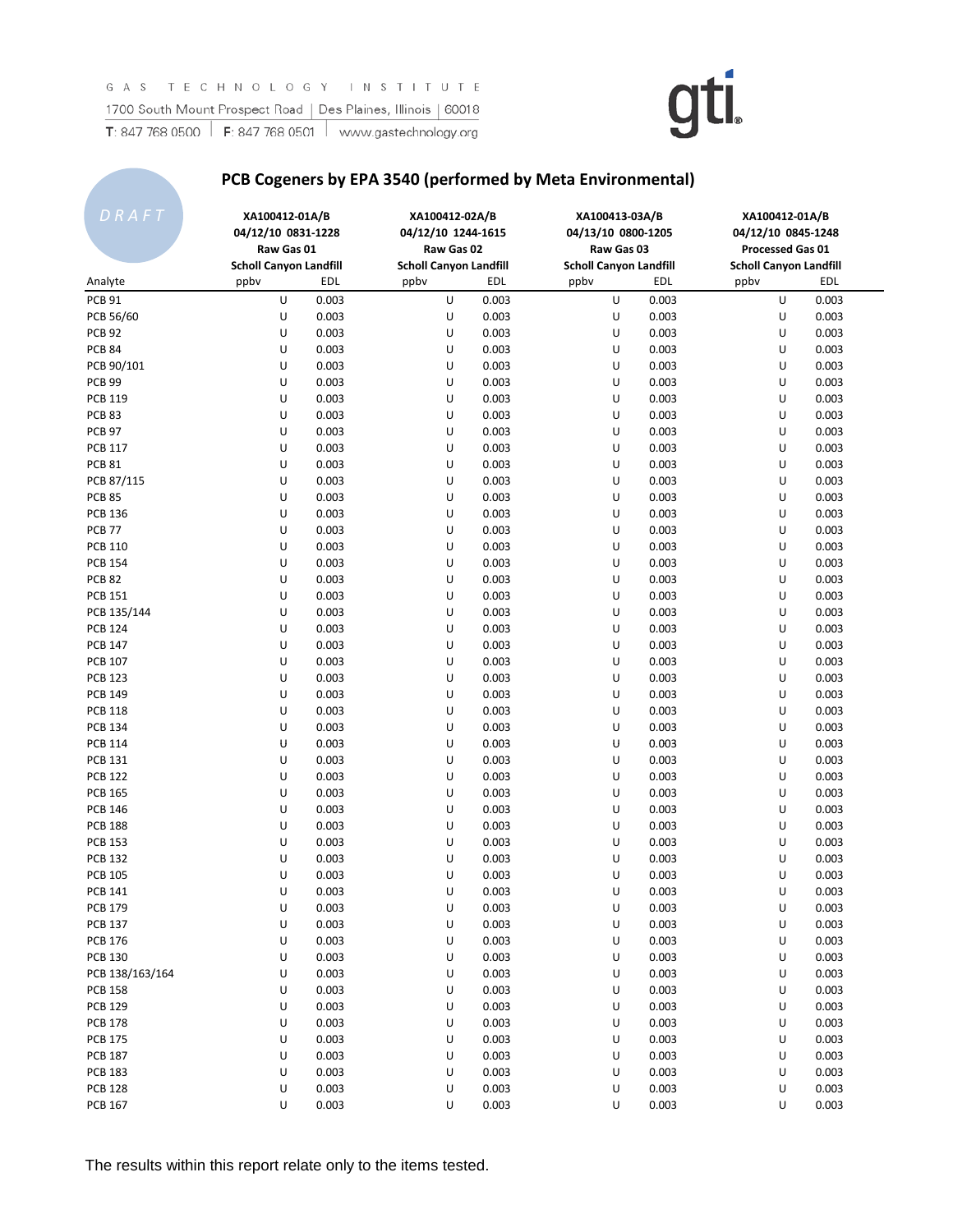#### **PCB Cogeners by EPA 3540 (performed by Meta Environmental)**

| DRAFT          | XA100412-01A/B<br>04/12/10 0831-1228<br>Raw Gas 01<br><b>Scholl Canyon Landfill</b> |            | XA100412-02A/B<br>04/12/10 1244-1615<br>Raw Gas 02<br><b>Scholl Canyon Landfill</b> |            | XA100413-03A/B<br>04/13/10 0800-1205<br>Raw Gas 03<br><b>Scholl Canyon Landfill</b> |       | XA100412-01A/B<br>04/12/10 0845-1248<br>Processed Gas 01<br><b>Scholl Canyon Landfill</b> |       |
|----------------|-------------------------------------------------------------------------------------|------------|-------------------------------------------------------------------------------------|------------|-------------------------------------------------------------------------------------|-------|-------------------------------------------------------------------------------------------|-------|
| Analyte        | ppbv                                                                                | <b>EDL</b> | ppby                                                                                | <b>EDL</b> | ppbv                                                                                | EDL   | ppbv                                                                                      | EDL   |
| <b>PCB 185</b> | U                                                                                   | 0.003      | U                                                                                   | 0.003      | U                                                                                   | 0.003 | U                                                                                         | 0.003 |
| <b>PCB 174</b> | U                                                                                   | 0.003      | U                                                                                   | 0.003      | U                                                                                   | 0.003 | U                                                                                         | 0.003 |
| <b>PCB 177</b> | U                                                                                   | 0.003      | U                                                                                   | 0.003      | U                                                                                   | 0.003 | U                                                                                         | 0.003 |
| <b>PCB 202</b> | U                                                                                   | 0.003      | U                                                                                   | 0.003      | U                                                                                   | 0.003 | U                                                                                         | 0.003 |
| <b>PCB 171</b> | U                                                                                   | 0.003      | U                                                                                   | 0.003      | U                                                                                   | 0.003 | U                                                                                         | 0.003 |
| <b>PCB 156</b> | U                                                                                   | 0.003      | U                                                                                   | 0.003      | U                                                                                   | 0.003 | U                                                                                         | 0.003 |
| <b>PCB 173</b> | U                                                                                   | 0.003      | U                                                                                   | 0.003      | U                                                                                   | 0.003 | U                                                                                         | 0.003 |
| <b>PCB 157</b> | U                                                                                   | 0.003      | U                                                                                   | 0.003      | U                                                                                   | 0.003 | U                                                                                         | 0.003 |
| <b>PCB 201</b> | U                                                                                   | 0.003      | U                                                                                   | 0.003      | U                                                                                   | 0.003 | U                                                                                         | 0.003 |
| <b>PCB 172</b> | U                                                                                   | 0.003      | U                                                                                   | 0.003      | U                                                                                   | 0.003 | U                                                                                         | 0.003 |
| <b>PCB 197</b> | U                                                                                   | 0.003      | U                                                                                   | 0.003      | U                                                                                   | 0.003 | U                                                                                         | 0.003 |
| <b>PCB 180</b> | U                                                                                   | 0.003      | U                                                                                   | 0.003      | U                                                                                   | 0.003 | U                                                                                         | 0.003 |
| <b>PCB 193</b> | U                                                                                   | 0.003      | U                                                                                   | 0.003      | U                                                                                   | 0.003 | U                                                                                         | 0.003 |
| <b>PCB 191</b> | U                                                                                   | 0.003      | U                                                                                   | 0.003      | U                                                                                   | 0.003 | U                                                                                         | 0.003 |
| <b>PCB 200</b> | U                                                                                   | 0.003      | U                                                                                   | 0.003      | U                                                                                   | 0.003 | U                                                                                         | 0.003 |
| <b>PCB 170</b> | U                                                                                   | 0.003      | U                                                                                   | 0.003      | U                                                                                   | 0.003 | U                                                                                         | 0.003 |
| <b>PCB 190</b> | U                                                                                   | 0.003      | U                                                                                   | 0.003      | U                                                                                   | 0.003 | U                                                                                         | 0.003 |
| <b>PCB 199</b> | U                                                                                   | 0.003      | U                                                                                   | 0.003      | U                                                                                   | 0.003 | U                                                                                         | 0.003 |
| PCB 196/203    | U                                                                                   | 0.003      | U                                                                                   | 0.003      | U                                                                                   | 0.003 | U                                                                                         | 0.003 |
| <b>PCB 189</b> | U                                                                                   | 0.003      | U                                                                                   | 0.003      | U                                                                                   | 0.003 | U                                                                                         | 0.003 |
| <b>PCB 208</b> | U                                                                                   | 0.003      | U                                                                                   | 0.003      | U                                                                                   | 0.003 | U                                                                                         | 0.003 |
| <b>PCB 195</b> | U                                                                                   | 0.003      | U                                                                                   | 0.003      | U                                                                                   | 0.003 | U                                                                                         | 0.003 |
| <b>PCB 207</b> | U                                                                                   | 0.003      | U                                                                                   | 0.003      | U                                                                                   | 0.003 | U                                                                                         | 0.003 |
| <b>PCB 194</b> | U                                                                                   | 0.003      | U                                                                                   | 0.003      | U                                                                                   | 0.003 | U                                                                                         | 0.003 |
| <b>PCB 205</b> | U                                                                                   | 0.003      | U                                                                                   | 0.003      | U                                                                                   | 0.003 | U                                                                                         | 0.003 |
| <b>PCB 206</b> | U                                                                                   | 0.003      | U                                                                                   | 0.003      | U                                                                                   | 0.003 | U                                                                                         | 0.003 |
| <b>PCB 209</b> | U                                                                                   | 0.003      | U                                                                                   | 0.003      | U                                                                                   | 0.003 | U                                                                                         | 0.003 |

NA - Not applicable.

B - Analyte detected in the Blank.

J - Estimated value; detected between the RL and DL.

U - Analyte not detected above DL. Detection limits vary based on gas sample volume.

D - Analyte reported from a diluted extract.

E - Estimate, result detected above calibration range.

I - Concentration/Peak ID uncertain due to potential interference.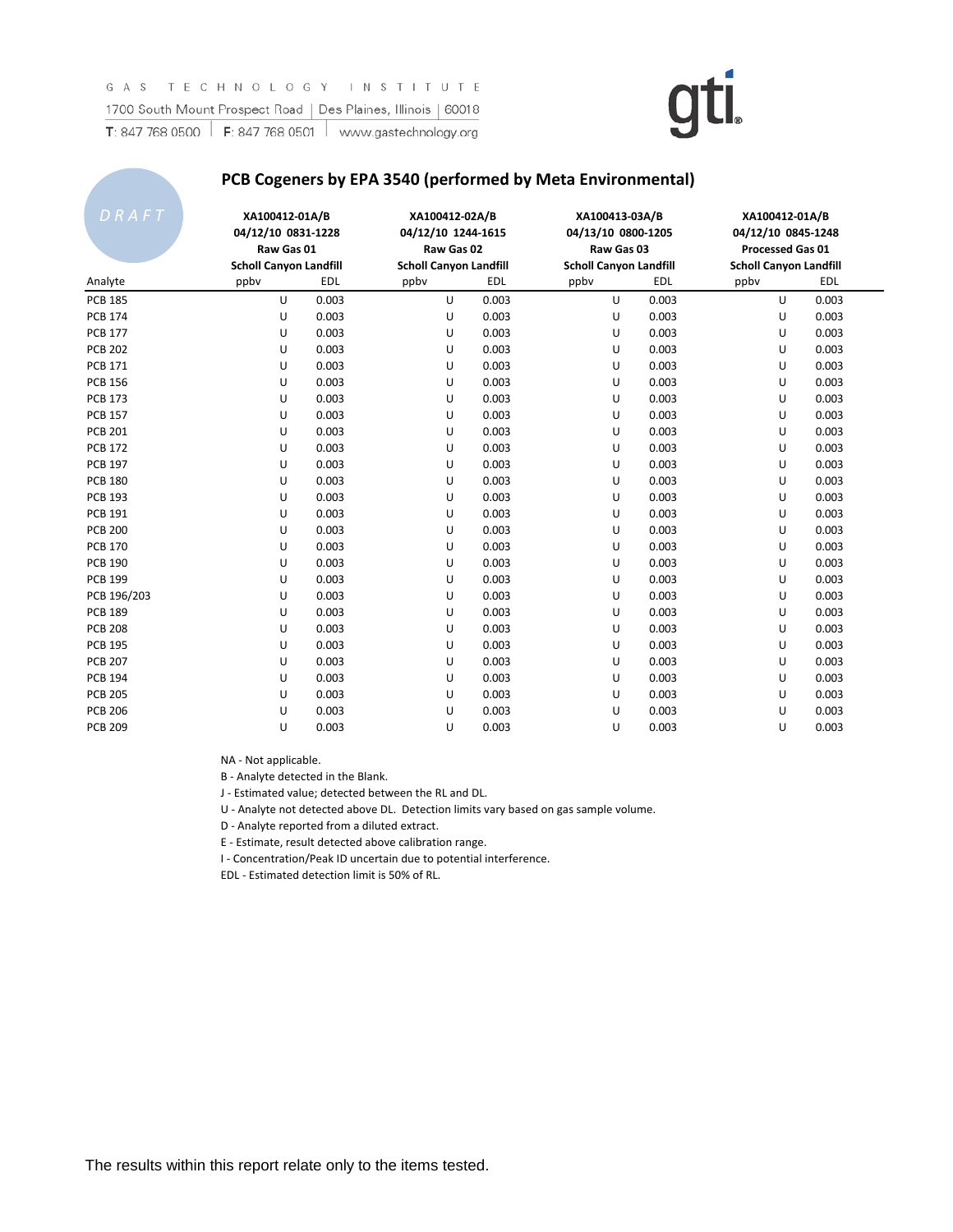### **PCB Cogeners by EPA 3540 (performed by Meta Environmental)**

| DRAFT             | XA100412-02A/B<br>04/12/10 1300-1625<br>Processed Gas 02<br><b>Scholl Canyon Landfill</b> | EDL   | XA100413-03A/B<br>04/13/10 0820-1215<br>Processed Gas 03<br><b>Scholl Canyon Landfill</b> | <b>EDL</b>     |
|-------------------|-------------------------------------------------------------------------------------------|-------|-------------------------------------------------------------------------------------------|----------------|
| Analyte           | ppby                                                                                      |       | ppby                                                                                      |                |
| PCB <sub>1</sub>  | U                                                                                         | 0.003 | U                                                                                         | 0.003          |
| PCB <sub>2</sub>  | U                                                                                         | 0.003 | U                                                                                         | 0.003          |
| PCB <sub>3</sub>  | U                                                                                         | 0.003 | U                                                                                         | 0.003          |
| PCB 4/10          | U                                                                                         | 0.003 | U                                                                                         | 0.003          |
| <b>PCB 7/9</b>    | U                                                                                         | 0.003 | U                                                                                         | 0.003          |
| PCB <sub>6</sub>  | U                                                                                         | 0.003 | U                                                                                         | 0.003          |
| PCB <sub>8</sub>  | U                                                                                         | 0.003 | U                                                                                         | 0.003          |
| PCB <sub>5</sub>  | U                                                                                         | 0.003 | U                                                                                         | 0.003          |
| <b>PCB 19</b>     | U                                                                                         | 0.003 | U                                                                                         | 0.003          |
| PCB 12/13         | U                                                                                         | 0.003 | U                                                                                         | 0.003          |
| PCB <sub>18</sub> | U                                                                                         | 0.003 | U                                                                                         | 0.003          |
| <b>PCB 17</b>     | U                                                                                         | 0.003 | U                                                                                         | 0.003          |
| <b>PCB 15</b>     | U                                                                                         | 0.003 | U                                                                                         | 0.003          |
| PCB 24/27         | U                                                                                         | 0.003 | U                                                                                         | 0.003          |
| PCB 16/32         | U                                                                                         | 0.003 | U                                                                                         | 0.003          |
| <b>PCB 34</b>     | U                                                                                         | 0.003 | U                                                                                         | 0.003          |
| <b>PCB 29</b>     | U                                                                                         | 0.003 | U                                                                                         | 0.003          |
| <b>PCB 54</b>     | U                                                                                         | 0.003 | U                                                                                         | 0.003          |
| <b>PCB 26</b>     | U                                                                                         | 0.003 | U                                                                                         | 0.003          |
| <b>PCB 25</b>     | U                                                                                         | 0.003 | U                                                                                         | 0.003          |
| <b>PCB 31</b>     | U                                                                                         | 0.003 | U                                                                                         | 0.003          |
| <b>PCB 50</b>     | U                                                                                         | 0.003 | U                                                                                         | 0.003          |
| <b>PCB 28</b>     | U                                                                                         | 0.003 | U                                                                                         | 0.003          |
| PCB 20/33         | U                                                                                         | 0.003 | U                                                                                         | 0.003          |
| <b>PCB 53</b>     | U                                                                                         | 0.003 | U                                                                                         | 0.003          |
| <b>PCB 51</b>     | U                                                                                         | 0.003 | U                                                                                         | 0.003          |
| <b>PCB 22</b>     | U                                                                                         | 0.003 | U                                                                                         | 0.003          |
| <b>PCB 45</b>     | U                                                                                         | 0.003 | U                                                                                         | 0.003          |
| <b>PCB 46</b>     | U                                                                                         | 0.003 | U                                                                                         | 0.003          |
| <b>PCB 69</b>     | U                                                                                         | 0.003 | U                                                                                         | 0.003          |
| PCB 52/73         | U                                                                                         | 0.003 | U                                                                                         | 0.003          |
| <b>PCB 49</b>     | U                                                                                         | 0.003 | U                                                                                         | 0.003          |
| PCB 47/48/75      | U                                                                                         | 0.003 | U                                                                                         | 0.003          |
| <b>PCB 104</b>    | U                                                                                         | 0.003 | U                                                                                         | 0.003          |
| <b>PCB 35</b>     | U                                                                                         | 0.003 | U                                                                                         | 0.003          |
| <b>PCB 44</b>     | U                                                                                         | 0.003 | U                                                                                         | 0.003          |
| <b>PCB 59</b>     | U                                                                                         | 0.003 | U                                                                                         | 0.003          |
| <b>PCB 37</b>     | U                                                                                         | 0.003 | U                                                                                         | 0.003          |
| <b>PCB 42</b>     | U                                                                                         | 0.003 | U                                                                                         | 0.003          |
| <b>PCB 71</b>     | U                                                                                         | 0.003 | U                                                                                         | 0.003          |
| PCB 41/64         | U                                                                                         | 0.003 | U                                                                                         | 0.003          |
| <b>PCB 40</b>     | U                                                                                         | 0.003 | U                                                                                         | 0.003          |
| <b>PCB 103</b>    | U                                                                                         | 0.003 | U                                                                                         | 0.003          |
| <b>PCB 67</b>     | U                                                                                         | 0.003 | U                                                                                         |                |
| <b>PCB 100</b>    | U                                                                                         | 0.003 | U                                                                                         | 0.003<br>0.003 |
| <b>PCB 63</b>     | U                                                                                         | 0.003 | U                                                                                         | 0.003          |
|                   |                                                                                           |       |                                                                                           |                |
| <b>PCB 74</b>     | U                                                                                         | 0.003 | U                                                                                         | 0.003          |
| <b>PCB 70</b>     | U                                                                                         | 0.003 | U                                                                                         | 0.003          |
| <b>PCB 66</b>     | U                                                                                         | 0.003 | U                                                                                         | 0.003          |
| PCB 93/95         | U                                                                                         | 0.003 | U                                                                                         | 0.003          |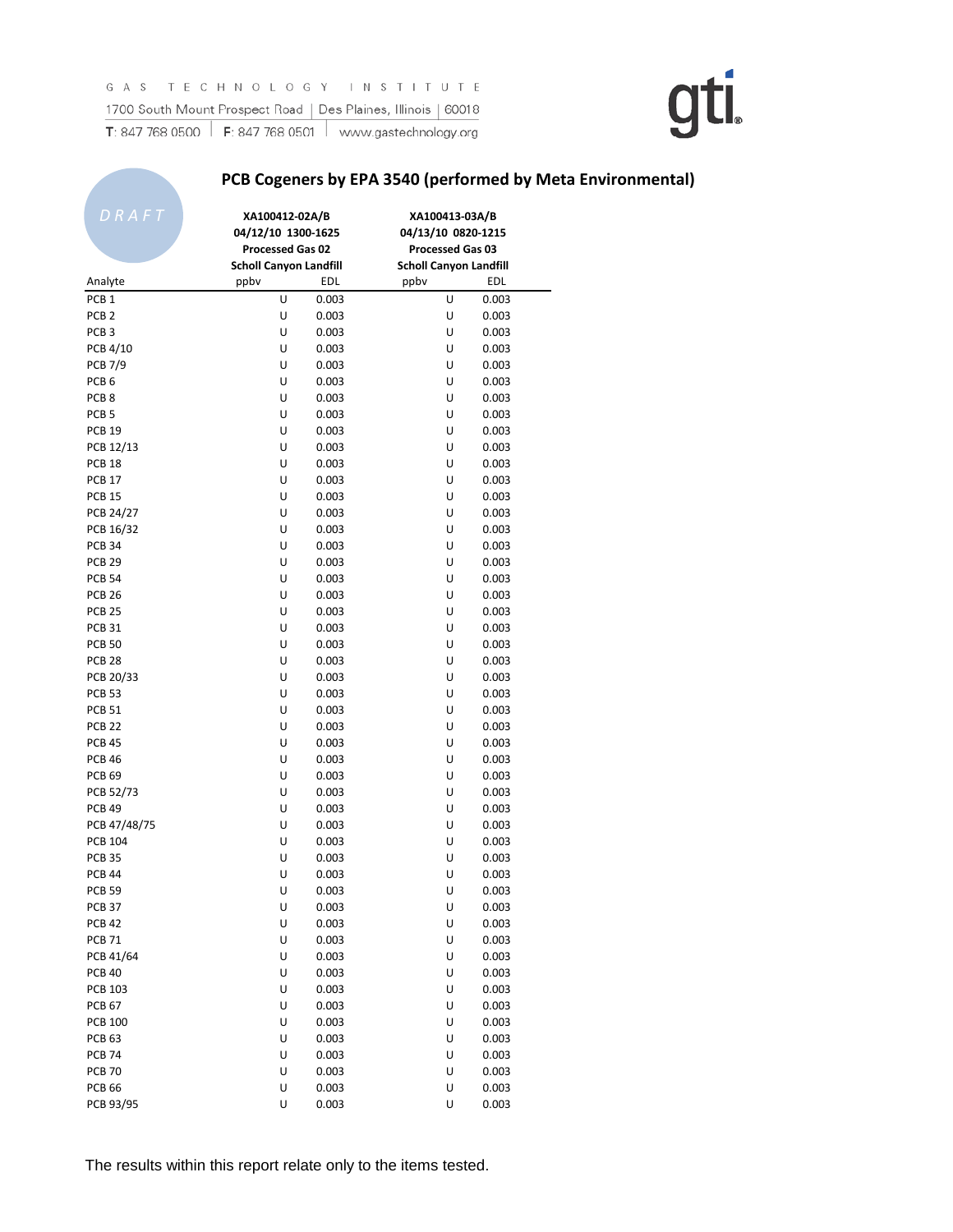### **PCB Cogeners by EPA 3540 (performed by Meta Environmental)**

| U<br><b>PCB 91</b><br>0.003<br>U<br>0.003<br>U<br>0.003<br>U<br>0.003<br>PCB 56/60<br><b>PCB 92</b><br>U<br>0.003<br>U<br>0.003<br><b>PCB 84</b><br>U<br>0.003<br>U<br>0.003<br>U<br>0.003<br>U<br>0.003<br>PCB 90/101<br><b>PCB 99</b><br>U<br>0.003<br>U<br>0.003<br>U<br><b>PCB 119</b><br>0.003<br>U<br>0.003<br>U<br><b>PCB 83</b><br>0.003<br>U<br>0.003<br>U<br>U<br><b>PCB 97</b><br>0.003<br>0.003<br><b>PCB 117</b><br>U<br>0.003<br>U<br>0.003<br><b>PCB 81</b><br>U<br>U<br>0.003<br>0.003<br>PCB 87/115<br>U<br>0.003<br>U<br>0.003<br>U<br>U<br><b>PCB 85</b><br>0.003<br>0.003<br><b>PCB 136</b><br>U<br>0.003<br>U<br>0.003<br><b>PCB 77</b><br>U<br>0.003<br>U<br>0.003<br><b>PCB 110</b><br>U<br>0.003<br>U<br>0.003<br>U<br>U<br>0.003<br><b>PCB 154</b><br>0.003<br><b>PCB 82</b><br>U<br>0.003<br>U<br>0.003<br>U<br>U<br><b>PCB 151</b><br>0.003<br>0.003<br>PCB 135/144<br>U<br>0.003<br>U<br>0.003<br><b>PCB 124</b><br>U<br>U<br>0.003<br>0.003<br><b>PCB 147</b><br>U<br>0.003<br>U<br>0.003<br><b>PCB 107</b><br>U<br>U<br>0.003<br>0.003<br>U<br>U<br><b>PCB 123</b><br>0.003<br>0.003<br>U<br>U<br><b>PCB 149</b><br>0.003<br>0.003<br><b>PCB 118</b><br>U<br>0.003<br>U<br>0.003<br><b>PCB 134</b><br>U<br>0.003<br>U<br>0.003<br><b>PCB 114</b><br>U<br>U<br>0.003<br>0.003<br><b>PCB 131</b><br>U<br>0.003<br>U<br>0.003<br><b>PCB 122</b><br>U<br>0.003<br>U<br>0.003<br><b>PCB 165</b><br>U<br>0.003<br>U<br>0.003<br><b>PCB 146</b><br>U<br>0.003<br>U<br>0.003<br><b>PCB 188</b><br>U<br>0.003<br>U<br>0.003<br>U<br><b>PCB 153</b><br>0.003<br>U<br>0.003<br><b>PCB 132</b><br>U<br>0.003<br>U<br>0.003<br><b>PCB 105</b><br>U<br>U<br>0.003<br>0.003<br>U<br>0.003<br>U<br>PCB 141<br>0.003<br>U<br>U<br>0.003<br><b>PCB 179</b><br>0.003<br><b>PCB 137</b><br>U<br>0.003<br>U<br>0.003<br><b>PCB 176</b><br>U<br>0.003<br>U<br>0.003<br><b>PCB 130</b><br>U<br>0.003<br>U<br>0.003<br>U<br>U<br>PCB 138/163/164<br>0.003<br>0.003<br><b>PCB 158</b><br>U<br>0.003<br>U<br>0.003<br><b>PCB 129</b><br>U<br>0.003<br>U<br>0.003<br><b>PCB 178</b><br>U<br>0.003<br>U<br>0.003<br><b>PCB 175</b><br>U<br>0.003<br>U<br>0.003<br><b>PCB 187</b><br>U<br>0.003<br>U<br>0.003<br><b>PCB 183</b><br>U<br>0.003<br>U<br>0.003<br><b>PCB 128</b><br>U<br>0.003<br>U<br>0.003 | DRAFT<br>Analyte | XA100412-02A/B<br>04/12/10 1300-1625<br>Processed Gas 02<br><b>Scholl Canyon Landfill</b><br>ppby | EDL   | XA100413-03A/B<br>04/13/10 0820-1215<br>Processed Gas 03<br><b>Scholl Canyon Landfill</b><br>ppbv | EDL   |
|------------------------------------------------------------------------------------------------------------------------------------------------------------------------------------------------------------------------------------------------------------------------------------------------------------------------------------------------------------------------------------------------------------------------------------------------------------------------------------------------------------------------------------------------------------------------------------------------------------------------------------------------------------------------------------------------------------------------------------------------------------------------------------------------------------------------------------------------------------------------------------------------------------------------------------------------------------------------------------------------------------------------------------------------------------------------------------------------------------------------------------------------------------------------------------------------------------------------------------------------------------------------------------------------------------------------------------------------------------------------------------------------------------------------------------------------------------------------------------------------------------------------------------------------------------------------------------------------------------------------------------------------------------------------------------------------------------------------------------------------------------------------------------------------------------------------------------------------------------------------------------------------------------------------------------------------------------------------------------------------------------------------------------------------------------------------------------------------------------------------------------------------------------------------------------------------------------------------------------------------------------------------------------------------------------|------------------|---------------------------------------------------------------------------------------------------|-------|---------------------------------------------------------------------------------------------------|-------|
|                                                                                                                                                                                                                                                                                                                                                                                                                                                                                                                                                                                                                                                                                                                                                                                                                                                                                                                                                                                                                                                                                                                                                                                                                                                                                                                                                                                                                                                                                                                                                                                                                                                                                                                                                                                                                                                                                                                                                                                                                                                                                                                                                                                                                                                                                                            |                  |                                                                                                   |       |                                                                                                   |       |
|                                                                                                                                                                                                                                                                                                                                                                                                                                                                                                                                                                                                                                                                                                                                                                                                                                                                                                                                                                                                                                                                                                                                                                                                                                                                                                                                                                                                                                                                                                                                                                                                                                                                                                                                                                                                                                                                                                                                                                                                                                                                                                                                                                                                                                                                                                            |                  |                                                                                                   |       |                                                                                                   |       |
|                                                                                                                                                                                                                                                                                                                                                                                                                                                                                                                                                                                                                                                                                                                                                                                                                                                                                                                                                                                                                                                                                                                                                                                                                                                                                                                                                                                                                                                                                                                                                                                                                                                                                                                                                                                                                                                                                                                                                                                                                                                                                                                                                                                                                                                                                                            |                  |                                                                                                   |       |                                                                                                   |       |
|                                                                                                                                                                                                                                                                                                                                                                                                                                                                                                                                                                                                                                                                                                                                                                                                                                                                                                                                                                                                                                                                                                                                                                                                                                                                                                                                                                                                                                                                                                                                                                                                                                                                                                                                                                                                                                                                                                                                                                                                                                                                                                                                                                                                                                                                                                            |                  |                                                                                                   |       |                                                                                                   |       |
|                                                                                                                                                                                                                                                                                                                                                                                                                                                                                                                                                                                                                                                                                                                                                                                                                                                                                                                                                                                                                                                                                                                                                                                                                                                                                                                                                                                                                                                                                                                                                                                                                                                                                                                                                                                                                                                                                                                                                                                                                                                                                                                                                                                                                                                                                                            |                  |                                                                                                   |       |                                                                                                   |       |
|                                                                                                                                                                                                                                                                                                                                                                                                                                                                                                                                                                                                                                                                                                                                                                                                                                                                                                                                                                                                                                                                                                                                                                                                                                                                                                                                                                                                                                                                                                                                                                                                                                                                                                                                                                                                                                                                                                                                                                                                                                                                                                                                                                                                                                                                                                            |                  |                                                                                                   |       |                                                                                                   |       |
|                                                                                                                                                                                                                                                                                                                                                                                                                                                                                                                                                                                                                                                                                                                                                                                                                                                                                                                                                                                                                                                                                                                                                                                                                                                                                                                                                                                                                                                                                                                                                                                                                                                                                                                                                                                                                                                                                                                                                                                                                                                                                                                                                                                                                                                                                                            |                  |                                                                                                   |       |                                                                                                   |       |
|                                                                                                                                                                                                                                                                                                                                                                                                                                                                                                                                                                                                                                                                                                                                                                                                                                                                                                                                                                                                                                                                                                                                                                                                                                                                                                                                                                                                                                                                                                                                                                                                                                                                                                                                                                                                                                                                                                                                                                                                                                                                                                                                                                                                                                                                                                            |                  |                                                                                                   |       |                                                                                                   |       |
|                                                                                                                                                                                                                                                                                                                                                                                                                                                                                                                                                                                                                                                                                                                                                                                                                                                                                                                                                                                                                                                                                                                                                                                                                                                                                                                                                                                                                                                                                                                                                                                                                                                                                                                                                                                                                                                                                                                                                                                                                                                                                                                                                                                                                                                                                                            |                  |                                                                                                   |       |                                                                                                   |       |
|                                                                                                                                                                                                                                                                                                                                                                                                                                                                                                                                                                                                                                                                                                                                                                                                                                                                                                                                                                                                                                                                                                                                                                                                                                                                                                                                                                                                                                                                                                                                                                                                                                                                                                                                                                                                                                                                                                                                                                                                                                                                                                                                                                                                                                                                                                            |                  |                                                                                                   |       |                                                                                                   |       |
|                                                                                                                                                                                                                                                                                                                                                                                                                                                                                                                                                                                                                                                                                                                                                                                                                                                                                                                                                                                                                                                                                                                                                                                                                                                                                                                                                                                                                                                                                                                                                                                                                                                                                                                                                                                                                                                                                                                                                                                                                                                                                                                                                                                                                                                                                                            |                  |                                                                                                   |       |                                                                                                   |       |
|                                                                                                                                                                                                                                                                                                                                                                                                                                                                                                                                                                                                                                                                                                                                                                                                                                                                                                                                                                                                                                                                                                                                                                                                                                                                                                                                                                                                                                                                                                                                                                                                                                                                                                                                                                                                                                                                                                                                                                                                                                                                                                                                                                                                                                                                                                            |                  |                                                                                                   |       |                                                                                                   |       |
|                                                                                                                                                                                                                                                                                                                                                                                                                                                                                                                                                                                                                                                                                                                                                                                                                                                                                                                                                                                                                                                                                                                                                                                                                                                                                                                                                                                                                                                                                                                                                                                                                                                                                                                                                                                                                                                                                                                                                                                                                                                                                                                                                                                                                                                                                                            |                  |                                                                                                   |       |                                                                                                   |       |
|                                                                                                                                                                                                                                                                                                                                                                                                                                                                                                                                                                                                                                                                                                                                                                                                                                                                                                                                                                                                                                                                                                                                                                                                                                                                                                                                                                                                                                                                                                                                                                                                                                                                                                                                                                                                                                                                                                                                                                                                                                                                                                                                                                                                                                                                                                            |                  |                                                                                                   |       |                                                                                                   |       |
|                                                                                                                                                                                                                                                                                                                                                                                                                                                                                                                                                                                                                                                                                                                                                                                                                                                                                                                                                                                                                                                                                                                                                                                                                                                                                                                                                                                                                                                                                                                                                                                                                                                                                                                                                                                                                                                                                                                                                                                                                                                                                                                                                                                                                                                                                                            |                  |                                                                                                   |       |                                                                                                   |       |
|                                                                                                                                                                                                                                                                                                                                                                                                                                                                                                                                                                                                                                                                                                                                                                                                                                                                                                                                                                                                                                                                                                                                                                                                                                                                                                                                                                                                                                                                                                                                                                                                                                                                                                                                                                                                                                                                                                                                                                                                                                                                                                                                                                                                                                                                                                            |                  |                                                                                                   |       |                                                                                                   |       |
|                                                                                                                                                                                                                                                                                                                                                                                                                                                                                                                                                                                                                                                                                                                                                                                                                                                                                                                                                                                                                                                                                                                                                                                                                                                                                                                                                                                                                                                                                                                                                                                                                                                                                                                                                                                                                                                                                                                                                                                                                                                                                                                                                                                                                                                                                                            |                  |                                                                                                   |       |                                                                                                   |       |
|                                                                                                                                                                                                                                                                                                                                                                                                                                                                                                                                                                                                                                                                                                                                                                                                                                                                                                                                                                                                                                                                                                                                                                                                                                                                                                                                                                                                                                                                                                                                                                                                                                                                                                                                                                                                                                                                                                                                                                                                                                                                                                                                                                                                                                                                                                            |                  |                                                                                                   |       |                                                                                                   |       |
|                                                                                                                                                                                                                                                                                                                                                                                                                                                                                                                                                                                                                                                                                                                                                                                                                                                                                                                                                                                                                                                                                                                                                                                                                                                                                                                                                                                                                                                                                                                                                                                                                                                                                                                                                                                                                                                                                                                                                                                                                                                                                                                                                                                                                                                                                                            |                  |                                                                                                   |       |                                                                                                   |       |
|                                                                                                                                                                                                                                                                                                                                                                                                                                                                                                                                                                                                                                                                                                                                                                                                                                                                                                                                                                                                                                                                                                                                                                                                                                                                                                                                                                                                                                                                                                                                                                                                                                                                                                                                                                                                                                                                                                                                                                                                                                                                                                                                                                                                                                                                                                            |                  |                                                                                                   |       |                                                                                                   |       |
|                                                                                                                                                                                                                                                                                                                                                                                                                                                                                                                                                                                                                                                                                                                                                                                                                                                                                                                                                                                                                                                                                                                                                                                                                                                                                                                                                                                                                                                                                                                                                                                                                                                                                                                                                                                                                                                                                                                                                                                                                                                                                                                                                                                                                                                                                                            |                  |                                                                                                   |       |                                                                                                   |       |
|                                                                                                                                                                                                                                                                                                                                                                                                                                                                                                                                                                                                                                                                                                                                                                                                                                                                                                                                                                                                                                                                                                                                                                                                                                                                                                                                                                                                                                                                                                                                                                                                                                                                                                                                                                                                                                                                                                                                                                                                                                                                                                                                                                                                                                                                                                            |                  |                                                                                                   |       |                                                                                                   |       |
|                                                                                                                                                                                                                                                                                                                                                                                                                                                                                                                                                                                                                                                                                                                                                                                                                                                                                                                                                                                                                                                                                                                                                                                                                                                                                                                                                                                                                                                                                                                                                                                                                                                                                                                                                                                                                                                                                                                                                                                                                                                                                                                                                                                                                                                                                                            |                  |                                                                                                   |       |                                                                                                   |       |
|                                                                                                                                                                                                                                                                                                                                                                                                                                                                                                                                                                                                                                                                                                                                                                                                                                                                                                                                                                                                                                                                                                                                                                                                                                                                                                                                                                                                                                                                                                                                                                                                                                                                                                                                                                                                                                                                                                                                                                                                                                                                                                                                                                                                                                                                                                            |                  |                                                                                                   |       |                                                                                                   |       |
|                                                                                                                                                                                                                                                                                                                                                                                                                                                                                                                                                                                                                                                                                                                                                                                                                                                                                                                                                                                                                                                                                                                                                                                                                                                                                                                                                                                                                                                                                                                                                                                                                                                                                                                                                                                                                                                                                                                                                                                                                                                                                                                                                                                                                                                                                                            |                  |                                                                                                   |       |                                                                                                   |       |
|                                                                                                                                                                                                                                                                                                                                                                                                                                                                                                                                                                                                                                                                                                                                                                                                                                                                                                                                                                                                                                                                                                                                                                                                                                                                                                                                                                                                                                                                                                                                                                                                                                                                                                                                                                                                                                                                                                                                                                                                                                                                                                                                                                                                                                                                                                            |                  |                                                                                                   |       |                                                                                                   |       |
|                                                                                                                                                                                                                                                                                                                                                                                                                                                                                                                                                                                                                                                                                                                                                                                                                                                                                                                                                                                                                                                                                                                                                                                                                                                                                                                                                                                                                                                                                                                                                                                                                                                                                                                                                                                                                                                                                                                                                                                                                                                                                                                                                                                                                                                                                                            |                  |                                                                                                   |       |                                                                                                   |       |
|                                                                                                                                                                                                                                                                                                                                                                                                                                                                                                                                                                                                                                                                                                                                                                                                                                                                                                                                                                                                                                                                                                                                                                                                                                                                                                                                                                                                                                                                                                                                                                                                                                                                                                                                                                                                                                                                                                                                                                                                                                                                                                                                                                                                                                                                                                            |                  |                                                                                                   |       |                                                                                                   |       |
|                                                                                                                                                                                                                                                                                                                                                                                                                                                                                                                                                                                                                                                                                                                                                                                                                                                                                                                                                                                                                                                                                                                                                                                                                                                                                                                                                                                                                                                                                                                                                                                                                                                                                                                                                                                                                                                                                                                                                                                                                                                                                                                                                                                                                                                                                                            |                  |                                                                                                   |       |                                                                                                   |       |
|                                                                                                                                                                                                                                                                                                                                                                                                                                                                                                                                                                                                                                                                                                                                                                                                                                                                                                                                                                                                                                                                                                                                                                                                                                                                                                                                                                                                                                                                                                                                                                                                                                                                                                                                                                                                                                                                                                                                                                                                                                                                                                                                                                                                                                                                                                            |                  |                                                                                                   |       |                                                                                                   |       |
|                                                                                                                                                                                                                                                                                                                                                                                                                                                                                                                                                                                                                                                                                                                                                                                                                                                                                                                                                                                                                                                                                                                                                                                                                                                                                                                                                                                                                                                                                                                                                                                                                                                                                                                                                                                                                                                                                                                                                                                                                                                                                                                                                                                                                                                                                                            |                  |                                                                                                   |       |                                                                                                   |       |
|                                                                                                                                                                                                                                                                                                                                                                                                                                                                                                                                                                                                                                                                                                                                                                                                                                                                                                                                                                                                                                                                                                                                                                                                                                                                                                                                                                                                                                                                                                                                                                                                                                                                                                                                                                                                                                                                                                                                                                                                                                                                                                                                                                                                                                                                                                            |                  |                                                                                                   |       |                                                                                                   |       |
|                                                                                                                                                                                                                                                                                                                                                                                                                                                                                                                                                                                                                                                                                                                                                                                                                                                                                                                                                                                                                                                                                                                                                                                                                                                                                                                                                                                                                                                                                                                                                                                                                                                                                                                                                                                                                                                                                                                                                                                                                                                                                                                                                                                                                                                                                                            |                  |                                                                                                   |       |                                                                                                   |       |
|                                                                                                                                                                                                                                                                                                                                                                                                                                                                                                                                                                                                                                                                                                                                                                                                                                                                                                                                                                                                                                                                                                                                                                                                                                                                                                                                                                                                                                                                                                                                                                                                                                                                                                                                                                                                                                                                                                                                                                                                                                                                                                                                                                                                                                                                                                            |                  |                                                                                                   |       |                                                                                                   |       |
|                                                                                                                                                                                                                                                                                                                                                                                                                                                                                                                                                                                                                                                                                                                                                                                                                                                                                                                                                                                                                                                                                                                                                                                                                                                                                                                                                                                                                                                                                                                                                                                                                                                                                                                                                                                                                                                                                                                                                                                                                                                                                                                                                                                                                                                                                                            |                  |                                                                                                   |       |                                                                                                   |       |
|                                                                                                                                                                                                                                                                                                                                                                                                                                                                                                                                                                                                                                                                                                                                                                                                                                                                                                                                                                                                                                                                                                                                                                                                                                                                                                                                                                                                                                                                                                                                                                                                                                                                                                                                                                                                                                                                                                                                                                                                                                                                                                                                                                                                                                                                                                            |                  |                                                                                                   |       |                                                                                                   |       |
|                                                                                                                                                                                                                                                                                                                                                                                                                                                                                                                                                                                                                                                                                                                                                                                                                                                                                                                                                                                                                                                                                                                                                                                                                                                                                                                                                                                                                                                                                                                                                                                                                                                                                                                                                                                                                                                                                                                                                                                                                                                                                                                                                                                                                                                                                                            |                  |                                                                                                   |       |                                                                                                   |       |
|                                                                                                                                                                                                                                                                                                                                                                                                                                                                                                                                                                                                                                                                                                                                                                                                                                                                                                                                                                                                                                                                                                                                                                                                                                                                                                                                                                                                                                                                                                                                                                                                                                                                                                                                                                                                                                                                                                                                                                                                                                                                                                                                                                                                                                                                                                            |                  |                                                                                                   |       |                                                                                                   |       |
|                                                                                                                                                                                                                                                                                                                                                                                                                                                                                                                                                                                                                                                                                                                                                                                                                                                                                                                                                                                                                                                                                                                                                                                                                                                                                                                                                                                                                                                                                                                                                                                                                                                                                                                                                                                                                                                                                                                                                                                                                                                                                                                                                                                                                                                                                                            |                  |                                                                                                   |       |                                                                                                   |       |
|                                                                                                                                                                                                                                                                                                                                                                                                                                                                                                                                                                                                                                                                                                                                                                                                                                                                                                                                                                                                                                                                                                                                                                                                                                                                                                                                                                                                                                                                                                                                                                                                                                                                                                                                                                                                                                                                                                                                                                                                                                                                                                                                                                                                                                                                                                            |                  |                                                                                                   |       |                                                                                                   |       |
|                                                                                                                                                                                                                                                                                                                                                                                                                                                                                                                                                                                                                                                                                                                                                                                                                                                                                                                                                                                                                                                                                                                                                                                                                                                                                                                                                                                                                                                                                                                                                                                                                                                                                                                                                                                                                                                                                                                                                                                                                                                                                                                                                                                                                                                                                                            |                  |                                                                                                   |       |                                                                                                   |       |
|                                                                                                                                                                                                                                                                                                                                                                                                                                                                                                                                                                                                                                                                                                                                                                                                                                                                                                                                                                                                                                                                                                                                                                                                                                                                                                                                                                                                                                                                                                                                                                                                                                                                                                                                                                                                                                                                                                                                                                                                                                                                                                                                                                                                                                                                                                            |                  |                                                                                                   |       |                                                                                                   |       |
|                                                                                                                                                                                                                                                                                                                                                                                                                                                                                                                                                                                                                                                                                                                                                                                                                                                                                                                                                                                                                                                                                                                                                                                                                                                                                                                                                                                                                                                                                                                                                                                                                                                                                                                                                                                                                                                                                                                                                                                                                                                                                                                                                                                                                                                                                                            |                  |                                                                                                   |       |                                                                                                   |       |
|                                                                                                                                                                                                                                                                                                                                                                                                                                                                                                                                                                                                                                                                                                                                                                                                                                                                                                                                                                                                                                                                                                                                                                                                                                                                                                                                                                                                                                                                                                                                                                                                                                                                                                                                                                                                                                                                                                                                                                                                                                                                                                                                                                                                                                                                                                            |                  |                                                                                                   |       |                                                                                                   |       |
|                                                                                                                                                                                                                                                                                                                                                                                                                                                                                                                                                                                                                                                                                                                                                                                                                                                                                                                                                                                                                                                                                                                                                                                                                                                                                                                                                                                                                                                                                                                                                                                                                                                                                                                                                                                                                                                                                                                                                                                                                                                                                                                                                                                                                                                                                                            |                  |                                                                                                   |       |                                                                                                   |       |
|                                                                                                                                                                                                                                                                                                                                                                                                                                                                                                                                                                                                                                                                                                                                                                                                                                                                                                                                                                                                                                                                                                                                                                                                                                                                                                                                                                                                                                                                                                                                                                                                                                                                                                                                                                                                                                                                                                                                                                                                                                                                                                                                                                                                                                                                                                            |                  |                                                                                                   |       |                                                                                                   |       |
|                                                                                                                                                                                                                                                                                                                                                                                                                                                                                                                                                                                                                                                                                                                                                                                                                                                                                                                                                                                                                                                                                                                                                                                                                                                                                                                                                                                                                                                                                                                                                                                                                                                                                                                                                                                                                                                                                                                                                                                                                                                                                                                                                                                                                                                                                                            |                  |                                                                                                   |       |                                                                                                   |       |
|                                                                                                                                                                                                                                                                                                                                                                                                                                                                                                                                                                                                                                                                                                                                                                                                                                                                                                                                                                                                                                                                                                                                                                                                                                                                                                                                                                                                                                                                                                                                                                                                                                                                                                                                                                                                                                                                                                                                                                                                                                                                                                                                                                                                                                                                                                            |                  |                                                                                                   |       |                                                                                                   |       |
|                                                                                                                                                                                                                                                                                                                                                                                                                                                                                                                                                                                                                                                                                                                                                                                                                                                                                                                                                                                                                                                                                                                                                                                                                                                                                                                                                                                                                                                                                                                                                                                                                                                                                                                                                                                                                                                                                                                                                                                                                                                                                                                                                                                                                                                                                                            |                  |                                                                                                   |       |                                                                                                   |       |
|                                                                                                                                                                                                                                                                                                                                                                                                                                                                                                                                                                                                                                                                                                                                                                                                                                                                                                                                                                                                                                                                                                                                                                                                                                                                                                                                                                                                                                                                                                                                                                                                                                                                                                                                                                                                                                                                                                                                                                                                                                                                                                                                                                                                                                                                                                            |                  |                                                                                                   |       |                                                                                                   |       |
|                                                                                                                                                                                                                                                                                                                                                                                                                                                                                                                                                                                                                                                                                                                                                                                                                                                                                                                                                                                                                                                                                                                                                                                                                                                                                                                                                                                                                                                                                                                                                                                                                                                                                                                                                                                                                                                                                                                                                                                                                                                                                                                                                                                                                                                                                                            | <b>PCB 167</b>   | U                                                                                                 | 0.003 | U                                                                                                 | 0.003 |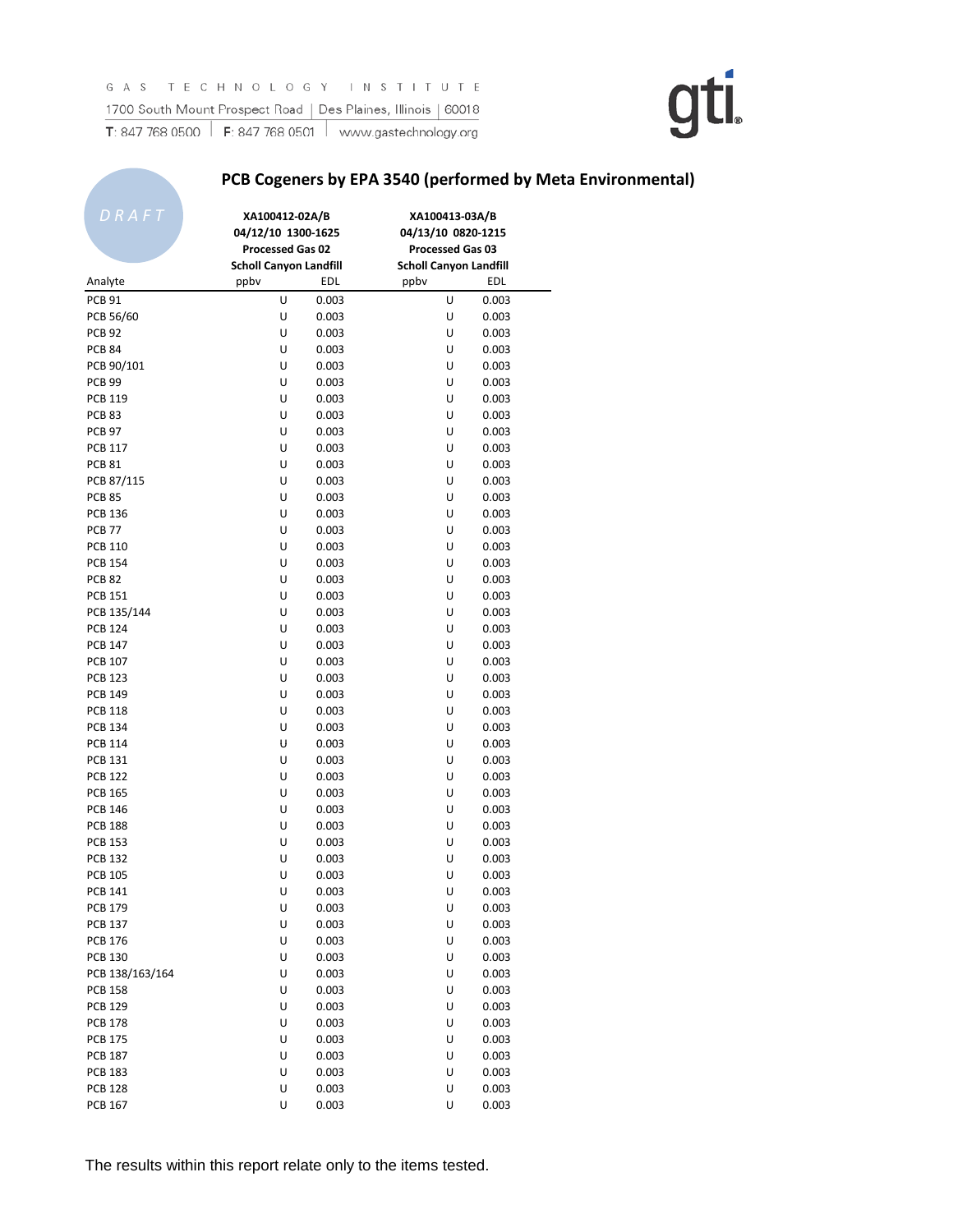#### **PCB Cogeners by EPA 3540 (performed by Meta Environmental)**

| $\overline{D}R\overline{A}FT$ | XA100412-02A/B<br>04/12/10 1300-1625<br><b>Processed Gas 02</b><br><b>Scholl Canyon Landfill</b> |            | XA100413-03A/B<br>04/13/10 0820-1215<br><b>Processed Gas 03</b><br><b>Scholl Canyon Landfill</b> |            |
|-------------------------------|--------------------------------------------------------------------------------------------------|------------|--------------------------------------------------------------------------------------------------|------------|
| Analyte                       | ppbv                                                                                             | <b>EDL</b> | ppbv                                                                                             | <b>EDL</b> |
| <b>PCB 185</b>                | U                                                                                                | 0.003      | U                                                                                                | 0.003      |
| <b>PCB 174</b>                | U                                                                                                | 0.003      | Ù                                                                                                | 0.003      |
| <b>PCB 177</b>                | U                                                                                                | 0.003      | U                                                                                                | 0.003      |
| <b>PCB 202</b>                | U                                                                                                | 0.003      | U                                                                                                | 0.003      |
| <b>PCB 171</b>                | U                                                                                                | 0.003      | U                                                                                                | 0.003      |
| <b>PCB 156</b>                | U                                                                                                | 0.003      | U                                                                                                | 0.003      |
| <b>PCB 173</b>                | U                                                                                                | 0.003      | Ù                                                                                                | 0.003      |
| <b>PCB 157</b>                | U                                                                                                | 0.003      | U                                                                                                | 0.003      |
| <b>PCB 201</b>                | U                                                                                                | 0.003      | U                                                                                                | 0.003      |
| <b>PCB 172</b>                | U                                                                                                | 0.003      | U                                                                                                | 0.003      |
| <b>PCB 197</b>                | U                                                                                                | 0.003      | U                                                                                                | 0.003      |
| <b>PCB 180</b>                | U                                                                                                | 0.003      | U                                                                                                | 0.003      |
| <b>PCB 193</b>                | U                                                                                                | 0.003      | U                                                                                                | 0.003      |
| <b>PCB 191</b>                | U                                                                                                | 0.003      | Ù                                                                                                | 0.003      |
| <b>PCB 200</b>                | U                                                                                                | 0.003      | U                                                                                                | 0.003      |
| <b>PCB 170</b>                | U                                                                                                | 0.003      | U                                                                                                | 0.003      |
| <b>PCB 190</b>                | U                                                                                                | 0.003      | U                                                                                                | 0.003      |
| <b>PCB 199</b>                | U                                                                                                | 0.003      | Ù                                                                                                | 0.003      |
| PCB 196/203                   | U                                                                                                | 0.003      | U                                                                                                | 0.003      |
| <b>PCB 189</b>                | U                                                                                                | 0.003      | U                                                                                                | 0.003      |
| <b>PCB 208</b>                | U                                                                                                | 0.003      | Ù                                                                                                | 0.003      |
| <b>PCB 195</b>                | U                                                                                                | 0.003      | U                                                                                                | 0.003      |
| <b>PCB 207</b>                | U                                                                                                | 0.003      | U                                                                                                | 0.003      |
| <b>PCB 194</b>                | U                                                                                                | 0.003      | U                                                                                                | 0.003      |
| <b>PCB 205</b>                | U                                                                                                | 0.003      | U                                                                                                | 0.003      |
| <b>PCB 206</b>                | U                                                                                                | 0.003      | Ù                                                                                                | 0.003      |
| <b>PCB 209</b>                | U                                                                                                | 0.003      | U                                                                                                | 0.003      |

NA - Not applicable.

B - Analyte detected in the Blank.

J - Estimated value; detected between the RL and DL.

U - Analyte not detected above DL. Detection limits vary based on gas sample volume.

D - Analyte reported from a diluted extract.

E - Estimate, result detected above calibration range.

I - Concentration/Peak ID uncertain due to potential interference.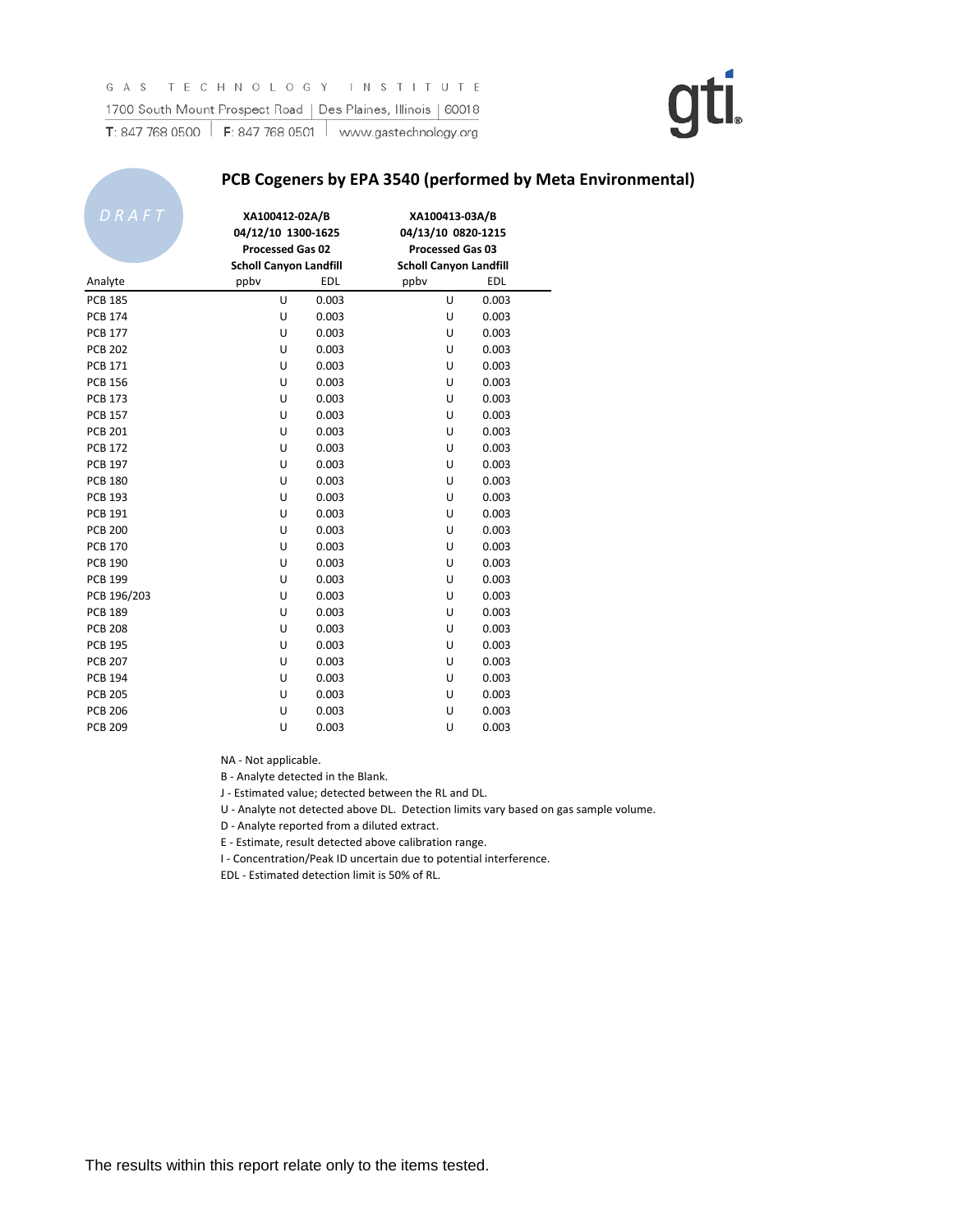#### **Organochlorine Pesticides by EPA 3540 (performed by Meta Environmental)**

| DRAFT                      | XA100412-01A/B<br>04/12/10 0831-1228<br>Raw Gas 01<br><b>Scholl Canyon Landfill</b> |            | XA100412-02A/B<br>04/12/10 1244-1615<br>Raw Gas 02<br><b>Scholl Canyon Landfill</b> |            | XA100413-03A/B<br>04/13/10 0800-1205<br>Raw Gas 03<br><b>Scholl Canyon Landfill</b> |            | XA100412-01A/B<br>04/12/10 0845-1248<br><b>Processed Gas 01</b><br><b>Scholl Canyon Landfill</b> |            |
|----------------------------|-------------------------------------------------------------------------------------|------------|-------------------------------------------------------------------------------------|------------|-------------------------------------------------------------------------------------|------------|--------------------------------------------------------------------------------------------------|------------|
| Analyte                    | ppbv                                                                                | <b>EDL</b> | ppby                                                                                | <b>EDL</b> | ppby                                                                                | <b>EDL</b> | ppby                                                                                             | <b>EDL</b> |
| a-BHC                      | U                                                                                   | 0.0003     | U                                                                                   | 0.0003     | U                                                                                   | 0.0003     | U                                                                                                | 0.0003     |
| b-BHC                      | U                                                                                   | 0.0003     | U                                                                                   | 0.0003     | U                                                                                   | 0.0003     | U                                                                                                | 0.0003     |
| g-BHC                      | U                                                                                   | 0.0003     | U                                                                                   | 0.0003     | U                                                                                   | 0.0003     | U                                                                                                | 0.0003     |
| d-BHC                      | U                                                                                   | 0.0003     | U                                                                                   | 0.0003     | U                                                                                   | 0.0003     | U                                                                                                | 0.0003     |
| Heptachlor                 | U                                                                                   | 0.0003     | U                                                                                   | 0.0003     | U                                                                                   | 0.0003     | U                                                                                                | 0.0003     |
| Aldrin                     | U                                                                                   | 0.0003     | U                                                                                   | 0.0003     | U                                                                                   | 0.0003     | U                                                                                                | 0.0003     |
| Heptachlor epoxide         | U                                                                                   | 0.0003     | U                                                                                   | 0.0003     | U                                                                                   | 0.0003     | U                                                                                                | 0.0003     |
| g-Chlordane                | U                                                                                   | 0.0003     | U                                                                                   | 0.0003     | U                                                                                   | 0.0003     | U                                                                                                | 0.0003     |
| Endosulfan I               | U                                                                                   | 0.0003     | U                                                                                   | 0.0003     | U                                                                                   | 0.0003     | U                                                                                                | 0.0003     |
| a-Chlordane                | U                                                                                   | 0.0003     | U                                                                                   | 0.0003     | U                                                                                   | 0.0003     | U                                                                                                | 0.0003     |
| Dieldrin                   | U                                                                                   | 0.0003     | U                                                                                   | 0.0003     | U                                                                                   | 0.0003     | U                                                                                                | 0.0003     |
| $4,4'-DDE$                 | U                                                                                   | 0.0003     | U                                                                                   | 0.0003     | U                                                                                   | 0.0003     | U                                                                                                | 0.0003     |
| Endrin                     | U                                                                                   | 0.0003     | U                                                                                   | 0.0003     | U                                                                                   | 0.0003     | U                                                                                                | 0.0003     |
| Endosulfan II              | U                                                                                   | 0.0003     | U                                                                                   | 0.0003     | U                                                                                   | 0.0003     | U                                                                                                | 0.0003     |
| $4,4'-DDD$                 | U                                                                                   | 0.0003     | U                                                                                   | 0.0003     | U                                                                                   | 0.0003     | U                                                                                                | 0.0003     |
| Endrin aldehyde            | U                                                                                   | 0.0003     | U                                                                                   | 0.0003     | U                                                                                   | 0.0003     | U                                                                                                | 0.0003     |
| Endosulfan sulfate         | U                                                                                   | 0.0003     | U                                                                                   | 0.0003     | U                                                                                   | 0.0003     | U                                                                                                | 0.0003     |
| $4,4'-DDT$                 | U                                                                                   | 0.0003     | U                                                                                   | 0.0003     | U                                                                                   | 0.0003     | U                                                                                                | 0.0003     |
| Endrin ketone              | U                                                                                   | 0.0003     | U                                                                                   | 0.0003     | U                                                                                   | 0.0003     | U                                                                                                | 0.0003     |
| Methoxychlor               | U                                                                                   | 0.0003     | U                                                                                   | 0.0003     | U                                                                                   | 0.0003     | U                                                                                                | 0.0003     |
| Toxaphene                  | U                                                                                   | 0.0003     | U                                                                                   | 0.0003     | U                                                                                   | 0.0003     | U                                                                                                | 0.0003     |
| <b>Technical Chlordane</b> | U                                                                                   | 0.0003     | U                                                                                   | 0.0003     | U                                                                                   | 0.0003     | U                                                                                                | 0.0003     |

NA - Not applicable.

B - Analyte detected in the Blank.

J - Estimated value; detected between the RL and DL.

U - Analyte not detected above DL. Detection limits vary based on gas sample volume.

D - Analyte reported from a diluted extract D - Analyte reported from a diluted extract.

E - Estimate, result detected above calibration range.

I - Concentration/Peak ID uncertain due to potential interference.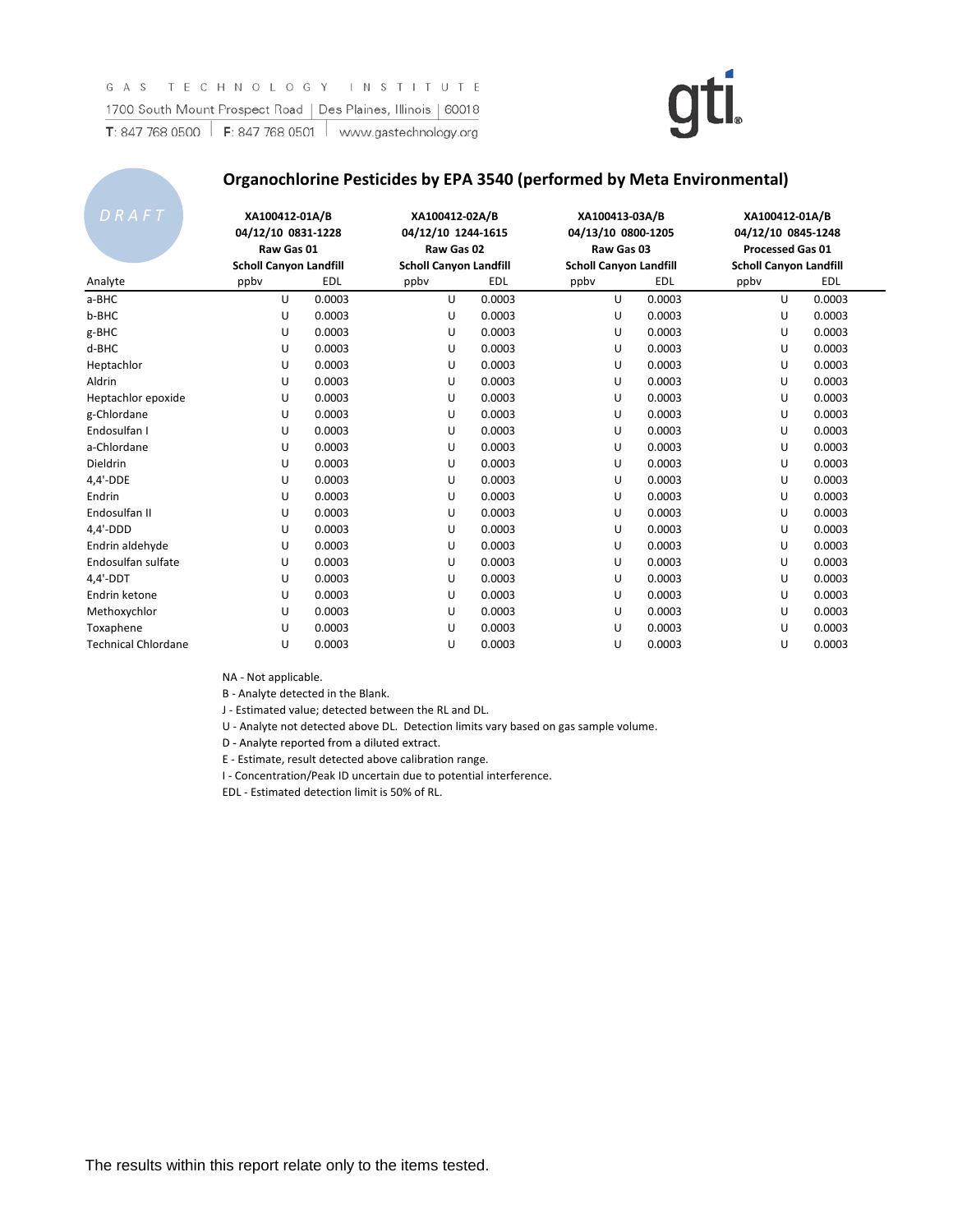#### **Organochlorine Pesticides by EPA 3540 (performed by Meta Environmental)**

| DRAFT                      | XA100412-02A/B<br>04/12/10 1300-1625<br><b>Processed Gas 02</b><br><b>Scholl Canyon Landfill</b> |            | XA100413-03A/B<br>04/13/10 0820-1215<br><b>Processed Gas 03</b><br><b>Scholl Canyon Landfill</b> |            |  |
|----------------------------|--------------------------------------------------------------------------------------------------|------------|--------------------------------------------------------------------------------------------------|------------|--|
| Analyte                    | ppby                                                                                             | <b>EDL</b> | ppby                                                                                             | <b>EDL</b> |  |
| a-BHC                      | U                                                                                                | 0.0003     | U                                                                                                | 0.0003     |  |
| b-BHC                      | U                                                                                                | 0.0003     | U                                                                                                | 0.0003     |  |
| g-BHC                      | U                                                                                                | 0.0003     | U                                                                                                | 0.0003     |  |
| d-BHC                      | U                                                                                                | 0.0003     | U                                                                                                | 0.0003     |  |
| Heptachlor                 | U                                                                                                | 0.0003     | U                                                                                                | 0.0003     |  |
| Aldrin                     | U                                                                                                | 0.0003     | U                                                                                                | 0.0003     |  |
| Heptachlor epoxide         | U                                                                                                | 0.0003     | U                                                                                                | 0.0003     |  |
| g-Chlordane                | U                                                                                                | 0.0003     | U                                                                                                | 0.0003     |  |
| Endosulfan I               | U                                                                                                | 0.0003     | U                                                                                                | 0.0003     |  |
| a-Chlordane                | U                                                                                                | 0.0003     | U                                                                                                | 0.0003     |  |
| Dieldrin                   | U                                                                                                | 0.0003     | U                                                                                                | 0.0003     |  |
| 4,4'-DDE                   | U                                                                                                | 0.0003     | U                                                                                                | 0.0003     |  |
| Endrin                     | U                                                                                                | 0.0003     | U                                                                                                | 0.0003     |  |
| Endosulfan II              | U                                                                                                | 0.0003     | U                                                                                                | 0.0003     |  |
| $4,4'-DDD$                 | U                                                                                                | 0.0003     | U                                                                                                | 0.0003     |  |
| Endrin aldehyde            | U                                                                                                | 0.0003     | U                                                                                                | 0.0003     |  |
| Endosulfan sulfate         | U                                                                                                | 0.0003     | U                                                                                                | 0.0003     |  |
| $4,4'$ -DDT                | U                                                                                                | 0.0003     | U                                                                                                | 0.0003     |  |
| Endrin ketone              | U                                                                                                | 0.0003     | U                                                                                                | 0.0003     |  |
| Methoxychlor               | U                                                                                                | 0.0003     | U                                                                                                | 0.0003     |  |
| Toxaphene                  | U                                                                                                | 0.0003     | U                                                                                                | 0.0003     |  |
| <b>Technical Chlordane</b> | U                                                                                                | 0.0003     | U                                                                                                | 0.0003     |  |

NA - Not applicable.

B - Analyte detected in the Blank.

J - Estimated value; detected between the RL and DL.

U - Analyte not detected above DL. Detection limits vary based on gas sample volume.

D - Analyte reported from a diluted extract D - Analyte reported from a diluted extract.

E - Estimate, result detected above calibration range.

I - Concentration/Peak ID uncertain due to potential interference.